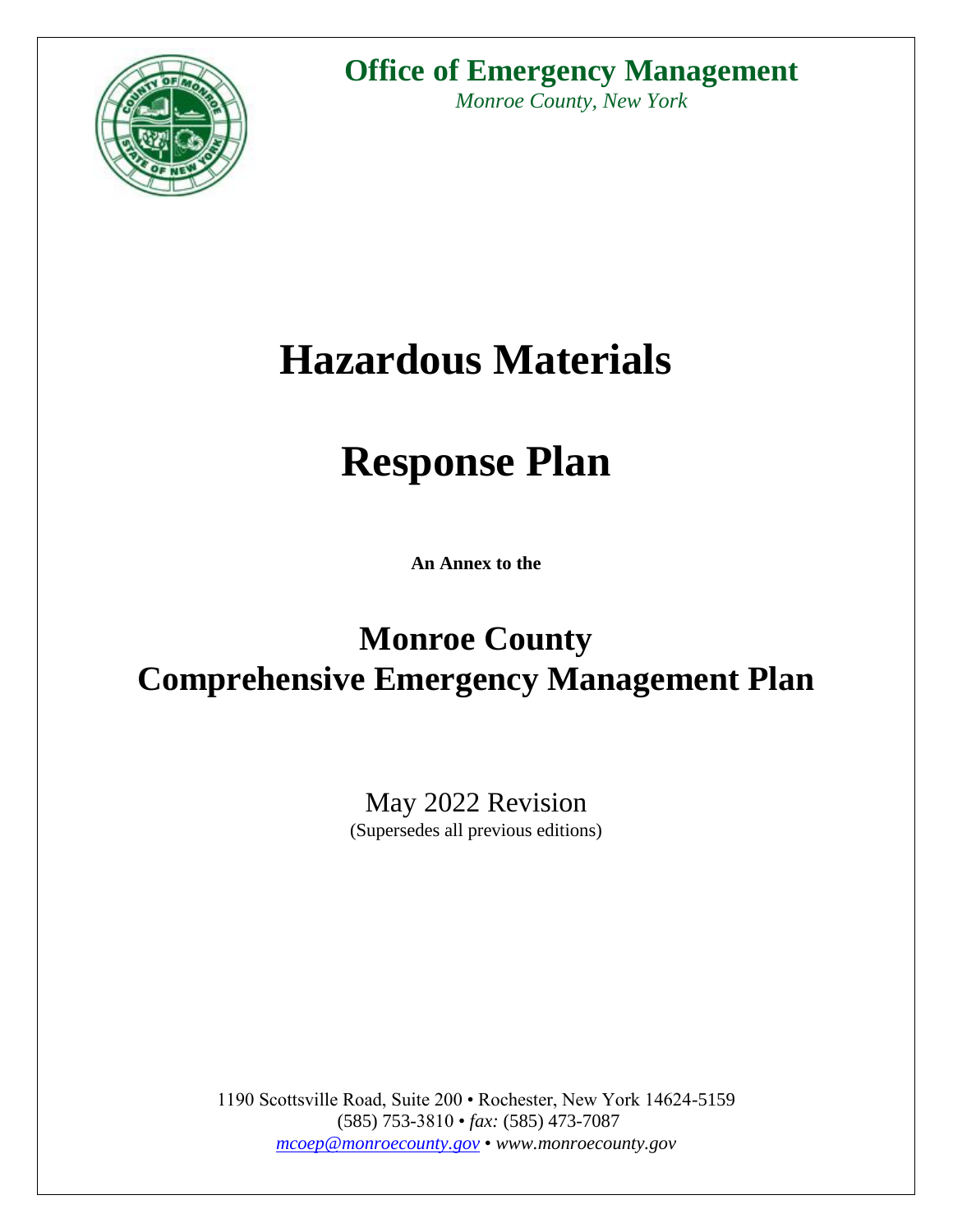|      |                                                                                                                                                                     | Page                       |
|------|---------------------------------------------------------------------------------------------------------------------------------------------------------------------|----------------------------|
|      | <b>Revision Log</b>                                                                                                                                                 |                            |
| I.   | <b>INTRODUCTION</b>                                                                                                                                                 | $\mathbf{1}$               |
| П.   | <b>AUTHORITY</b>                                                                                                                                                    | 1                          |
| Ш.   | <b>MISSION</b>                                                                                                                                                      | 1                          |
| IV.  | SITUATION AND ASSUMPTIONS                                                                                                                                           | $\overline{2}$             |
| V.   | <b>ORGANIZATION</b>                                                                                                                                                 | 3                          |
| VI.  | <b>CONCEPT OF OPERATIONS</b>                                                                                                                                        | 4                          |
|      | A. Preparedness                                                                                                                                                     | 4                          |
|      | <b>Hazard Analysis</b><br>1.<br><b>Facility Planning</b><br>2.<br><b>Facility Reporting</b><br>3.<br>Training & Exercises<br>4.                                     | 5<br>6<br>6<br>8           |
|      | <b>B.</b> Emergency Response                                                                                                                                        | 9                          |
|      | Levels of Magnitude<br>1.<br>Dispatch & Notification<br>2.<br>3. Operations<br>4. Protective Actions<br><b>Public Alerting</b><br>5.                                | 9<br>11<br>13<br>17<br>19  |
|      | Recovery<br>C.                                                                                                                                                      | 23                         |
|      | 1. Clean-up and Disposal<br>Relocation and Re-entry<br>2.<br><b>Incident Evaluation</b><br>3.                                                                       | 23<br>23<br>24             |
|      | D. Direction and Control                                                                                                                                            | 26                         |
| VII. | <b>MISSION ASSIGNMENTS</b>                                                                                                                                          | 29                         |
|      | A. Incident Commander<br><b>B.</b> Fire Service<br>C. Law Enforcement<br>D. Emergency Medical Service<br>E. Monroe County Department of Public Health<br>F. 911/ECD | 29<br>30<br>30<br>31<br>31 |
|      | G. Monroe County Public Safety Communications                                                                                                                       | 32<br>32                   |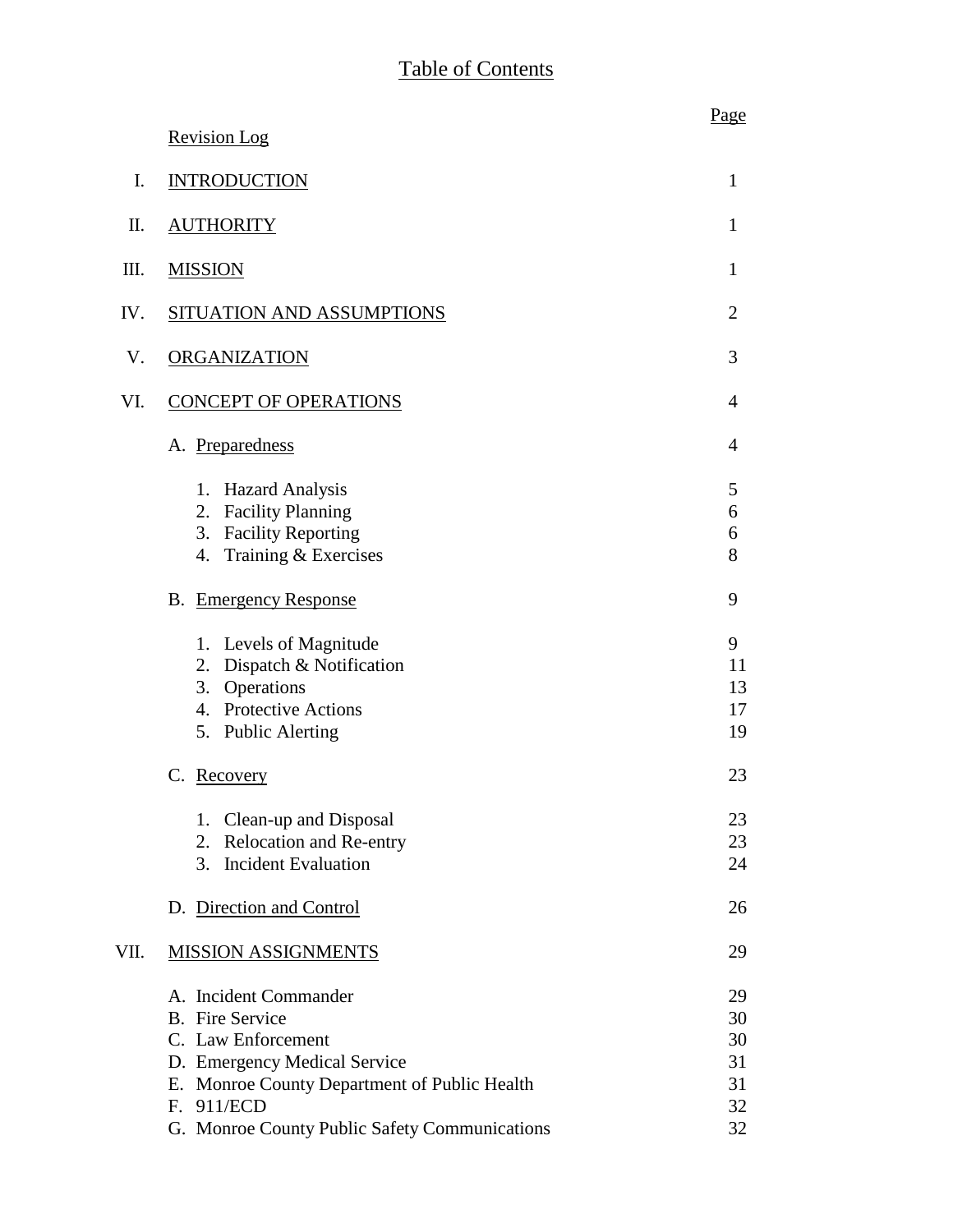|       | H. Community Emergency Coordinator                     | 32 |
|-------|--------------------------------------------------------|----|
|       | Monroe County Office of Emergency Management<br>I.     | 32 |
|       | <b>Monroe County Emergency Operations Center</b><br>J. | 33 |
|       | K. Public Information Officer                          | 33 |
|       | L. Facility Operator/Transporter                       | 34 |
|       | M. Chief Elected Official                              | 34 |
|       | N. Greater Rochester Chapter of the American Red Cross | 34 |
|       | O. Locally-Based Resources                             | 35 |
|       | P. State & Federal Agencies                            | 35 |
| VIII. | <b>SUPPORT</b>                                         | 35 |
| IX.   | <b>SPECIAL REQUIREMENTS</b>                            | 35 |
| X.    | <b>GLOSSARY</b>                                        | 37 |
| XI.   | <b>APPENDICES</b>                                      | 40 |
|       | A. Reporting Facilities                                |    |
|       | <b>B.</b> Telephone Roster                             |    |
|       | C. (Sample) Incident Reporting Form                    |    |
|       | D. List of Extremely Hazardous Substances              |    |
|       | E. United States Postal Service: BDS Response          |    |
|       | F. LEPC By-Laws                                        |    |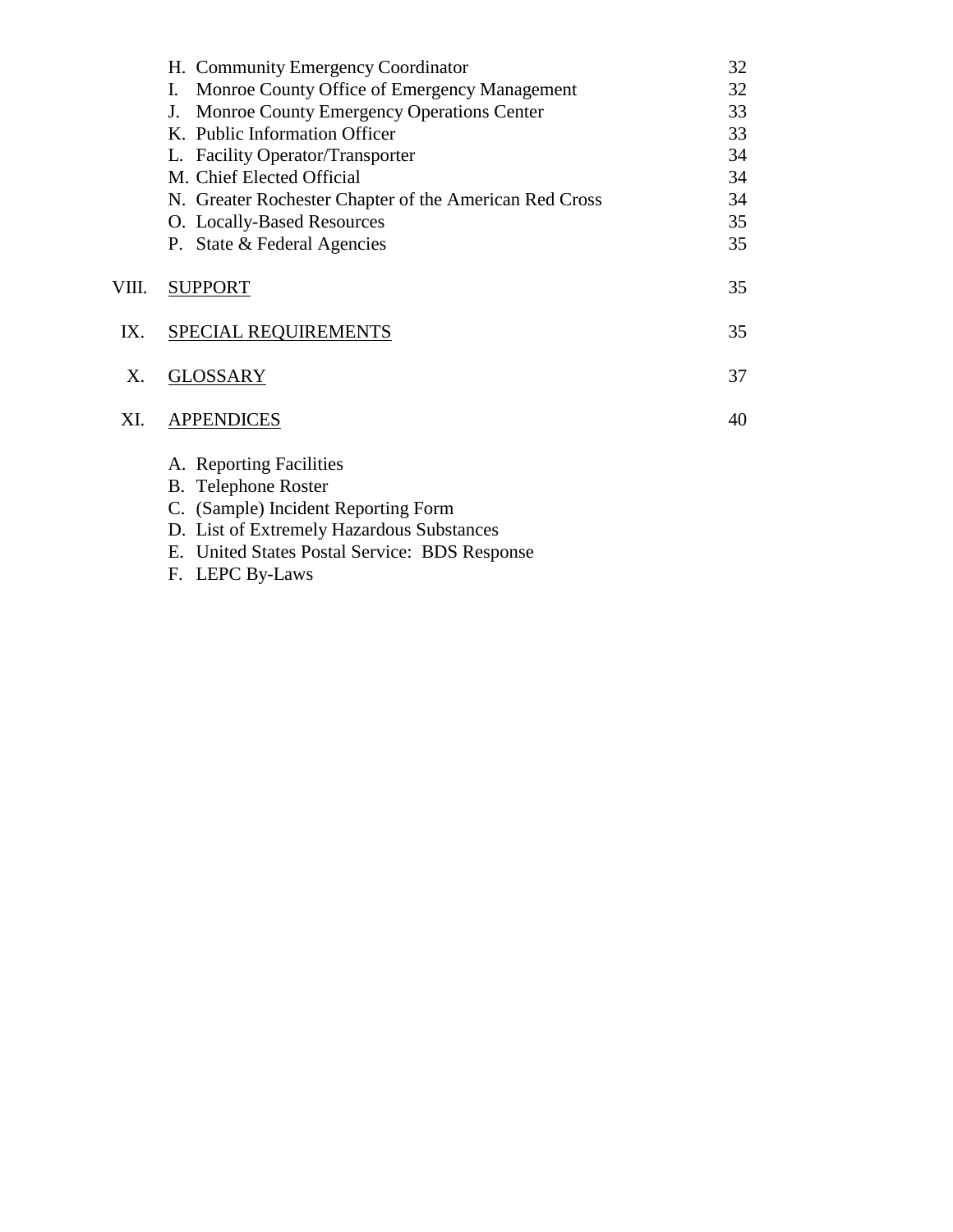# *MONROE COUNTY HAZARDOUS MATERIALS RESPONSE PLAN*

# Revision Log

| Date  | Description of Revision                                     | Date Revised             | Date Distributed   |
|-------|-------------------------------------------------------------|--------------------------|--------------------|
| 10/88 | Date Approved by the County<br>Executive                    |                          |                    |
|       |                                                             | January, 1990            |                    |
|       |                                                             | January, 1991            |                    |
|       |                                                             | 1993                     |                    |
|       |                                                             | January, 1995            |                    |
|       |                                                             | January, 1996            |                    |
|       |                                                             | January, 1997            |                    |
|       |                                                             | January, 1998            |                    |
|       |                                                             | 1/98 amended 3/11/98     |                    |
|       |                                                             | $1/00$ amended $4/12/00$ |                    |
|       |                                                             | January, 2001            |                    |
|       |                                                             | November, 2002           |                    |
|       |                                                             | March, 2004              |                    |
|       |                                                             | January, 2005            |                    |
|       |                                                             | February, 2006           |                    |
|       |                                                             | January, 2007            | via County website |
|       |                                                             | January, 2008            | via County website |
|       |                                                             | January, 2009            | via County website |
|       | integration of Appendix E and<br>E-Plan (By-Laws Amendment) | January, 2010            | via County website |
|       |                                                             | January, 2011            | via County website |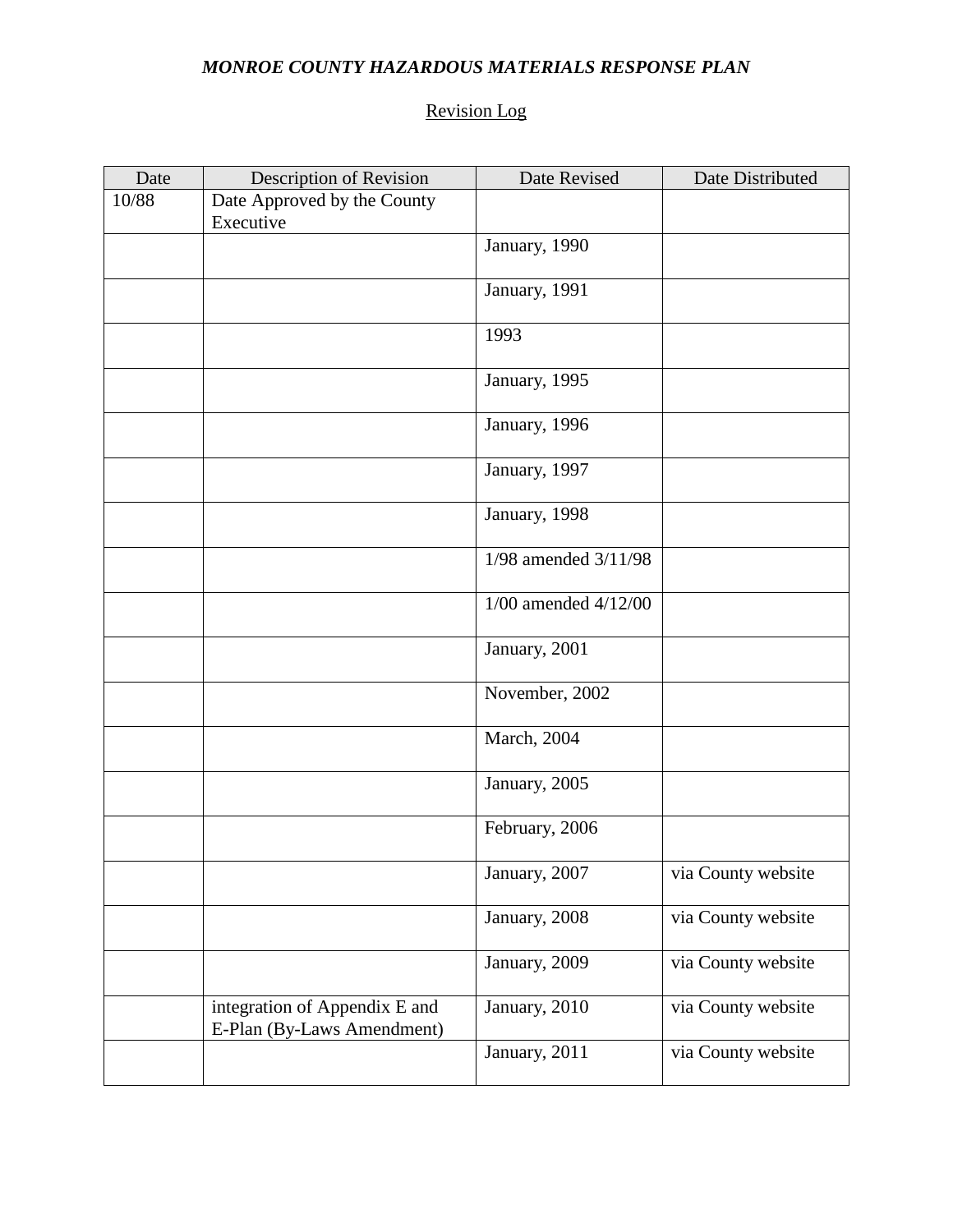| Date | <b>Description of Revision</b> | Date Revised  | Date Distributed   |
|------|--------------------------------|---------------|--------------------|
|      |                                | January, 2012 | via County website |
|      |                                | January, 2013 | via County website |
|      |                                | January, 2014 | via County website |
|      |                                | January, 2015 | via County website |
|      |                                | January, 2016 | via County website |
|      |                                | January, 2017 | via County website |
|      |                                | January, 2018 | via County website |
|      |                                | January, 2019 | via County website |
|      |                                | January, 2020 | via County website |
|      |                                | January, 2021 | via County website |
|      |                                | May, 2022     | via County website |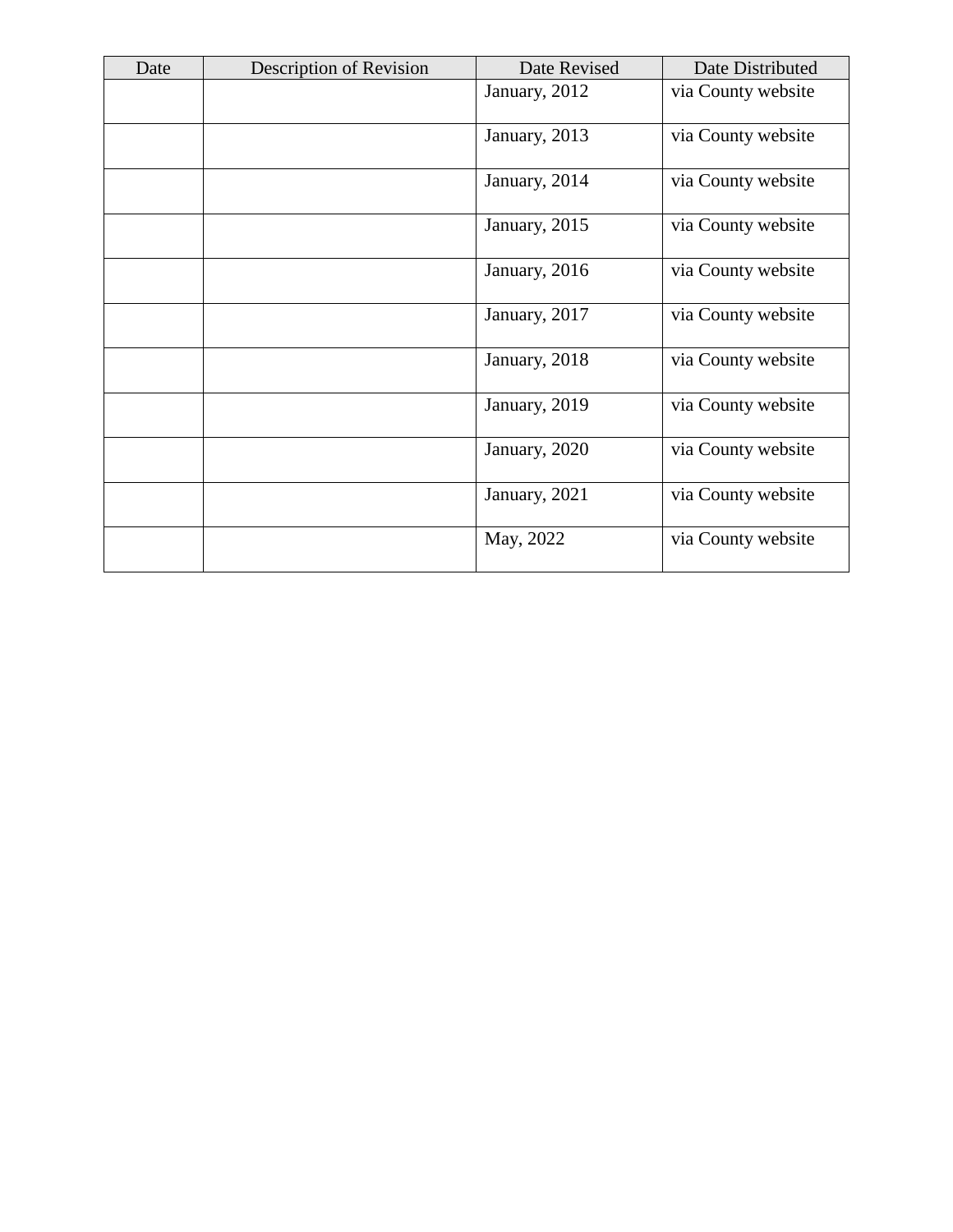#### I. INTRODUCTION

The *Monroe County Hazardous Materials Response Plan* has been prepared to meet statutory planning requirements of the federal Superfund Amendments and Reauthorization Act of 1986, SARA, Title III, and to develop a higher degree of community preparedness for incidents involving hazardous materials.

This plan provides basic guidelines and establishes responsibilities for response to a hazardous materials incident in Monroe County. This plan will provide appropriate guidelines for response to the release of hazardous materials beyond the boundary of a facility using, storing or producing hazardous materials, and the release of hazardous materials that has the potential to injure or harm the population or the environment. All incidents must be reported, controlled and thoroughly investigated.

Facilities and political subdivisions within the jurisdiction of this plan, should establish and maintain operational plans and procedures that are compatible and consistent with this plan.

# II. AUTHORITY

A. Statute for Facility Planning. In 1986 Congress passed the *Emergency Planning and Community Right to Know Act* as *Title III* of the Superfund Amendments and Reauthorization Act (SARA). Congress enacted this law to help local communities protect public health and safety and the environment from chemical hazards.

The Monroe County Local Emergency Planning Committee (LEPC) is a focal point for Title III activities in the community. The responsibilities of the LEPCs are stated in the law: each LEPC must develop an emergency plan, collect and store information provided by facilities, and make that information available to the public.

B. Statute for Community Planning. Authority for a community plan is contained in NYS Executive Law, Article 2-B, "State & Local Natural and Man-Made Disaster Preparedness."

#### III. MISSION

The mission of this plan is to:

- Establish a strategy to minimize the adverse affects of hazardous materials upon life, health, property and the environment.
- Identify community resources for emergency planning, response, and recovery activities.
- Coordinate an effective and efficient response to a hazardous materials incident.
- Establish a community "Hazardous Materials Response Plan" for inclusion in the *Monroe County Comprehensive Emergency Plan*.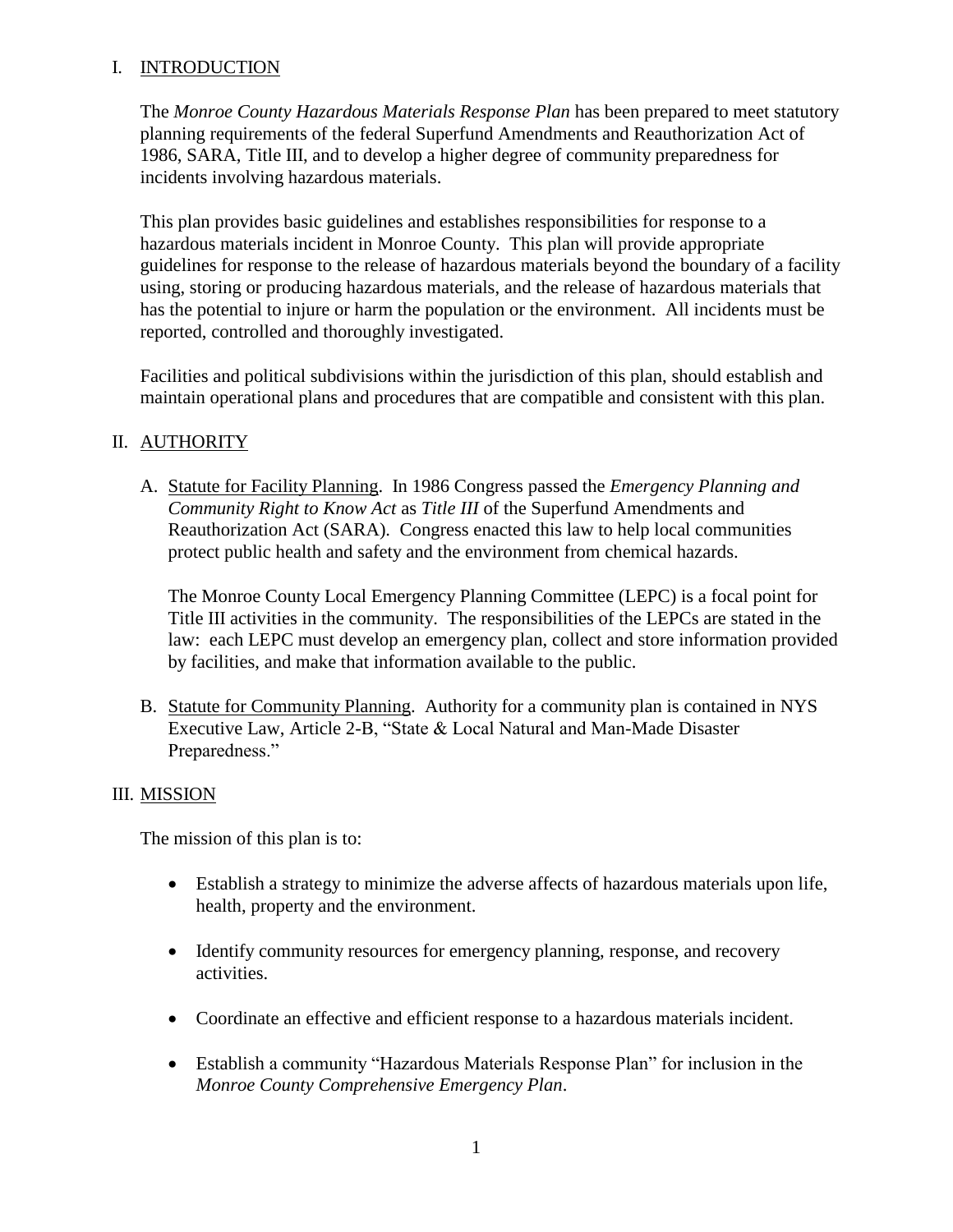# IV. SITUATION AND ASSUMPTIONS

#### A. Situation.

- 1. A hazardous materials incident can happen anywhere within Monroe County, and involve any potentially hazardous material. The Monroe County LEPC supports county-wide planning in addition to the site-specific planning by businesses and industries that use hazardous materials. The citizens of Monroe County are best served when response capabilities meet a broad range of hazards.
- 2. History shows that the majority of hazardous materials incidents present no health hazard beyond the immediate site of a release. This is due in part to the controls that many facilities employ and to the response capabilities that Monroe County has developed. The *Monroe County Hazardous Materials Response Plan* addresses the rare incident that may have an adverse health impact beyond the immediate site of a release.
- 3. For a plan to be successful, it must be used. The LEPC premise is that every response to a hazardous materials incident must be addressed by the plan, to enable an effective transition if the scope of the incident escalates to a major emergency.
- 4. A hazardous materials incident may be concurrent with another emergency, in which case the operations of the *Monroe County Hazardous Materials Response Plan* will be integrated with the overall response. Examples of these emergencies may include a plane crash, train derailment, marine emergency, and/or acts of terrorism.

#### B. Assumptions.

The Monroe County LEPC's hazardous materials emergency planning philosophy is more comprehensive than the EPA's "Technical Guidance for Hazards Analysis," (December 1987). The following assumptions are at issue:

- 1. EPA guidance is limited to Extremely Hazardous Substances (EHS), and does not address other hazardous materials that may pose hazards to the community. The Monroe County LEPC, the municipal HAZMAT Teams, and the local industrial HAZMAT Resources support response capabilities for chemical/physical hazard types, instead of an approach directed at a list of particular chemicals.
- 2. EPA guidance directs that a hazard analysis be done for each EHS present at a facility. The Monroe County LEPC promotes facility planning to support a comprehensive hazard analysis that considers an "all risk" approach. It is possible that EHS chemicals may not pose the greatest vulnerability at the site, and may in fact not even be involved in the incident.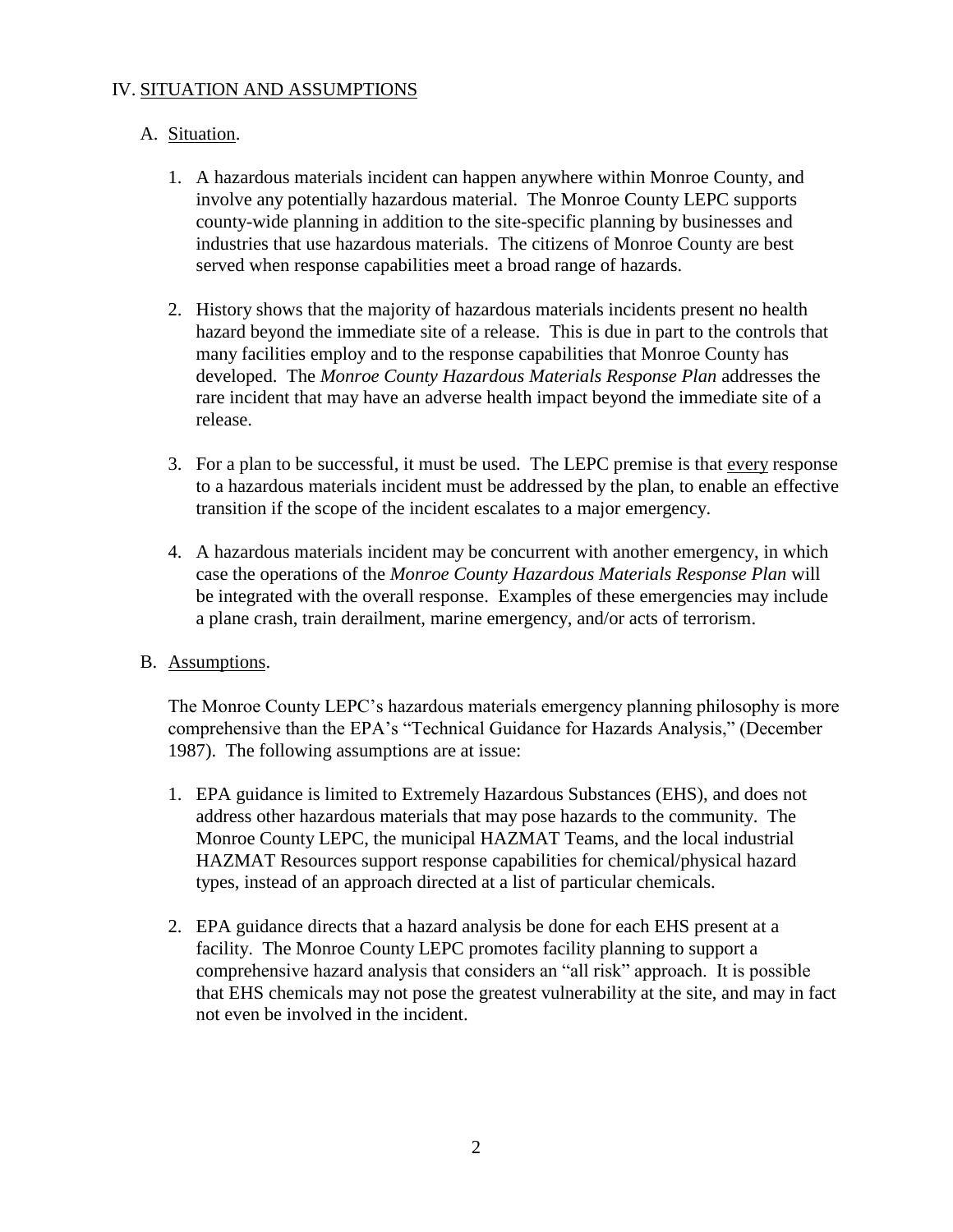- 3. A hazards analysis based on the EHS list may mislead the public about chemical hazards in the community. For example, chemicals on the EHS list may not always pose an airborne hazard to the community. Example: Phosphorus (CAS #7723-14-0), when alloyed in carbon steel, may pose an occupational hazard during milling or grinding. In this form it is not likely to pose a hazard to the outside community or the environment.
- 4. EPA guidance instructs that a vulnerability zone be developed for each facility. In Monroe County this could result in identifying the same population several times while completely missing at-risk populations in other areas of the County. The Monroe County LEPC supports a comprehensive county-wide plan to ensure effective use of its resources for response to a hazardous materials incident anywhere in the County.

The following example will help explain the philosophy for county-wide planning:

Chlorine (CAS #7782-50-5) gas cylinders can be found on transportation routes and at several fixed facilities. Release of a one-ton cylinder could potentially affect an area up to 10 miles away from the site. The prevailing winds are from the west, but wind direction may change at any time. So, a major release could potentially affect any part of the County.

- 5. In addition to the EPA guidance referenced in items #1 #4, a Risk Management Plan (RMP) is required for an owner or operator of a stationary source that has more than a threshold quantity of a regulated substance in a process, as determined under §68.115. Compliance with the requirements of this part are to be no later than the latest of the following dates:
	- (1) June 21, 1999;
	- (2) Three years after the date on which a regulated substance is first listed under §68.130; or
	- (3) The date on which a regulated substance is first present above a threshold quantity in a process.

The owner/operator of a stationary source subject to this section must submit a single Risk Management Plan to EPA as provided in §§68.150 to 68.185. The RMP shall include a registration that reflects all regulated processes.

#### V. ORGANIZATION

- A. The *Monroe County Incident Management System Guidelines* Plan, specifies the Fire Service as the lead agency for the *Hazardous Materials Response Plan*, i.e. the Senior Fire Officer at the scene has the authority to direct and control emergency actions.
- B. Upon initial assessment, the Incident Commander will declare a Level of Magnitude (HAZMAT Level 0, 1, 2, or 3) and announce this declaration to the 911/ECD Fire Dispatcher, who will begin the agency dispatch and notification assigned to that Level of Magnitude.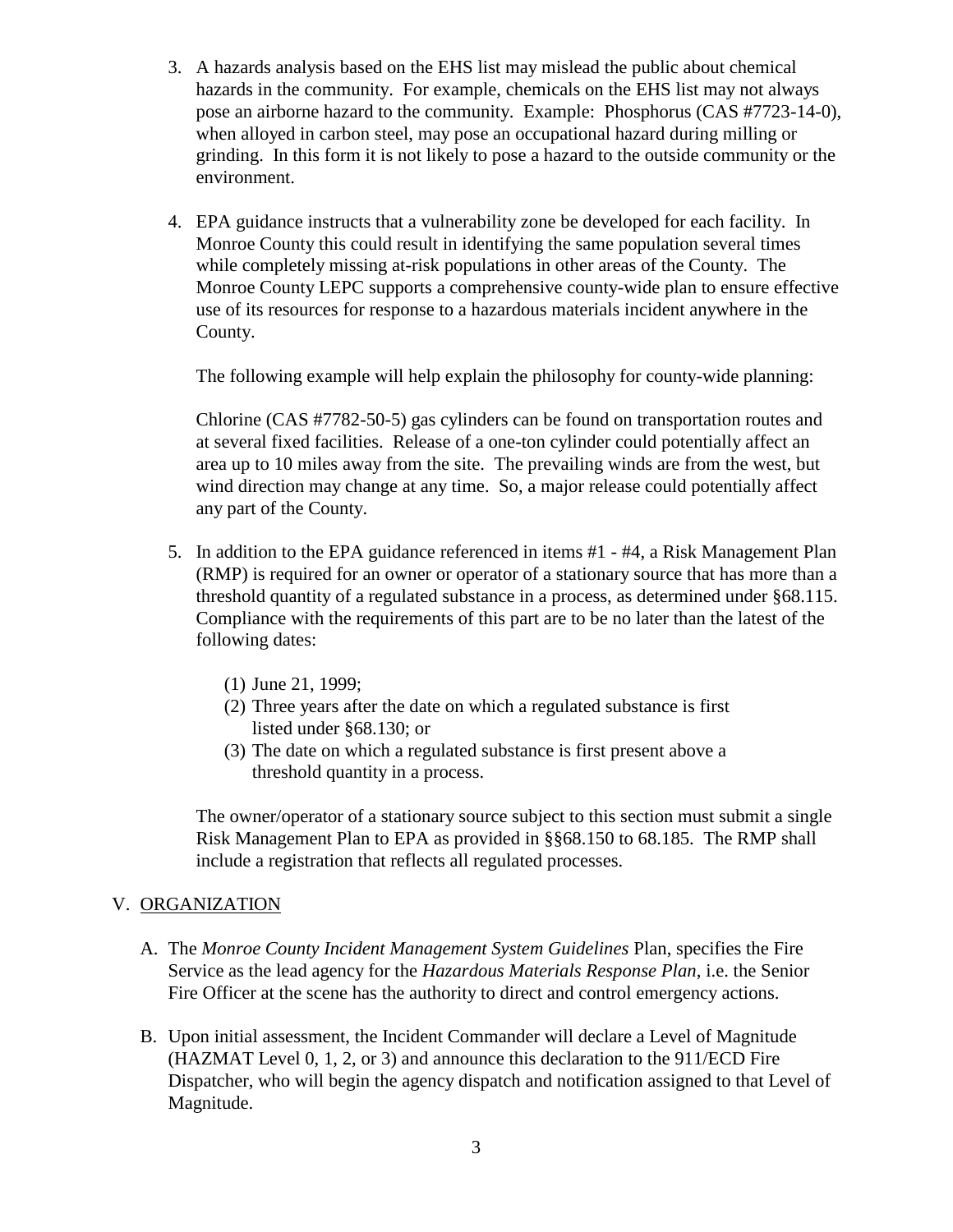- C. The Incident Commander will establish a Command Post from which to direct and oversee all emergency operations. The Incident Commander will secure the site with the aid of law enforcement and other available agencies.
- D. A unified command system will be employed to facilitate a coordinated response by all local, state and federal agencies.
- E. Appropriate public alerting means will be employed to deliver information about protective actions.
- F. Law Enforcement will assist the Incident Commander by securing and controlling access to the scene.
- G. EMS will assist the Incident Commander with on-scene triage, treatment, and transportation of victims, and medically support responding resources (HazMat Team).
- H. Special response teams, e.g. Hazardous Materials Teams, Fire Special Operations (Technical Rescue Disciplines, SWAT, SCUBA), Bomb Squads, and Emergency Task Forces are available from public and private-sector resources.
- I. The Incident Commander will designate a Joint Information Center (JIC) for media representatives.
- J. The County Emergency Operations Center (EOC) and/or local EOC may be activated for incidents requiring the coordination of a major response involving multiple jurisdictions. County EOC activities are coordinated by the Office of Emergency Management.
- K. Additional resources are available from state and federal sources. Support for local response and/or additional capacity can be obtained through chain-of-command and Mutual Aid requests. If these resources are not locally-based, response time is according to their availability and travel distance. One of these resources can be a Federal On-Scene Coordinator for Hazardous Materials Response.
- L. In the event of a disaster, NYS Executive Law, Article 2-B, may apply. While the Incident Commander assumes operational authority, the Chief Elected Official of the affected municipality has overall responsibility for the emergency when a disaster is declared. A declaration of a *State of Emergency*, utilizes and expands the authority of the local Chief Elected Official.

#### VI. CONCEPT OF OPERATIONS

#### A. Preparedness.

Preparedness involves actions designed to save lives and minimize damage. It is planning and training for appropriate response prior to an emergency.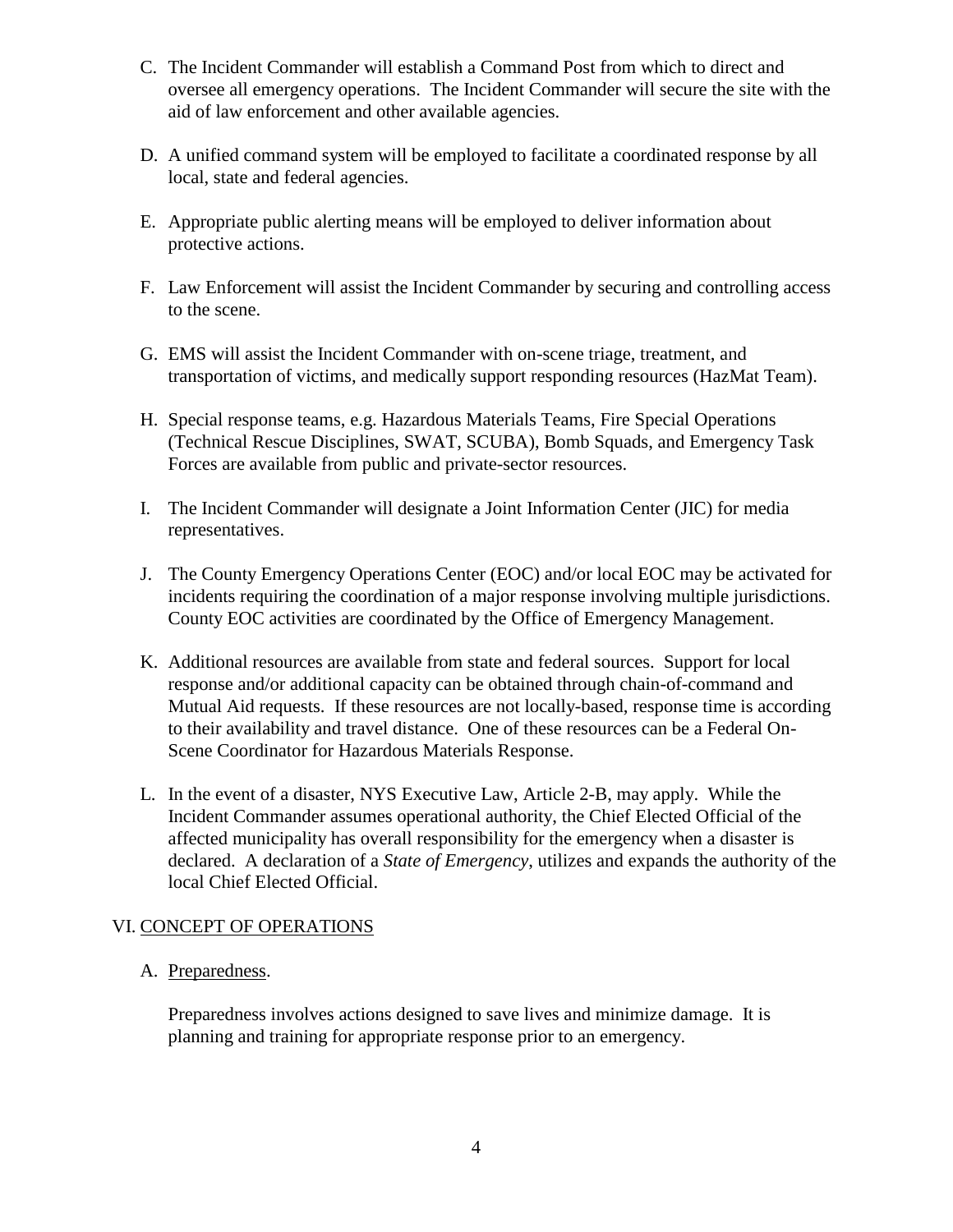#### 1. Hazard Analysis:

#### a. Hazards Identification

- (1) Monroe County is an industrialized community with numerous fixed facilities that use, store and produce a wide variety of hazardous materials. Monroe County also has several transportation systems:
	- highways (including Interstate Routes 390, 490, 590 and the New York State Thruway)
	- railroads (east-west, and north-south)
	- pipelines (including petroleum and natural gas)
	- air (including an international airport)
	- water (including the Erie Canal and Lake Ontario)
- (2) An incident could occur anywhere in the County at a fixed facility that may or may not be subject to the planning requirements of SARA Title III, or during transportation. Further, the incident might involve material(s) on the Extremely Hazardous Substances list, and/or a "non-listed" hazardous material that poses a threat to the community.
- (3) An incident in a neighboring county may cross the border and impact Monroe County.

#### b. Risk Analysis

Risk Analysis is an attempt to rank hazards by comparing the probability of a release with the severity of consequences of that release:

Occurrence: Monroe County has already experienced hazardous materials incidents at fixed facilities and on all transportation systems. The LEPC expects that incidents will continue to occur at past rates.

Consequences: Monroe County has already experienced minor and moderatemagnitude hazardous materials incidents. The LEPC expects that minor and moderate incidents will continue to occur, and that a major incident is possible.

c. Vulnerability Zone

Any part of Monroe County may be subject to airborne material during a release of a hazardous material. Therefore, for the purposes of this Plan and its activities, the County of Monroe is designated as the "vulnerable zone."

d. Response Capabilities

Monroe County's hazardous materials response capabilities include the expertise of two municipal HAZMAT Teams and the resources of 34 fire departments, 12 law enforcement agencies, 19 EMS providers and a physician response vehicle.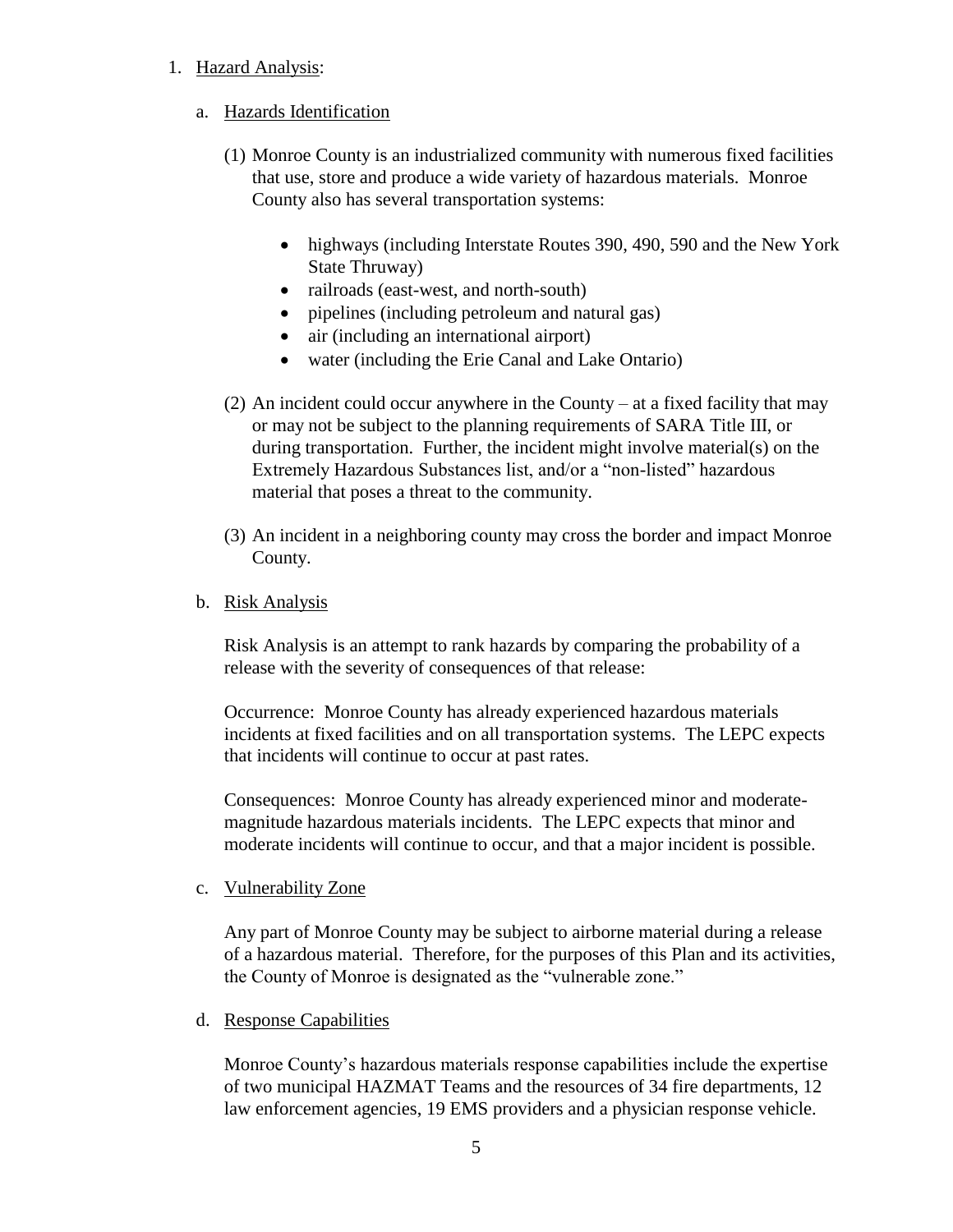Further, hazardous materials planning and response activities are supported by private-sector organizations, numerous professional organizations, public safety training programs, and specialized response teams at the state and federal levels.

- 2. Facility Planning:
	- a. Non-regulated Facilities should:
		- (1) Maintain a list of 24-hour contact person(s) and submit it to local Fire Department.
		- (2) Establish internal procedures for evacuation in the event of a hazardous materials incident.
	- b. Facilities regulated by SARA Title III, must meet planning requirements:
		- (1) Prepare both an analysis of hazards at the facility ("Facility Hazard Analysis"), and a response procedure for those hazards ("Facility Response Procedure"). Copies are submitted to: the Local Emergency Planning Committee, the State Emergency Planning Commission and the local Fire Department.
		- (2) Comply with the applicable SARA reporting requirements and OSHA regulations.
		- (3) Participate in training programs as identified in the "Training and Exercising" section.
		- (4) Designate an official (available on 24-hour call) who is capable of participating in a Command Post as a facility representative. This person will have information and the authority to:
			- Identify the location, type and quantity of hazardous/flammable chemicals or materials
			- Provide MSDS information and technical data on properties of the chemicals or materials present
			- Implement the Emergency Action Plan for the facility ("Facility" Emergency Contingency Plan"), if appropriate and available.
- 3. Facility Reporting:

Monroe County's response is based upon effective planning and training. Primary emergency response is most effective when the community receives prompt notification of an incident. This section provides guidance to facilities and stresses the critical need for prompt and accurate reporting.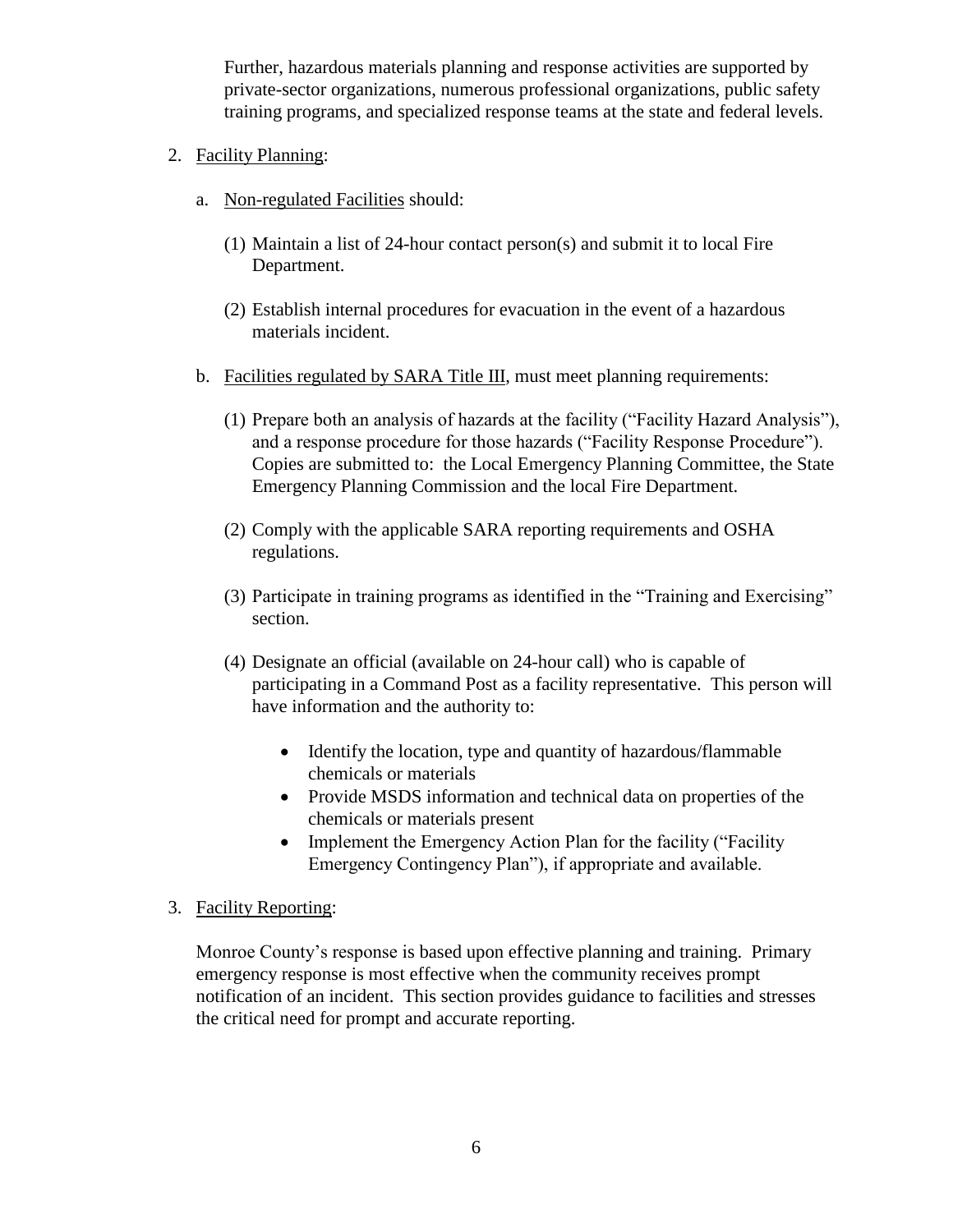- a. Reporting Requirement.
	- (1) A facility must immediately report the release of a reportable quantity of a hazardous substance or extremely hazardous substance to the environment (EPCRA §304, 40-CFR§355.40).
	- (2) The report is to be made by **calling both**:
		- 9-1-1: to notify the County or City Emergency Manager, and
		- 1-800-457-7362: New York State Department of Environmental Conservation
	- (3) This reporting requirement does not apply to any release that results in exposure to persons solely within the site or sites on which a facility is located (EPCRA §304(d)).
- b. Local Reporting Guideline.

In order to better protect safety and to support the primary emergency responders, the LEPC requests that facilities immediately report "Perceptible Exposure" releases by calling 9-1-1.

A "Perceptible Exposure" means: Any release of a hazardous substance or extremely hazardous substance which is visible, produces a detectable odor or a distinctive taste, or impacts a human or environmental receptor physically, such as causing eye irritation, itchy skin, damaged vegetation, chronic injury, etc.

c. Follow-up Notice.

As soon as practicable thereafter, a written, follow-up emergency notice shall be submitted to:

- (1) Monroe County Emergency Manager c/o Monroe County Office of Emergency Management 1190 Scottsville Road, Suite 200 Rochester, NY 14624
- (2) NYS Spill Response Commission Bureau of Spill Prevention & Response State Emergency Response Commission (SERC) 625 Broadway,  $11<sup>th</sup>$  Floor Albany, NY 12230-7060

A sample follow-up notification form is provided (Appendix C).

Note: This section is intended to facilitate emergency response and does not guarantee compliance with reporting requirements under any other environmental or health and safety law. There may be other applicable reporting requirements depending on the circumstances of the release.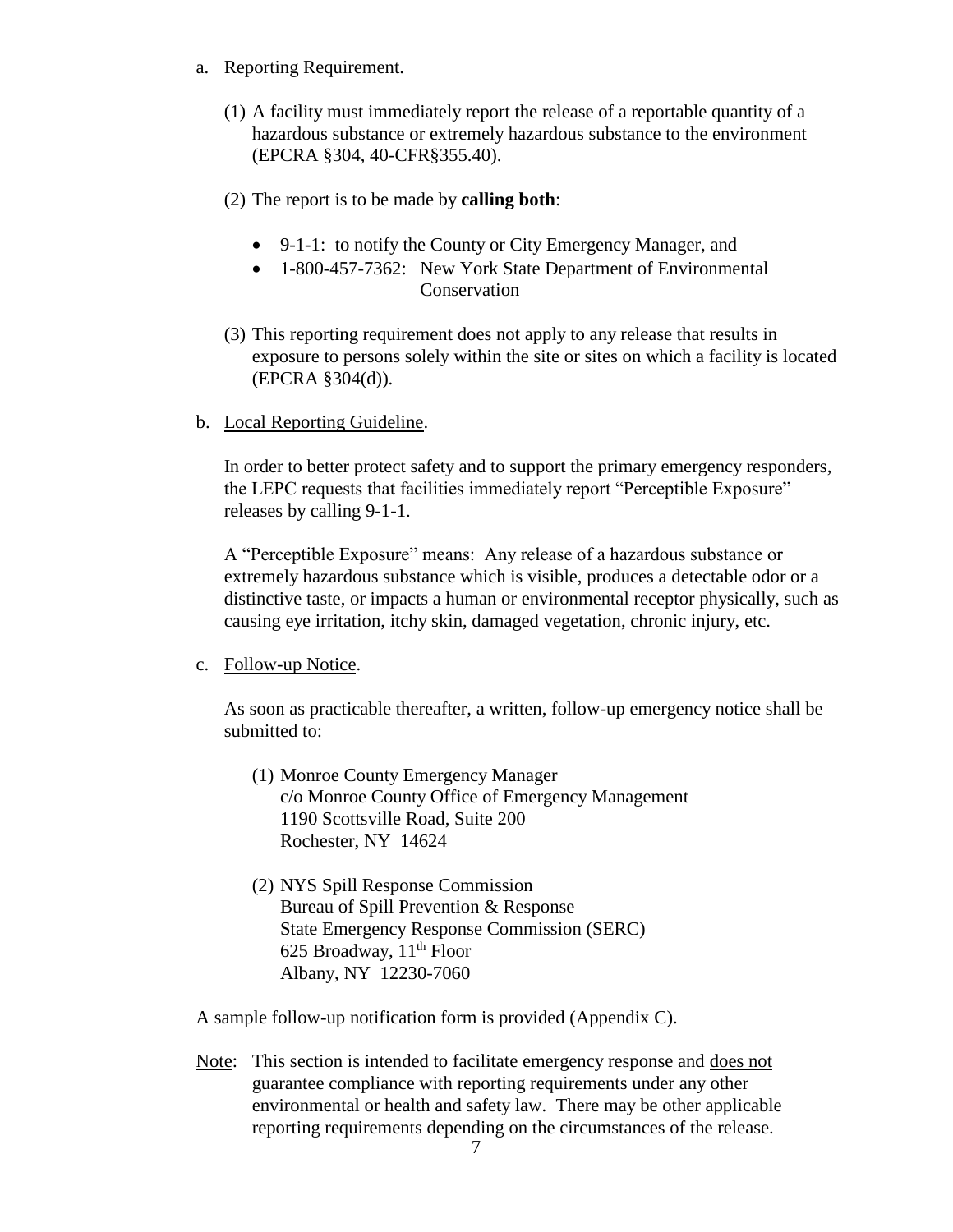#### 4. Training & Exercises:

# Training.

- a. The LEPC supports a comprehensive training program for agency personnel and emergency staff to ensure a safe and effective response to hazardous materials incidents.
- b. Training requirements are established by State and Federal regulations. Absent such criteria, in-service training will be based upon the level of knowledge or skill required to perform the tasks associated with the job assignment. Training deficiencies should be identified through appropriate administrative channels for resolution.
- c. SARA Title III, Section 303(c)(8) requires training for those responsible to implement chemical emergency plans. Monroe County intends to utilize courses sponsored by the Federal and State governments and private organizations to fulfill this requirement. Local agencies and facilities will also schedule courses to address the unique concerns and needs of the local hazardous materials preparedness program.
- d. Local agencies, facilities and organizations should provide in-service training to satisfy operational needs, to maintain appropriate certification standards and to comply with applicable regulatory standards. It is recommended that a training officer be designated to establish an annual training program designed to meet requirements. Individual training records should be maintained on all emergency responders.
- e. The LEPC works in conjunction with the State Emergency Response Commission and community leaders to evaluate the hazardous materials training needs of local emergency response personnel. The LEPC will monitor and/or coordinate local training initiatives to ensure consistency with this plan and will take advantage of training resources available from all levels of government and the private sector.

#### Exercises.

- a. The LEPC supports a comprehensive exercise program to effectively implement and evaluate the *Monroe County Hazardous Materials Response Plan.*
- b. SARA Title III, Section  $303(c)(9)$  requires local jurisdictions to establish "methods and schedules for exercising the emergency plan." An effective exercise program will strengthen response management, coordination and operations, and identify areas for improvement. Corrective actions can then be taken to improve and refine public safety capabilities.
- c. Exercises are generally classified into four categories: Orientations, Table-Top, Functional and Full-Scale. Each exercise type varies in activities and resources. Some require simple preparations and execution while others may be more complex and require greater efforts and resources. Each provides its own benefits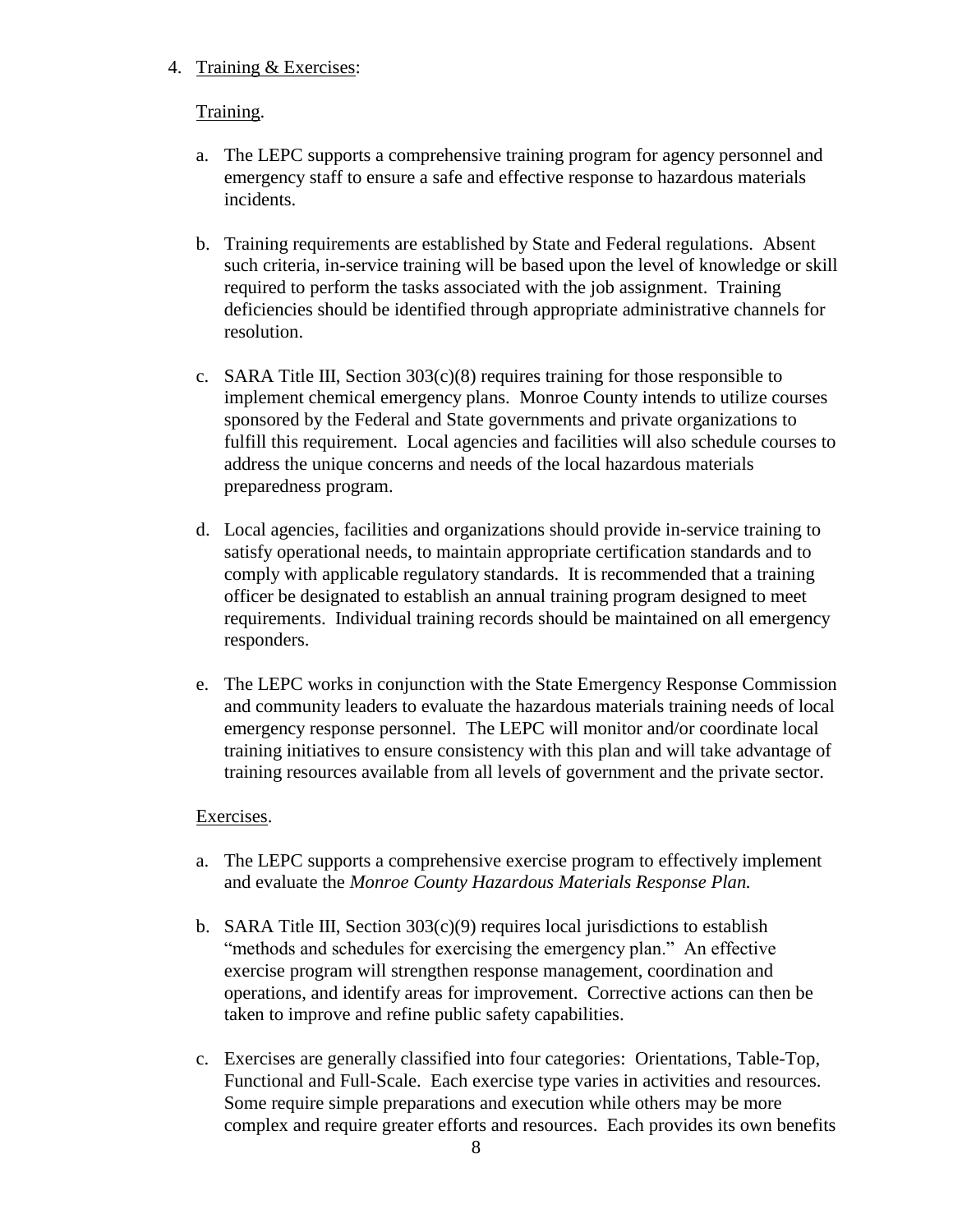and should be considered in the development of an exercise program to satisfy community and facility needs.

These exercise types can build on one another, each one becoming more complex and comprehensive. Monroe County has developed a progressive exercise program: Orientations introduce the plan and its established policies and responsibilities; Table-Top's implement agency coordination and leadership provisions of the plan, including emergency operations concepts; Functional exercises integrate the plan's more complex sections under simulated emergency conditions; and a Full-Scale exercise tests the entire hazardous materials emergency response system for evaluation. Lessons learned through these exercises will be referred for corrective action.

d. Each facility should conduct at least one annual test of their emergency plan. These tests should be coordinated, when possible, with the appropriate fire department. Facilities should conduct an exercise debriefing, and within 30 days prepare an after-action report noting corrective action and lessons learned.

#### B. Emergency Response.

1. Levels of Magnitude:

These Levels of Magnitude express the **impact** of a hazardous materials incident upon the community (see Figure 1.):

- a. Level 0
	- Definition: A hazardous materials incident that is not likely to adversely impact or threaten life, health, property or the environment; where control of the incident is within the capabilities of resources available to the local response jurisdictions.

#### Criteria:

- Incident controlled by the facility or the local response jurisdictions.
- Municipal HAZMAT Team advice may be required for technical assistance.
- b. Level  $1$ 
	- Definition: A hazardous materials incident that may adversely impact or threaten life, health, property or the environment within an area immediately surrounding the point of release or potential release; where control of the incident is within the capabilities of the resources locally available to responders in Monroe County.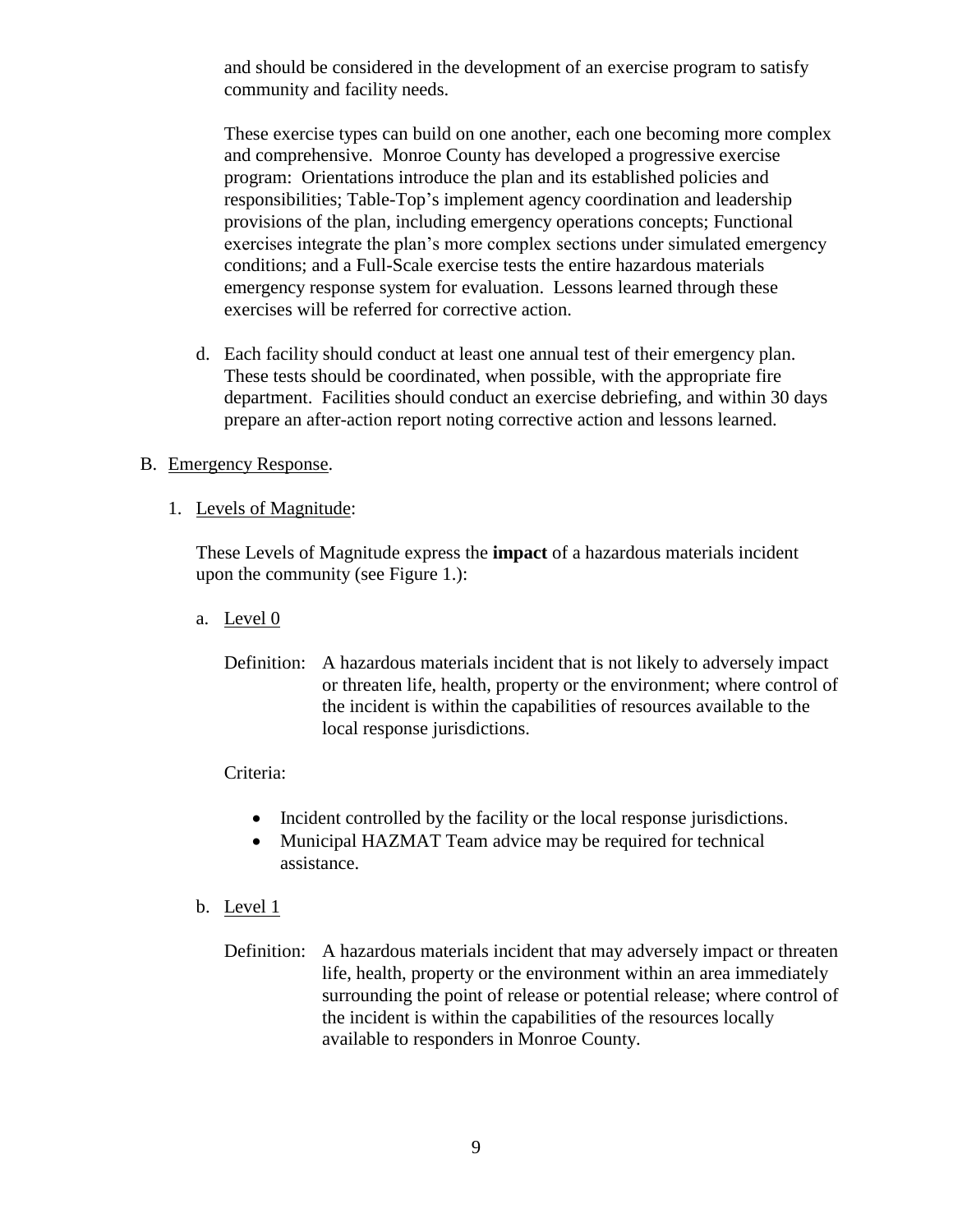#### Criteria:

- Incident that can be controlled by the first municipal response agency with the appropriate Hazardous Materials Response Team.
- Local response jurisdictions with special teams**\*** response.

# **\*special teams as defined in Section V., H., on page 4**

- May require evacuation or sheltering for the area immediately affected by the release or potential release.
- c. Level 2
	- Definition: A hazardous materials incident that may adversely impact or threaten life, health, property or the environment beyond the point of release; may be across municipal jurisdictions; where control of the incident is within the capabilities of the resources based within Monroe County.

# Criteria:

- Incident that is beyond the capabilities of the first municipal response agency and requires broad-based community resources.
- Evacuation or sheltering of residents or facilities should be considered.
- Participation or support by mutual-aid agencies.
- (Multi-jurisdictional) Multiple municipal involvement.

#### d. Level 3

Definition: A hazardous materials incident that adversely impacts or threatens life, health, property or the environment in a large geographic area. Additional resources are required to supplement those available within Monroe County.

#### Criteria:

- Serious hazard or severe threat to life, health and the environment.
- Large geographic impact.
- Major community evacuation or sheltering.
- Multi-jurisdictional involvement.
- Requires broad-based resources.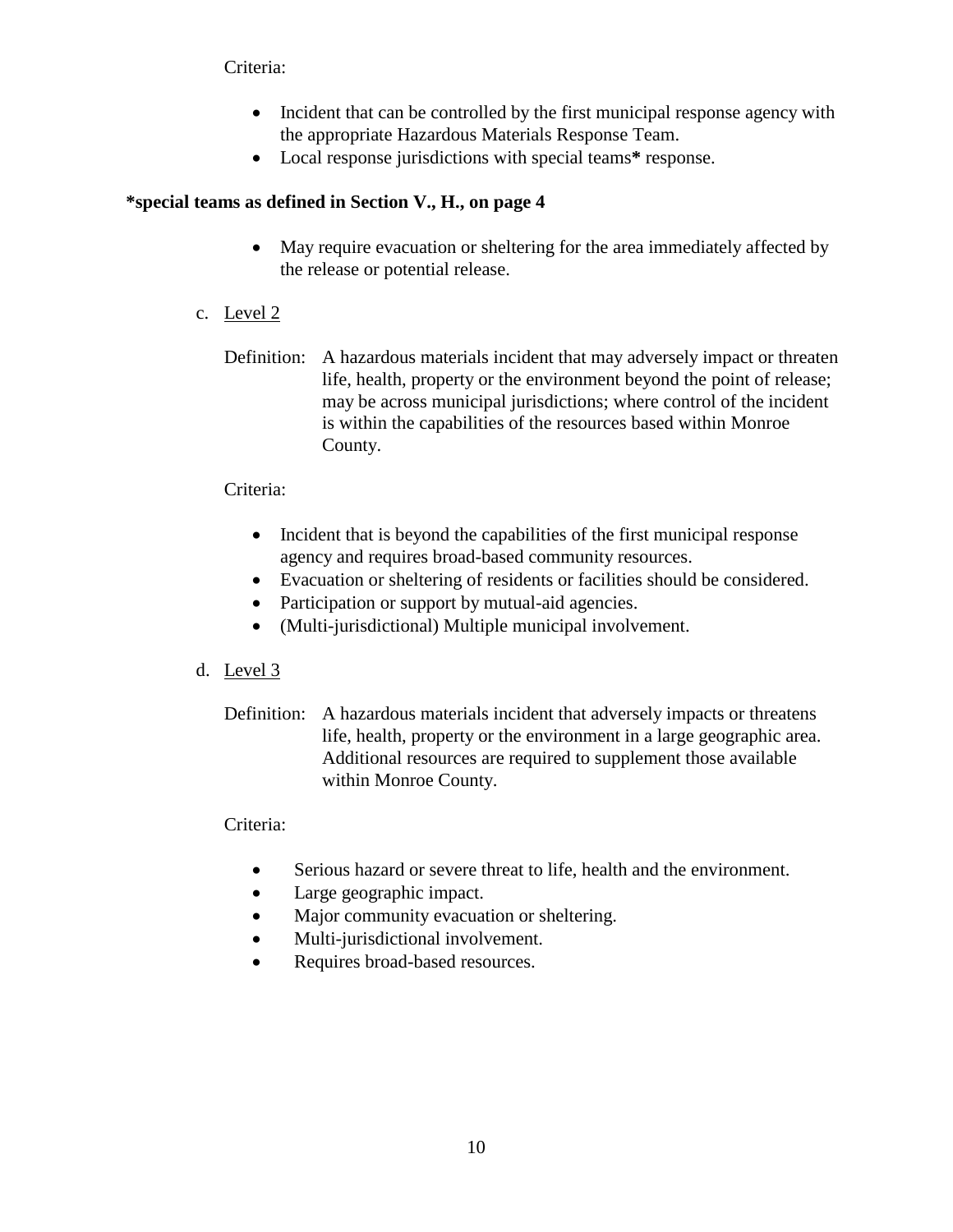Figure 1.

|         | PRODUCT IMPACT  | <b>AREA OF IMPACT</b>                                                                | <b>CAPACITY TO</b><br><b>CONTROL</b>                                                                  |
|---------|-----------------|--------------------------------------------------------------------------------------|-------------------------------------------------------------------------------------------------------|
| Level 0 | Non-Threatening | Confined to Site                                                                     | <b>Local Jurisdiction</b>                                                                             |
| Level 1 | Threat          | Within Immediate Area<br>of Release                                                  | plus HAZMAT Team<br>and special teams* as<br>requested by the IC                                      |
| Level 2 | <b>Threat</b>   | Beyond Immediate Area of<br>Release<br><b>Multiple Municipalities</b>                | plus broad-based<br>community resources                                                               |
| Level 3 | <b>Threat</b>   | Beyond Immediate Area of<br>Release<br>Multi-jurisdictional<br>Large Geographic Area | Broad-based resources are<br>required to supplement<br>those available within<br><b>Monroe County</b> |

#### **\*special teams as defined in Section V., H., on page 4**

- 2. Dispatch & Notification:
	- a. Level 0

Upon declaration of a Level 0 hazardous materials incident, 911/ECD shall follow the *County/City Hazardous Material Emergency Notify Dispatch Procedure* which may include the following:

local Fire Department local Law Enforcement (tell them this is a Hazardous Materials Incident) Other agencies as appropriate Technical guidance from a HazMat Team Officers as appropriate

b. Level 1

Upon declaration a Level 1 hazardous materials incident, 911/ECD shall follow the *County/City Hazardous Material Emergency Dispatch Procedures* which may include the following:

local ambulance local fire department local law enforcement agency Monroe County Office of Emergency Management Monroe County EMS Administrator Dispatch appropriate City/County Tox-Medic Team ECD Shift Supervisor & Ops Manager Monroe County Fire Coordinator/Assistant Fire Coordinator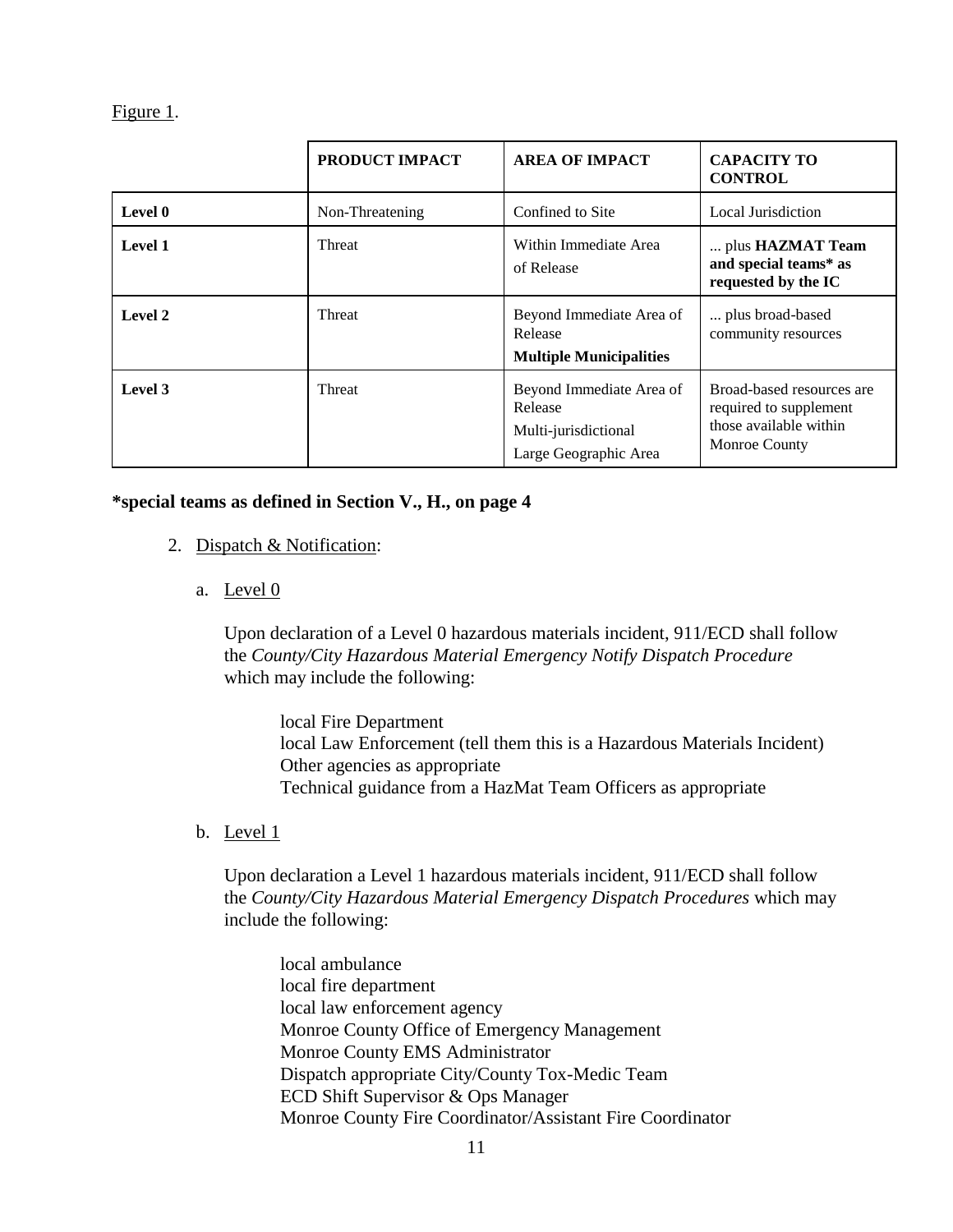Dispatch appropriate HAZMAT Team Medical Director Greater Rochester Chapter of the American Red Cross Hospital Pager Notification Other agencies as appropriate Notify RFD LDC Notify Genesee County Fire Coordinator (County Event)

#### c. Level 2

Upon declaration of a Level 2 hazardous materials incident, 911/ECD shall follow the *County/City Hazardous Material Emergency Notify Dispatch Procedure* which may include the following:

All Level 1 agencies, PLUS Announce on EMS Channel Announce on Fire Channels Lift Line Regional Transit Service Monroe County Director of Public Safety Monroe County Office of the Sheriff Monroe County Public Safety Communications – appropriate Mobile Communications Unit National Response Center 911/ECD Shift Supervisor, Operations Manager, Deputy Director and Center Director Rochester Executive Deputy Fire Chief Dispatch appropriate City/County Tox-Medic Team Other local HAZMAT Teams Notify all fire chiefs All Fire/EMS Battalion Coordinators and Deputy Coordinators Hospital Pager Notification Notify adjacent county Fire Coordinators if incident affects the boundary area Other agencies as appropriate – EOC activation determined through consultation with OEM, the County Fire Coordinator, and the Incident Commander.

#### d. Level 3

Upon declaration of a Level 3 hazardous materials incident, 911/ECD shall follow the *County/City Hazardous Material Emergency Notify Dispatch Procedures* which may include the following:

same as Level 2, PLUS other local State and/or Federal agencies as appropriate EOC activated by OEM Hospital Pager Notification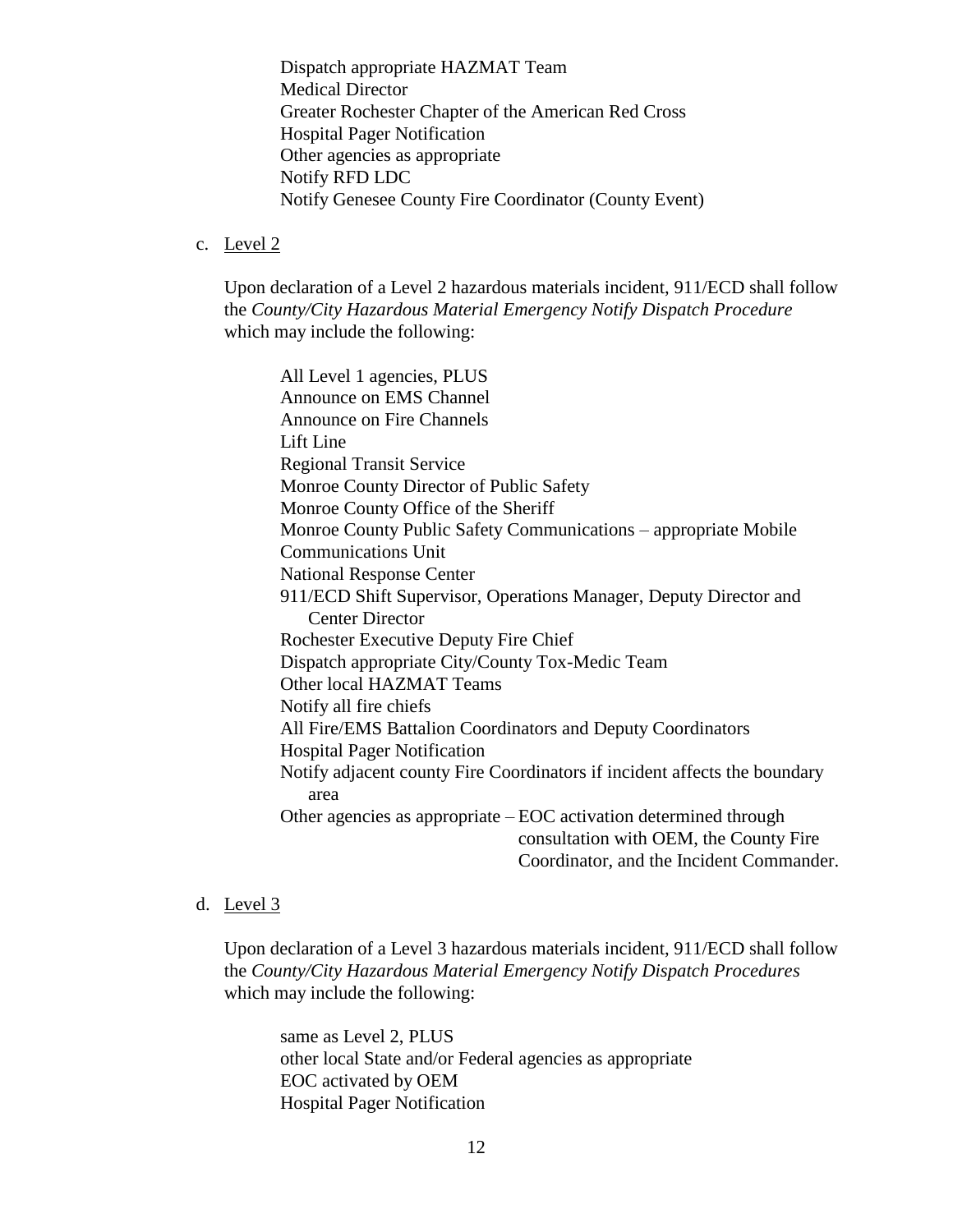3. Operations:

Actions taken by emergency responders shall be based upon the need to protect life, health, property and the environment.

Operations shall comply with applicable OSHA regulations which may include:

- a. 29 CFR 1910.120 Hazardous Waste Operations and Emergency Response (HAZWOPER),
- b. 29 CFR 1910.134 Respiratory Standard,
- c. 29 CFR 1910.156 Fire Brigade Standard; and,

Standard Operating Procedures as specified by individual agencies.

(1) Approaching the Scene

Emergency responders should approach the scene of a hazardous materials incident from upwind and uphill if possible. Emergency responders should not pass through a vapor cloud or a spill.

- (2) Arriving at the Scene
	- (a) Emergency responders should meet with a facility representative, or other knowledgeable person, to learn about the incident.
	- (b) Establish a perimeter to isolate the hazard area and deny entry.
	- (c) Address immediate life-threatening situations. If possible, begin decontamination triage.
	- (d) Staging Area/Staging Area Manager should be identified for incoming resources
- (3) Identifying the Materials Involved
	- (a) Identify hazardous materials BEFORE exposing personnel or taking remedial action.
	- (b) Binoculars may be used to view placards, license plates, vehicle identification information, and containers for clues about product(s) involved.
	- (c) Obtain shipping papers and/or Material Safety Data Sheets (MSDS). Correct spelling of the chemical name is critical.
- (4) Obtaining Hazard and Handling Information
	- (a) The physical and chemical properties of a product, as well as its hazards and handling information, may be obtained from sources including:
		- Material Safety Data Sheets (MSDS)
		- Chemical reference books
		- CHEMTREC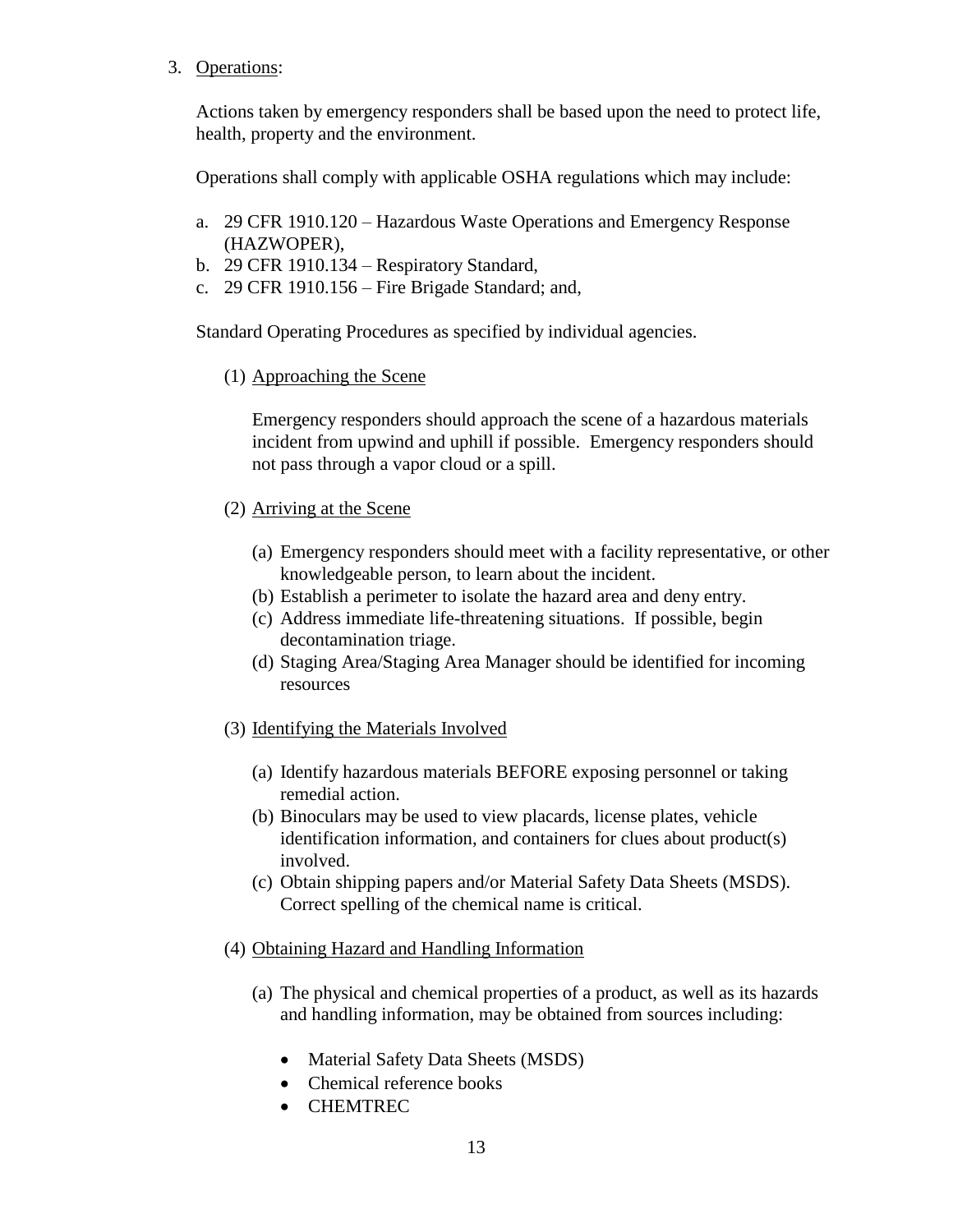- Upstate NY Poison Control Center
- Chemical data base
- Plume dispersion models (e.g., ALOHA or ADASHI) mapped on GIS (Geographical Information System)
- E-Plan
- (5) On-scene measurements may be taken with direct-reading instruments including but not limited to:
	- Carbon Monoxide meter
	- Colormetric indicator tubes
	- Combustible gas indicator
	- Oxygen Meter
	- Ph paper
	- Radiological survey instruments
	- Chemical test/detection equipment
	- Multi-Gas Meter w/PID (Volatile Organic Compounds)
- (6) Weather may play an important role in the outcome of a hazardous materials incident. The National Weather Service can supply:
	- Wind speed and direction
	- Temperature
	- Relative humidity
	- Precipitation
	- Stability of the lower atmosphere
	- Forecast
- (7) Expertise may be obtained from sources including:
	- Manufacturer
	- Shipper
	- Carrier
	- Consignee
	- Facility representative
	- Hazardous Materials Response Team
	- Chemical industry personnel
	- College and university personnel
	- Farm and related industry personnel
	- NYSDEC

#### (8) Site Control

The Incident Commander shall establish exclusion zones for emergency responders and the public.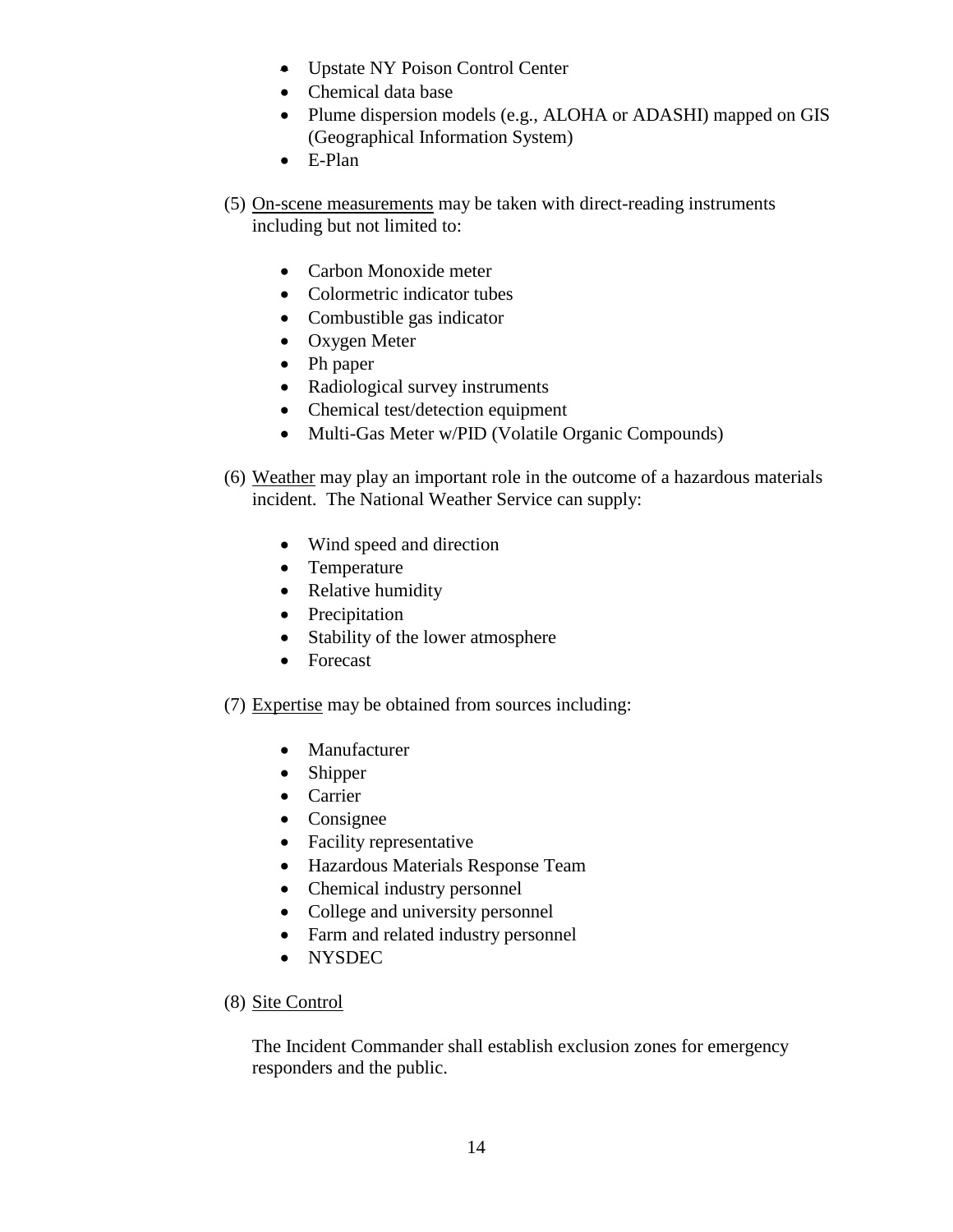#### (9) Decontamination

- (a) A decontamination area will be established for victims and equipment to minimize the spread of contamination.
- (b) Prior to departing an incident scene, all contaminated personnel and equipment shall be decontaminated as much as possible. Equipment marked for further decontamination must be completely decontaminated before returning to service.
- (c) It is the Incident Commander's / HAZMAT Group Supervisor's responsibility to see that if decontamination is needed, it is accomplished properly at the scene before any patient is turned over to EMS.
- (d) Once EMS is on scene, EMS decides patient care in consultation with the HAZMAT Group Supervisor, Incident Commander, and EMS Medical Director and/or Medical Control.
- (10) Safety and Health

The Incident Commander shall designate an on-scene Safety Officer who shall ensure that emergency responders use personal protective equipment and procedures that comply with OSHA regulations.

#### (11) Mitigating the Incident

- (a) The Incident Commander, in conjunction with facility personnel and other technical specialists, shall develop a plan of action and carry-out that plan to avoid unnecessary exposure.
- (b) Containment and Control:
	- 1) Qualified emergency responders may perform containment and control tasks to mitigate the incident and to minimize adverse environmental impacts.
	- 2) Containment and control may include: closing valves, plugging or patching holes, transferring material from one container to another, damming, diking, booming, absorbing, neutralizing, diluting, suppressing vapors, extinguishing, and using water spray to keep containers cool.
	- 3) If flammable vapors and gases are present, combustible gas indicators may be used to determine the potential ignition area. All ignition sources in that area should be eliminated.
	- 4) Some materials are water reactive. Water used to extinguish a fire may create a much bigger problem when it becomes contaminated run-off.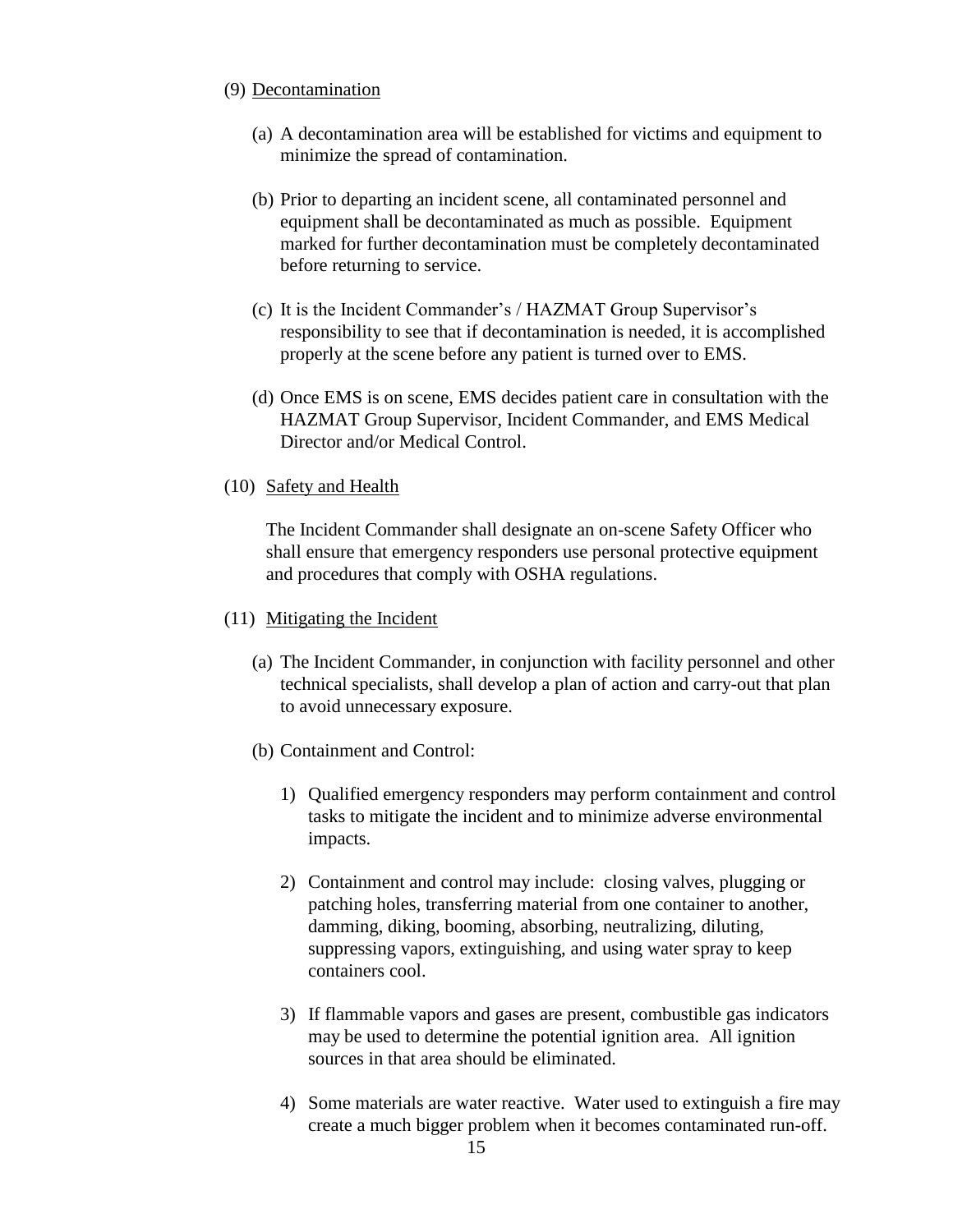If hazardous materials are involved in a fire, it may be best to let the fire burn.

- (c) In cases where contamination of the environment has occurred, the New York State Department of Environmental Conservation shall be informed so they may evaluate the situation and take appropriate action.
- (d) In cases where contamination of a water-supply system has occurred, the New York State Department of Health, the Monroe County Department of Public Health and the affected water supplier shall be informed so they may evaluate the situation and take appropriate action.
- (e) In cases where contamination of the sewer system has occurred, Monroe County Pure Waters, or the affected sewer agency, shall be informed so they may evaluate the situation and take appropriate action.
- (12) Radio Communications

Radio Communications are primarily between the incident site and 911/ECD for:

- (a) Dispatch and information exchange among base stations, mobiles and portables
- (b) Command and Control of personnel and resources
- (c) Coordination among agencies:
	- In situations involving mutual aid, or similar multi-agency or multijurisdictional response, integration of the various communications systems can be achieved by coordinating information at 911/ECD, the Command Post, and/or the Emergency Operations Center.
- (d) Support Systems
	- Public works, transportation and related agencies have communications systems designed for their daily internal operations. These agencies have the capacity to provide equipment, vehicles and personnel for emergency communications.
	- The Monroe County Public Safety Communications Division can provide a mobile unit with radio, data, and telephone communications equipment designed for Command Post support.
	- Amateur Radio and TV links can be activated through the Office of Emergency Management.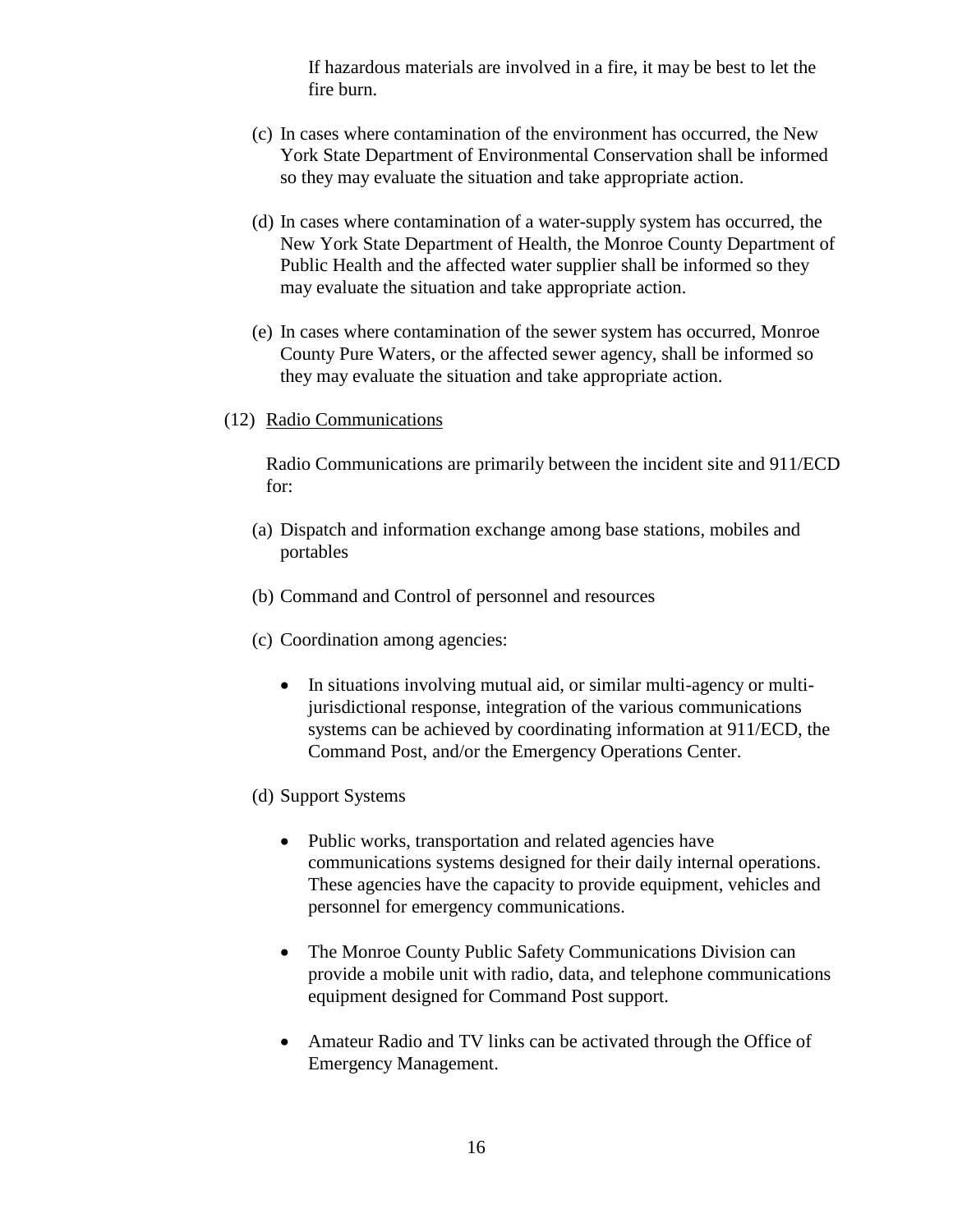#### 4. Protective Actions:

Evacuation, sheltering-in-place, or a combination should be considered in defining protective actions to reduce or eliminate public exposure to hazardous materials that are released during an incident.

- a. Evacuation**.** Evacuating the public is a decision based on information indicating that the public is at greater risk by remaining in or near-by the hazard area. Information that should be considered in the decision to evacuate includes:
	- $\bullet$  The severity of dangers resulting from the hazard(s)
	- The population affected by the hazard
	- The availability of the resources to evacuate the affected population, e.g. fire/EMS/police personnel, and transportation vehicles including school busses, privately-owned vehicles or public mass transit
	- The notification means to provide emergency instructions before and during the evacuation, e.g. local broadcast media for the Emergency Alert System, NOAA Weather Radio, route alerting via mobile address systems, sirens, emergency telephone notification system and/or door-to-door alerting
	- Safe passage for the evacuees, including adequate time to conduct the evacuation, evacuation route monitoring, the ability to re-route traffic, and the availability of reception centers and shelters
	- Special needs of the evacuees, e.g. the need to assist facilities (hospitals, nursing homes, prisons) in evacuating, or the need to alert and warn and then evacuate special populations
	- The ability to provide shelter and sustenance to evacuees including adequately staffed shelters with feeding, sanitary facilities, and medical care.
- b. Shelter-in-Place. Sheltering-in-place means advising the affected population to seek protection within the structure they occupy or in a nearby structure. Like evacuation, this decision is based upon hazard analysis. If the danger to the public is mitigated by sheltering-in-place, then it should be employed as a protective measure. With certain hazards, e.g. short-term exposure, or line-of-sight exposure, the best decision may be to shelter-in-place. One distinct advantage of sheltering-in-place is the relative ease of implementation. A decision to shelterin-place considers:
	- the availability of resources
	- the time available to take protective actions
	- the public's understanding of sheltering-in-place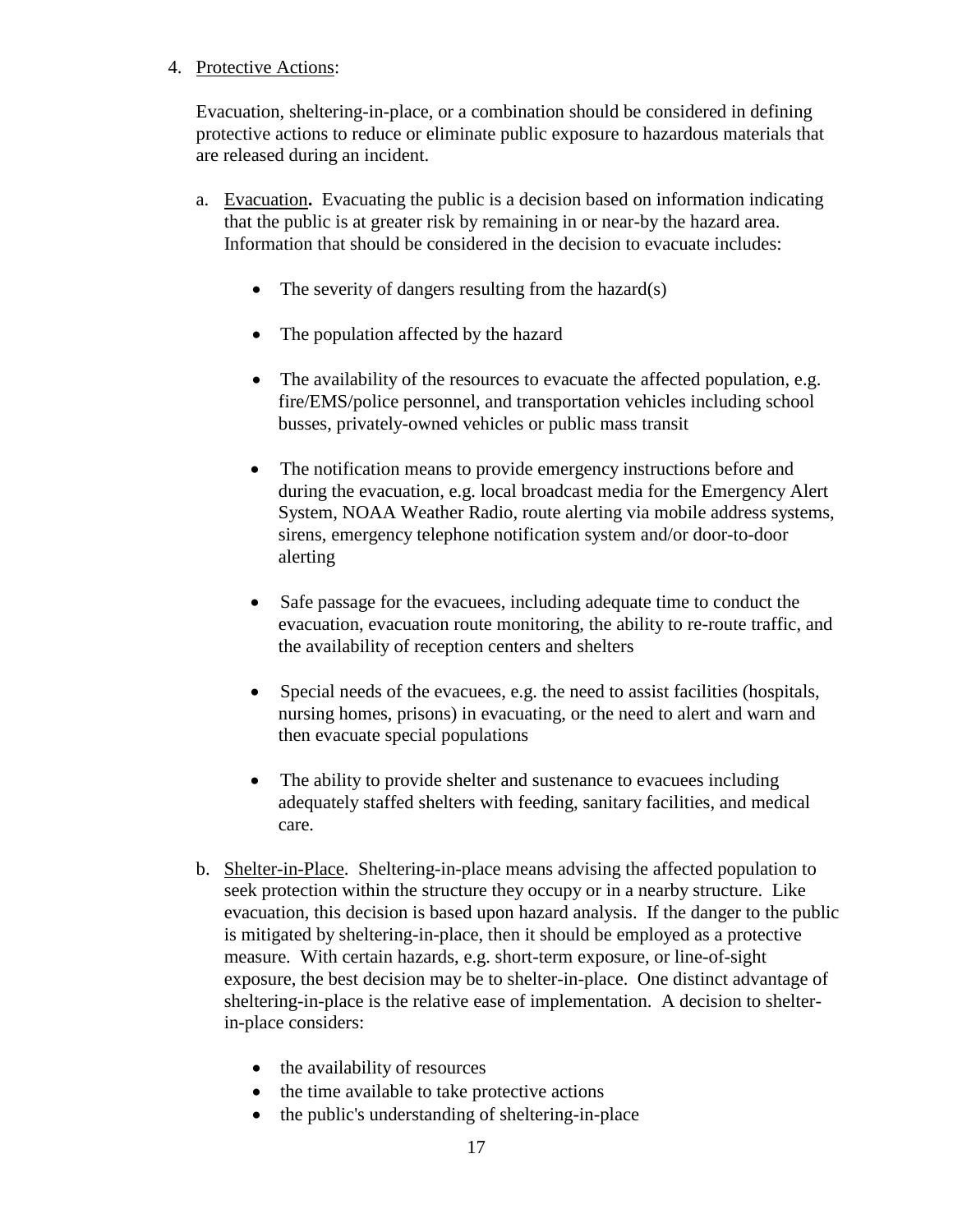For some hazards, sheltering-in-place can be enhanced by seeking the most protected refuge in the structure. For chemical, radiation, and some biological hazards it is enhanced by reducing the indoor-outdoor air exchange rate.

- c. Combination Protective Actions. There may be circumstances when using both evacuation and sheltering-in-place is appropriate. For example, when time or resources cannot support the immediate need to evacuate a large population, only those closest to the hazard and at greater danger could be instructed to evacuate, while other people inside the affected area would be advised to shelter-in-place.
- d. Implementation of Protective Actions.
	- (1) The Incident Commander shall designate a Group Supervisor to implement and coordinate any protective action orders.
		- (a) In most cases, the law enforcement agency having jurisdiction will serve as the primary agency for implementing protective actions. Therefore, the group supervisor in charge of implementing protective action should be a qualified member of that law enforcement agency.
		- (b) All personnel working in the affected area shall wear appropriate personal protective equipment.
	- (2) Protective actions affecting large areas my require the declaration of a local S*tate of Emergency* under New York State Executive Law, Article 2B.
	- (3) Affected Area
		- (a) Traffic Control Points and Access Control Points shall be established to direct traffic and people out of the affected area and to prevent entry.
		- (b) Sources of transportation capable of supporting an evacuation shall be identified.
		- (c) All residents of the affected area should be identified and accounted for.
		- (d) Forced entry into homes and apartments shall only be performed if there is a reason to believe that a victim may be inside.
		- (e) In the case of persons who refuse to leave their homes during an evacuation order: their names, addresses next-of-kin and time of notification shall be recorded.
	- (4) Reception/Congregate Care Centers
		- (a) The group supervisor in charge of protective actions shall identify a site(s) that would be suitable as a temporary staging area for evacuees until a suitable reception/congregate care center can be established.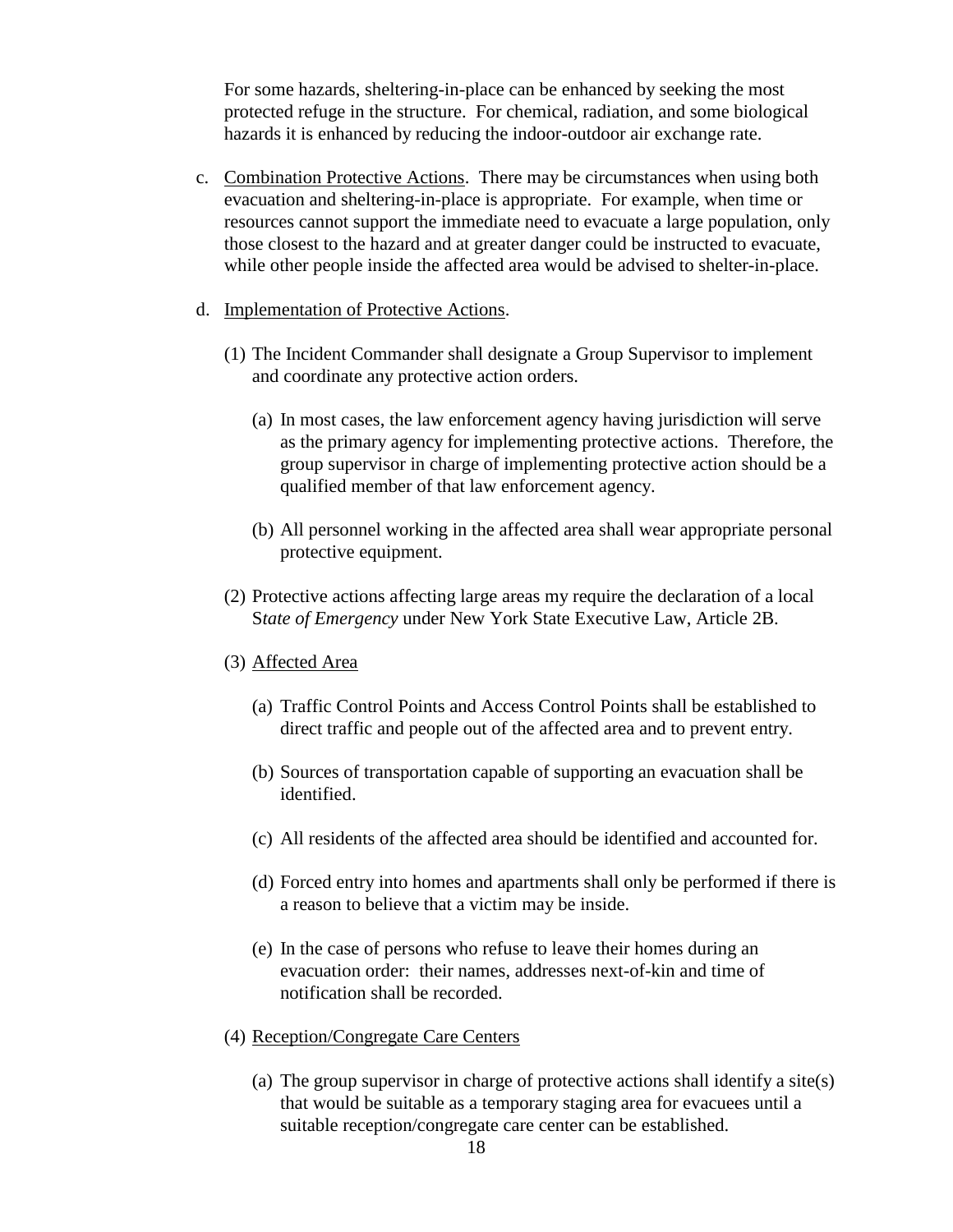- (b) Reception/Congregate Care Centers shall be coordinated by the Greater Rochester Chapter of the American Red Cross with personnel support from the Monroe County Department of Human Services. The Greater Rochester Chapter of the American Red Cross shall designate and establish Reception/Congregate Care Centers.
- 5. Public Alerting.

Once a decision has been made to evacuate or shelter-in-place, the Incident Commander shall alert the public.

Public Alerting provides timely and reliable emergency information pertaining to the need for protective actions. For protective actions to be effective, the public must first be alerted that an emergency exists, and second be instructed on what to do. Since a hazardous materials incident is normally a rapidly developing situation, initial public alerting by emergency response personnel is a critical aspect of public safety.

- a. When to Alert the Public
	- $(1)$  Level  $0$

This Level of Magnitude does not normally require Public Alerting. However, the Incident Commander shall respond to public and media requests for information.

 $(2)$  Level 1

This Level of Magnitude may not require Public Alerting. However, the Incident Commander shall respond to public and media requests for information.

(3) Level 2

This Level of Magnitude may require public alerting.

(4) Level 3

This Level of Magnitude requires public alerting.

#### b. Methods of Public Alerting

- (1) News Release
	- (a) A news release may be relayed through 911/ECD to media representatives.
	- (b) A news release may be made directly to on-scene media representatives. (Sample news release messages are provided at the end of this section.)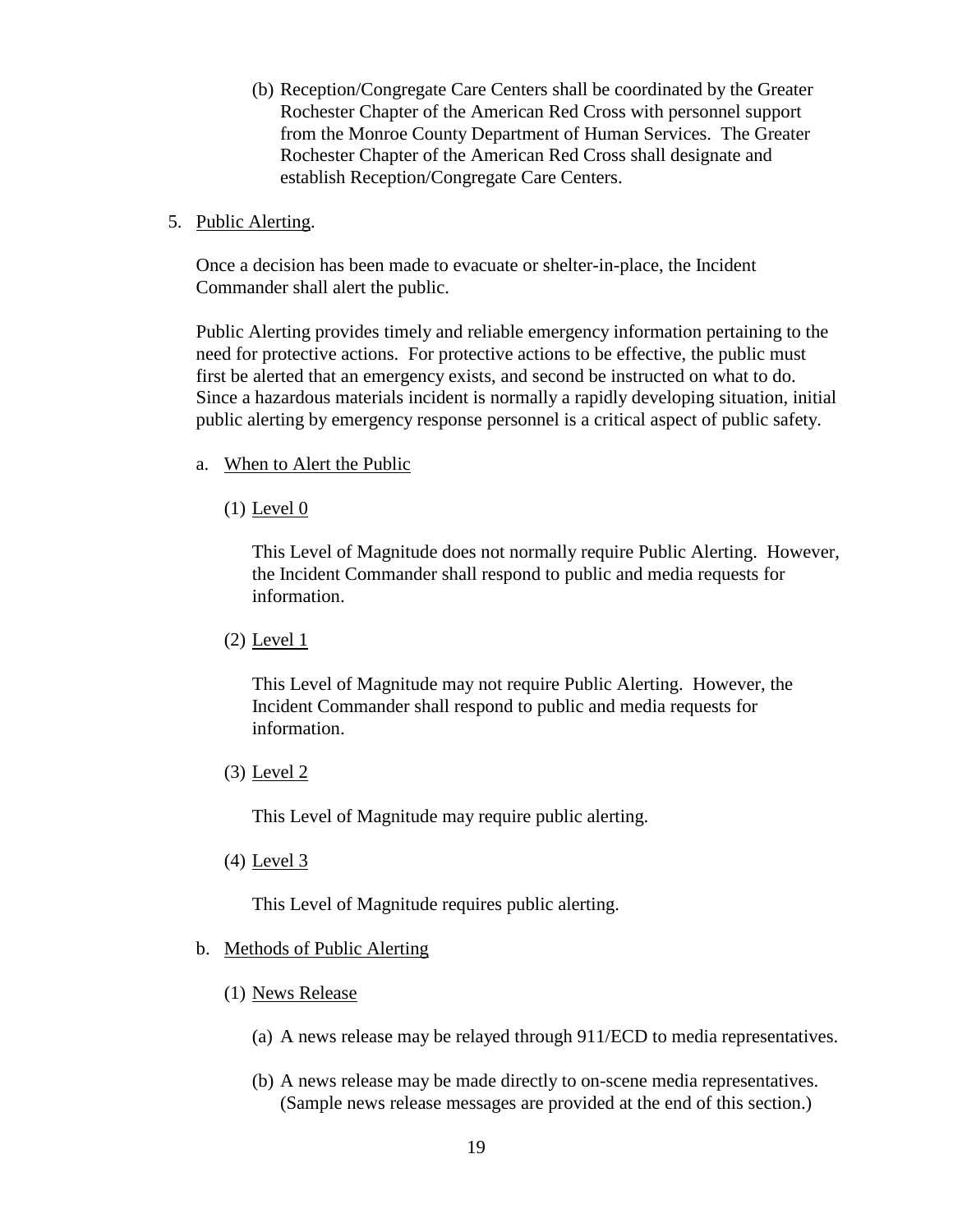#### (2) Route Alerting

Emergency vehicles, equipped with a siren, a public address system, and appropriate personal protective equipment may drive through the affected area and announce the emergency situation.

#### (3) Residential Door-to-Door Alerting

Emergency personnel, equipped with appropriate personal protective equipment, may walk through the affected area and announce the emergency situation on a door-to-door basis.

(4) Emergency Alert System (EAS)

Activation of the EAS can only be accomplished by pre-designated government officials or the National Weather Service. (Sample EAS messages are provided at the end of this section.)

- (5) ECD/911 Emergency Telephone Notification System
- (6) IPAWS (Integrated Public Alert and Warning System)

#### c. Components of a Public Alert Message may include:

- (1) Affected area
- (2) Health hazards
- (3) Protective actions
- (4) Evacuation routes
- (5) Location of Reception/Congregate Care Center(s)
- (6) Medical treatment
- (7) Telephone number for mobility impaired to call for assistance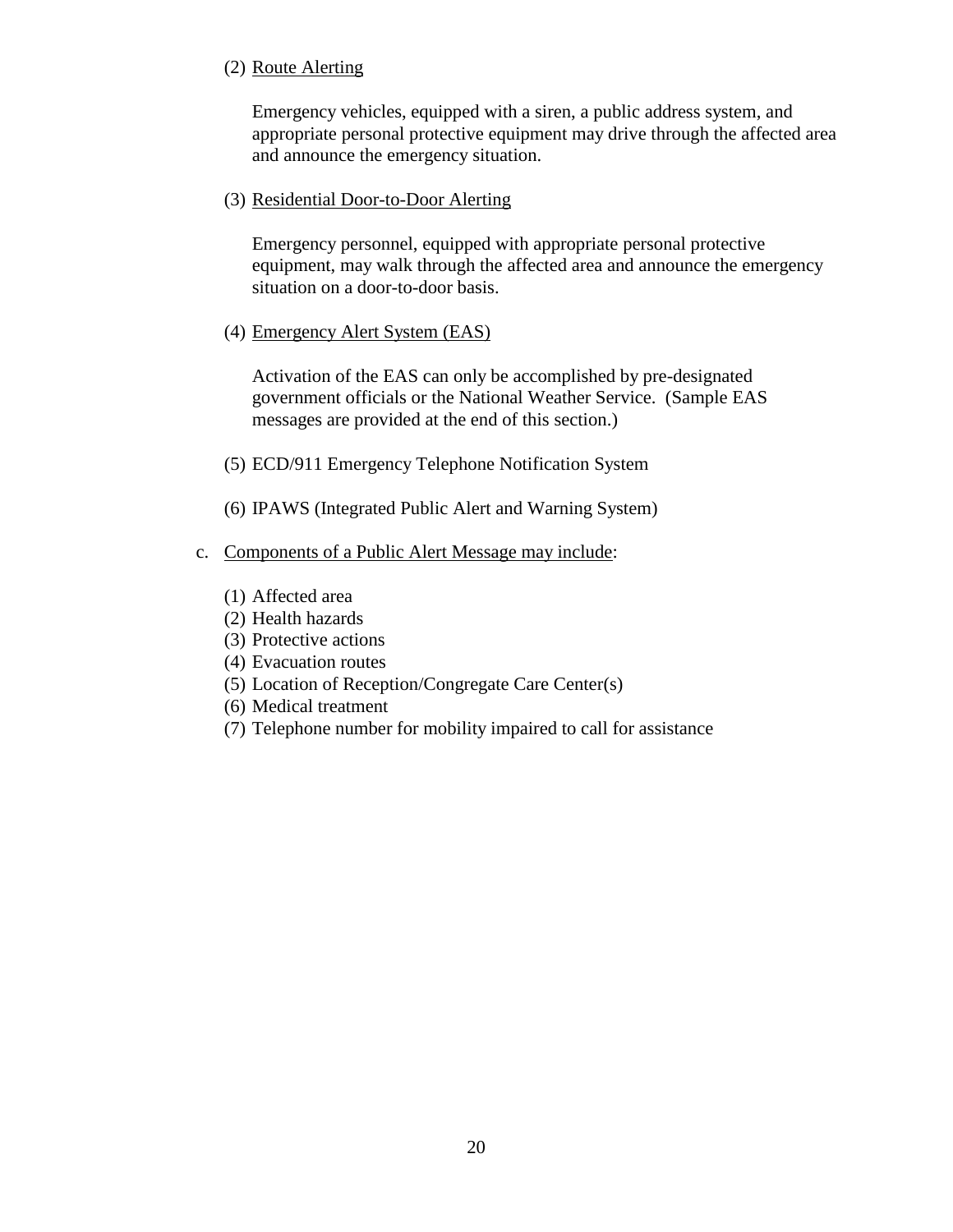#### Sample News Release/EAS Message – Hyper-Reach Message

#### **Evacuation Announcement**

"The following message is from . A Hazardous Materials Emergency exists at (location) . All persons must evacuate an area bordered by (North), (East), (South), (West). (*Repeat one time, then continue)*

Please follow these main evacuation routes: *(List routes)*

Please cooperate by checking on persons in your neighborhood who may live alone. If they do not have transportation, please assist them. If you know housebound or mobility impaired persons who require assistance, contact

You should prepare to spend a minimum of one day away from home. You should take sufficient quantities of personal care items and prescription drugs for this time period.

We remind you to take the following steps:

- 1. Secure your home and property.
- 2. Turn off all lights and electrical appliances.
- 3. Turn down heating systems (or turn-off air conditioning systems).
- 4. Drive carefully. Proceed calmly to your destination, obeying all traffic laws.
- 5. Please obey the police and others who will be directing traffic along the evacuation routes.

If you need a place to stay, please go to (location) . Pets will not be allowed inside the congregate care centers. However, bring your pets and facilities will be provided for their care.

Do not use the telephone except to REPORT emergencies. Do not call government offices. You will be kept informed of the situation through this Emergency Alert Station.

The preceding message is an announcement from regarding an order by to evacuate all persons living in the affected area. For further information, please stay tuned to this station." (*Therefore, this message shall be repeated every five minutes.*)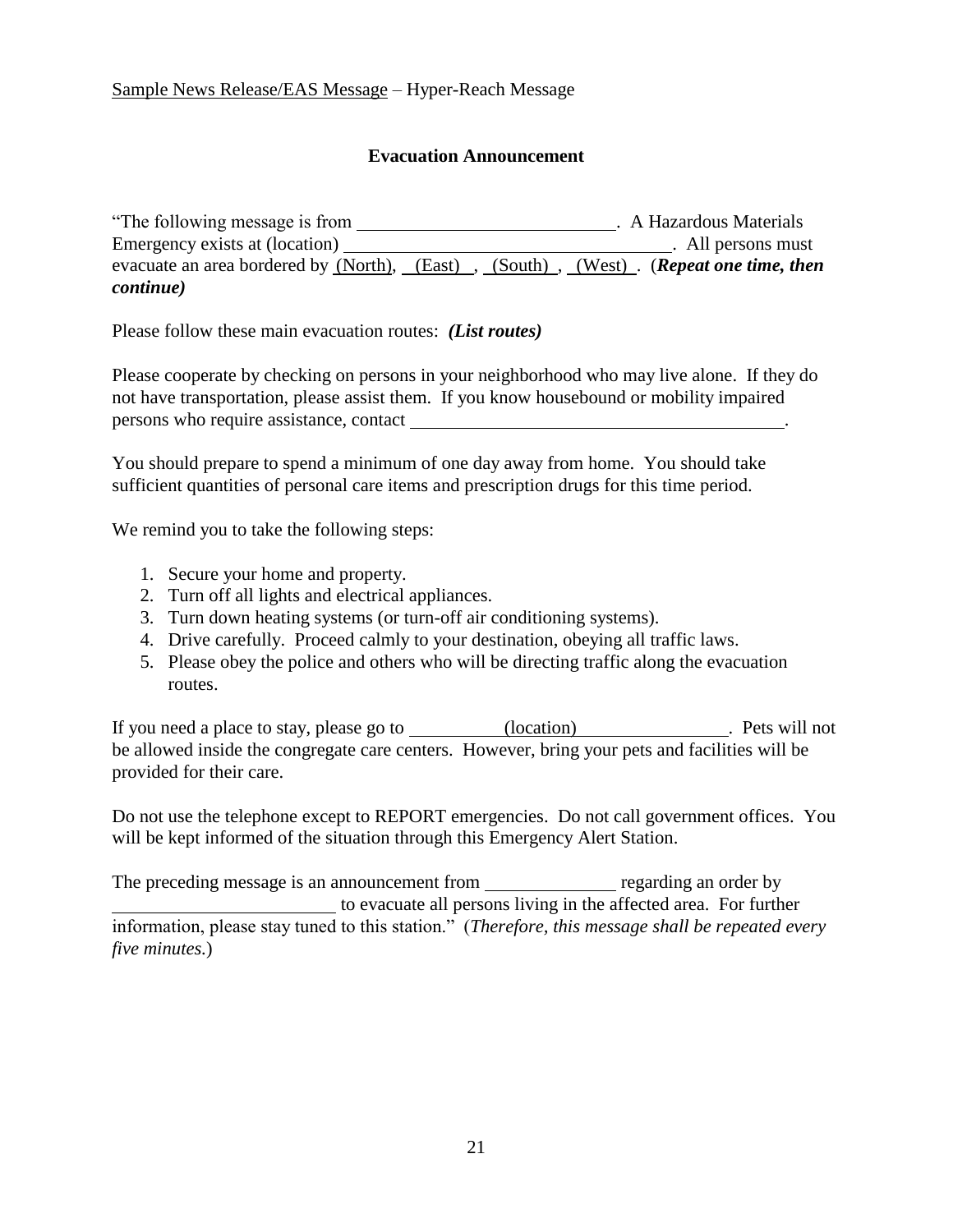#### **Shelter-in-Place Announcement**

| "The following message is from |  | . A Hazardous |
|--------------------------------|--|---------------|
| Materials Emergency exists at  |  |               |

If you live, work or are traveling within the following area, you should take shelter, by going inside a building:

The area is bordered by (North), (East), (South) and (West). **(Repeat one time, then continue).**

If you are traveling through the affected area, roll-up windows, close air vents, turn off heaters and/or air conditioners. If shelter is not immediately available, place a handkerchief, towel or other similar item snugly over your nose and mouth until you can get indoors.

Take shelter indoors and do the following:

Close all doors, windows, shades and drapes, sealing gaps with wet towels or wide tape. Stay away from windows. Turn off heating systems, air conditioners or fans. Extinguish fireplaces and close fireplace dampers. Keep pets inside.

#### **(Read this statement only if school is in session)**

Do not telephone or go to the school your children attend. They are in a covered protected environment and will be bused home when it is safe.

Do not use the telephone except to REPORT emergencies. Do not call government offices. You will be kept informed of the situation through this Emergency Alert Station.

The preceding message is from advising people affected by this emergency to take shelter. For further information, please stay tuned to this station."

*(Thereafter, this message shall be repeated every five minutes.)*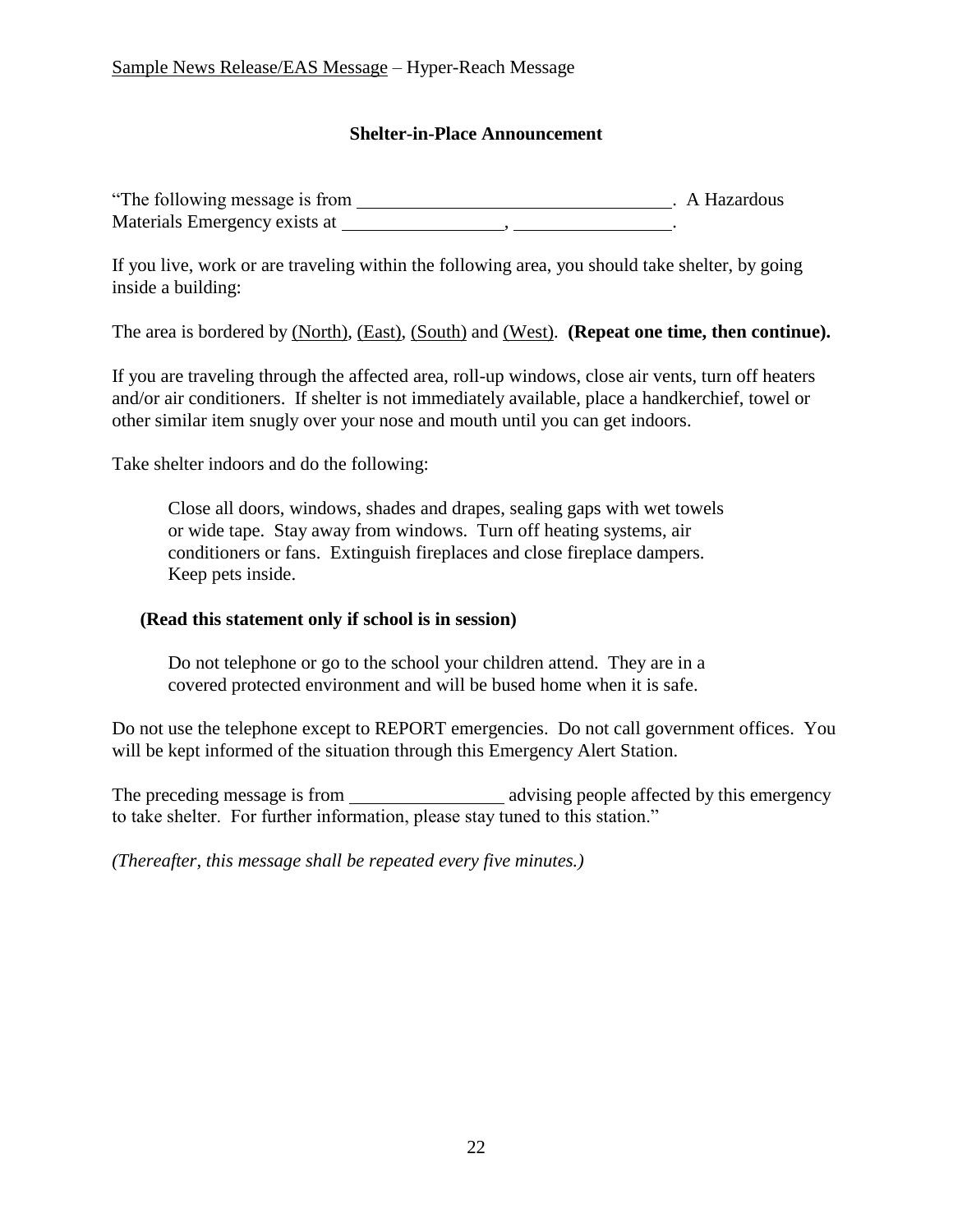#### C. Recovery.

Recovery immediately follows emergency response. It involves direction to restore the community to normal conditions and may include:

- Requesting a Presidential Disaster Declaration
- Maintaining access control
- Clearing debris
- Restoring public utilities
- Providing emergency social services (shelter, clothing, food, etc.)
- Rebuilding
- Investigating the incident
- Demobilizing emergency personnel and resources, which may include emergency worker counseling
- Adjusting traffic control perimeters
- Continuing public information general purpose and health-related
- Maintaining security in restricted areas
- Providing long-term counseling for residents
- Continuity planning for business and industry (economic preservation)

# 1. Clean-up and Disposal:

- The clean-up and disposal of hazardous wastes will comply with applicable local, state and federal regulations.
- The party responsible for the incident is legally and financially responsible for the clean-up and disposal of hazardous wastes.
- Emergency responders should understand that if they initiate contact with a commercial clean-up company, they may be held responsible for the costs incurred.
- If the party responsible for the incident is unknown, unwilling or unable to accomplish cleanup and disposal, the New York State Department of Environmental Conservation may hire a commercial clean-up company with state funds.

#### 2. Relocation and Re-entry:

Relocation. In cases where contamination of the environment has occurred and the long-term relocation of residents is necessary, the Monroe County Department of Human Services, American Red Cross, NYSDEC and/or responsible party shall provide relocation assistance.

#### Re-entry.

a. Re-entry to an area that has been sheltered-in-place or evacuated shall not be allowed until authorized by the Incident Commander.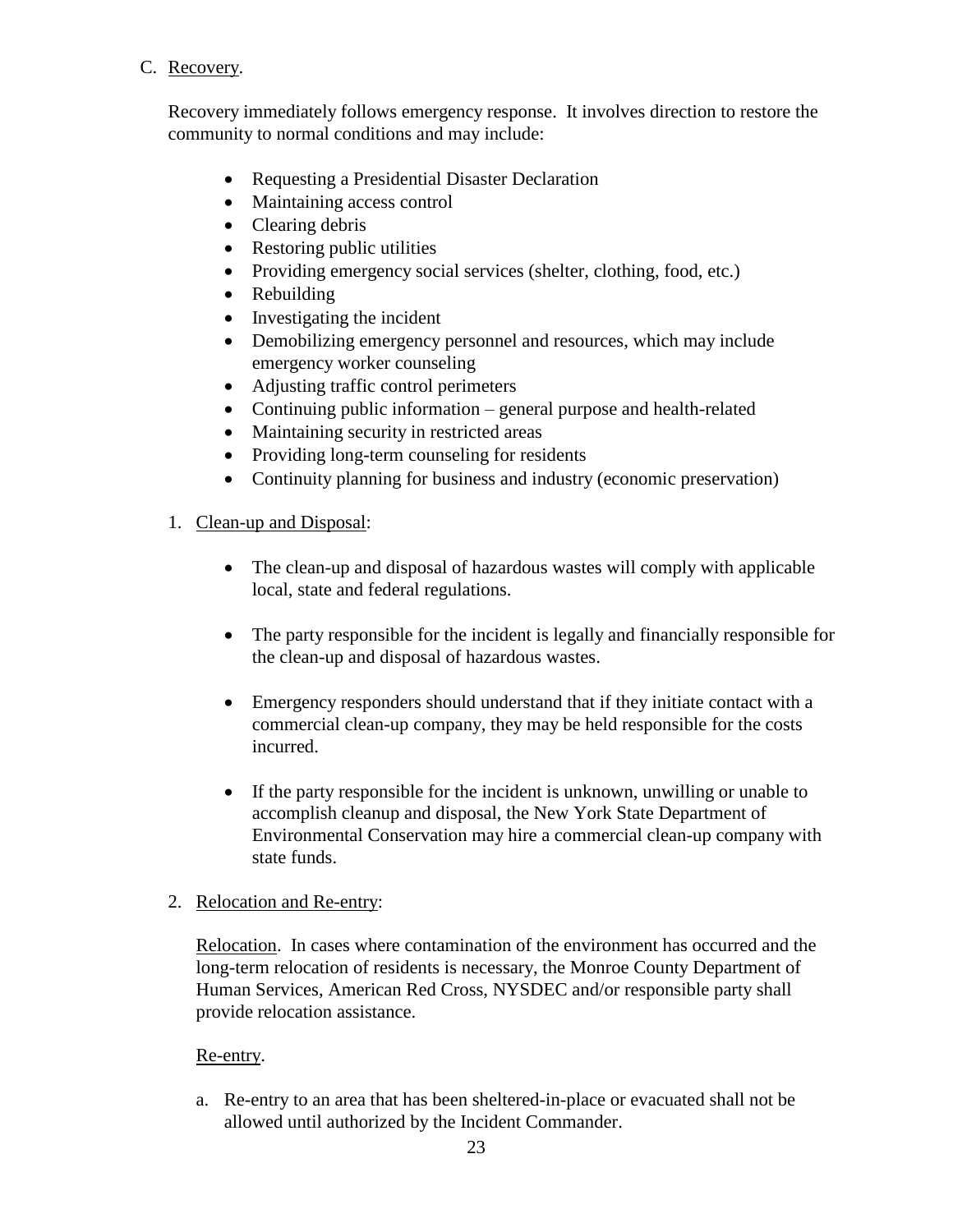- b. The Incident Commander shall confer with the Monroe County Department of Public Health, and other appropriate officials, to establish re-entry procedures that will include:
	- a time to return
	- Safety precautions
	- Health precautions
	- Decontamination
	- Symptoms of illness as a result of exposure
- c. The Public Information Officer shall inform the public of the re-entry procedures. This may be done by the following methods:
	- News Release
	- Emergency Alert System
	- Announcements and/or printed materials at Reception/Congregate Care Centers
	- Printed materials issued at Traffic Control Points and Access Control **Points**
- d. Traffic Control Points and Access Control Points shall be maintained, as necessary, to ensure an orderly re-entry by the public.
- 3. Incident Evaluation:
	- a. OSHA Standard 1910.120 requires the Incident Commander to debrief and evaluate the emergency response as soon as possible. (The Incident Commander for HAZMAT incidents is the Fire Chief or Senior Fire Officer of the local jurisdiction.)
		- (1) Incident Debriefing The IC shall ensure that an incident debriefing occurs at the incident conclusion or as responders leave the scene. The debriefing should include, but not be limited to providing the following information:
			- Hazard information
			- Exposure signs and symptoms of materials involved
			- Name of individual responsible for post-incident medical contact
			- Administrative procedures
			- Gather name(s) of all outside responders and agencies
		- (2) Critique The IC shall conduct an incident review for all Level 1 or greater hazardous material incidents with the purpose of identifying both those areas that worked well and those areas that need improvement. (If requested, the County Fire Bureau will provide assistance to conduct the critique.) The critique process should include, but not be limited to the following: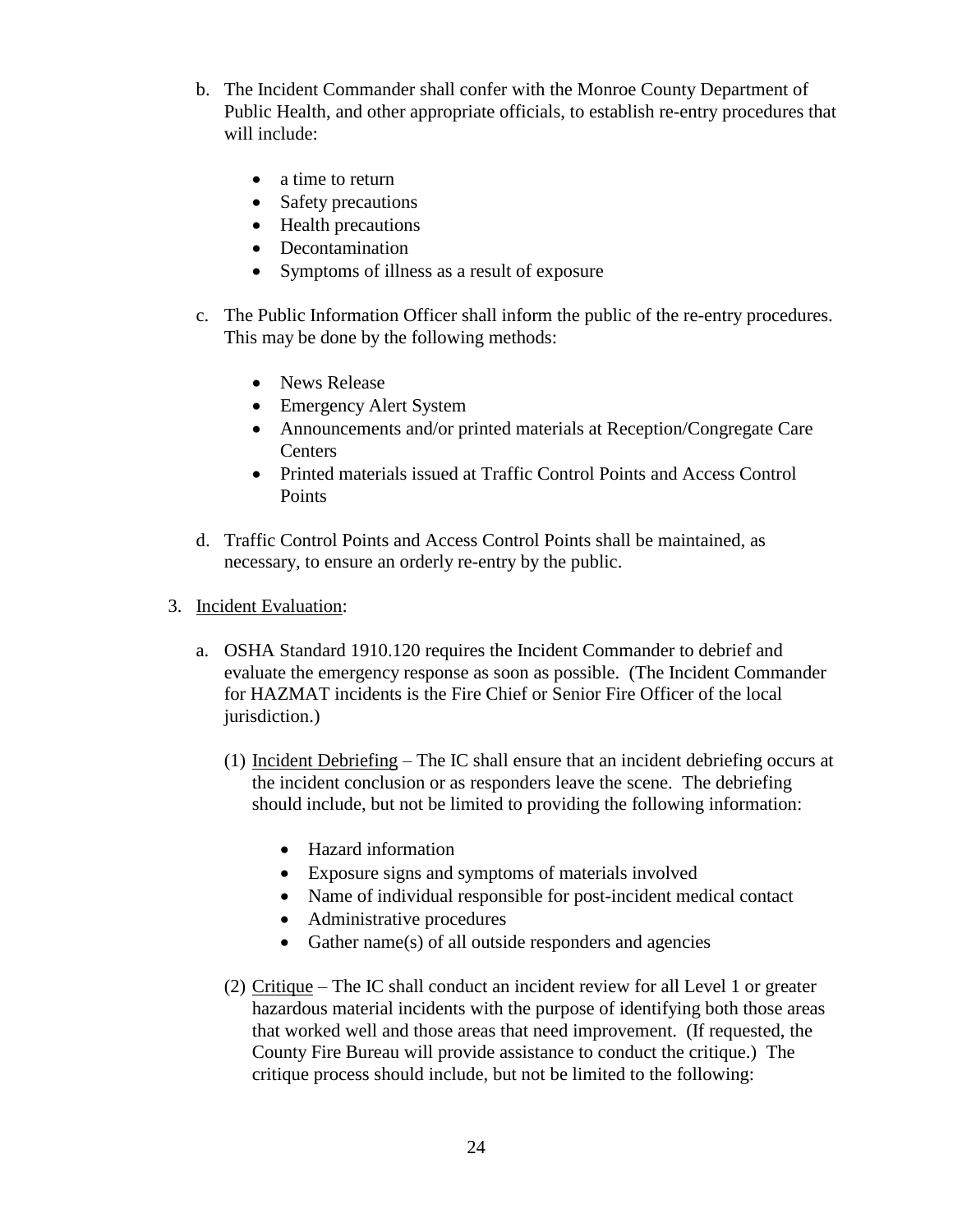- Be held after allowing sufficient time for the emergency to be investigated and appropriate information collected.
- Include at least one representative of each agency that played a role in handling the incident.
- May consist of a single multi-agency meeting or various inter-agency meetings.
- The findings of such critique, and identity of its participants, shall be documented in writing.
- Areas of improvement or changes identified in local or community plans or training will be incorporated in local or community activities as appropriate.
- (3) Community Review The Incident Commander or the chief elected official from the jurisdiction where the incident occurred has the **option** of requesting a Community Review. Such request should be addressed to the Office of Emergency Management. Upon such request, the County Emergency Preparedness Administrator will meet with the Incident Commander and/or elected official to define goals of the community review process. When the review process is initiated by the County Emergency Preparedness Administrator it may include, but not be limited to the following:
	- Schedule a review to include all responding agencies.
	- Schedule individual agency briefings, which should be accomplished prior to the community review.
	- Agencies will be contacted by: Battalion Deputy Coordinators for fire and EMS agencies; HAZMAT Team by County Fire Coordinator; Law enforcement by appropriate representative; Emergency Communications Department/911 through Operations Manager; Public Safety Communications by Director for Radio Center; Monroe County Department of Public Health and the County Emergency Preparedness Administrator for other agencies.
	- Review any documentation (critiques) of the incident.
	- The review will be scheduled at the County Emergency Operations Center, unless circumstances warrant another location due to space constraints, and/or travel considerations.
	- The review agenda will include: a chronological overview of the incident response; individual agency comments; and results of agency comments from an evaluation form. (The form and content will be approved by the jurisdiction requesting the Community Review prior to distribution by the County Emergency Preparedness Administrator.)
	- A review report will be prepared and shared with the Incident Commander, the chief elected official of the jurisdiction, the first responder advisory boards, i.e. the Law Enforcement Council, the Fire & EMS Advisory Boards, and the 911 Operating Practice Board.
	- Release of the community review report to the media, other committees, and/or the Incident Commander or the chief elected official from the affected jurisdiction(s).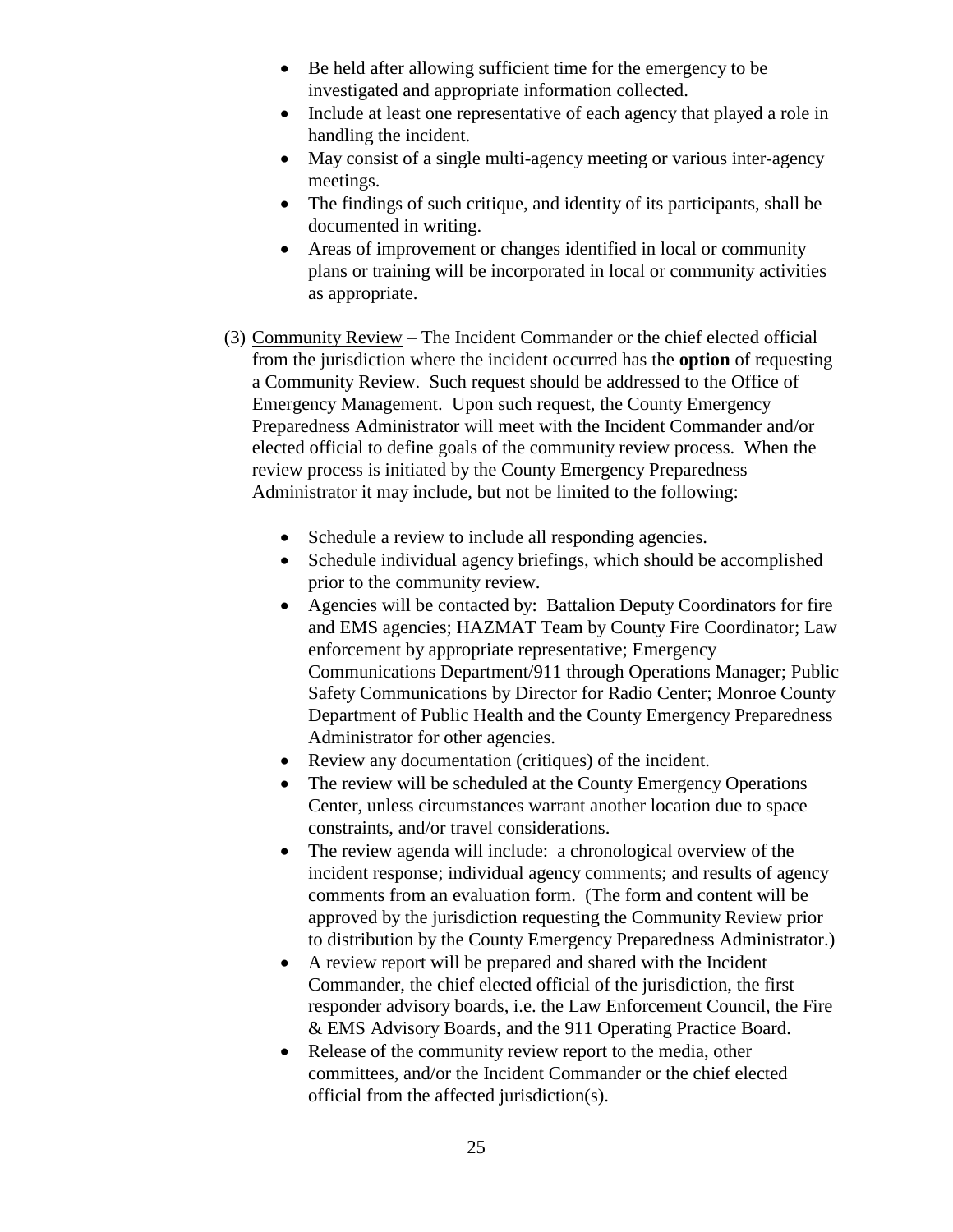Any identified planning and/or training issue will be incorporated into local and/or community activities or documents as appropriate.

#### D. Direction and Control:

The Incident Commander will control and direct all activities at the scene in accordance with the Incident Command System.

If a disaster is declared, the Chief Executive (or designee) will exercise Executive Authority (as defined in NYS Executive Law, Article 2-B) over all disaster operations in the municipality in accordance with mission assignments contained in this Plan.

A Unified Command Post will be established by the Incident Commander. This is the center from which all emergency operations will be directed. Staffing for the Command Post, as directed by the Incident Commander, should be limited to primary responders: fire, law enforcement, EMS, Communications, and others who may be appointed by the Incident Commander.

The news media will assemble at the Joint Information Center (JIC) and when the Incident Commander deems the site accessible, be escorted to the scene staging area (designated by the Incident Commander). If the County's EOC is activated, the EOC Public Information Officer will disseminate information in conjunction with the Incident Command PIO staff.

#### 1. Unified Command.

In the event of a hazardous material incident, the *Monroe County Incident Management System Guidelines* will provide effective leadership, coordination and unified on-scene command of emergency response forces.

All on-scene actions shall be consistent with the objective of ensuring the safety of all emergency responders and the public.

A hazardous materials incident may require a broad range of on-scene response organizations including: emergency response personnel from all levels of government; industry representatives; private contractors; and the media. The need for specialized equipment and technical knowledge during response may also be extensive, as are the number of critical decisions that must be made in the area of the incident: containment, emergency worker safety, public protective actions, and environmental protection.

This Plan addresses the need to ensure control of a multi-jurisdiction/multi-agency response to a hazardous materials incident, and highlights the demand for a unified Incident Command System under the direction of the Incident Commander. The concept of Unified Command simply means that all agencies that have jurisdictional responsibilities at an incident will contribute to the process of:

- Determining overall response objectives
- Selecting response strategies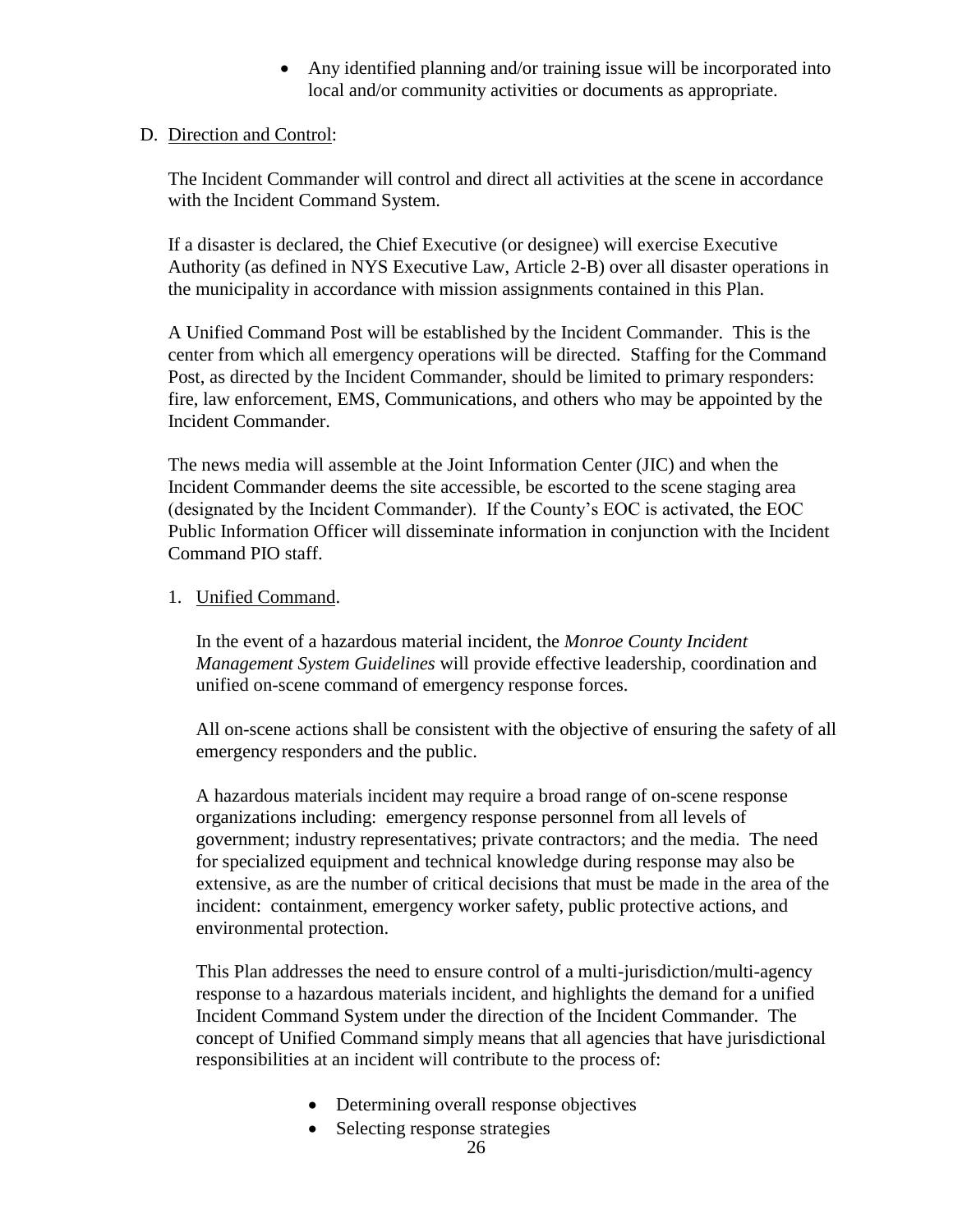- Ensuring joint planning and application of tactical and operational activities
- Maximizing use of available resources
- Public Alerting and News Releases

#### a. First Responder

The primary responsibility of the First Responder is to determine the potential hazards to life, health, property and the environment resulting from the incident. If it is determined that the incident presents a potentially hazardous situation, the first responder should promptly communicate this to 911/ECD. The First Responder should then initiate the following actions:

- (1) Evacuate all non-emergency personnel from the hazard area
- (2) Identify the material(s) involved
- (3) Establish a Command Post
- (4) Determine if community notification, sheltering or evacuation is needed and the geographical area likely to be impacted
- (5) Isolate contaminated persons in a safe location
- (6) When representatives of the Lead Agency having jurisdiction designate an Incident Commander, the first responder should brief the Incident Commander on the extent of injuries, damage and the status of efforts to control the incident
- b. Incident Commander
	- (1) As part of the initial response to a hazardous materials incident, and as identified in the *Monroe County Incident Management System Guidelines*, the fire department having jurisdiction shall serve as the Lead Agency. A qualified on-scene member of that fire department shall serve as the Incident Commander.
	- (2) Using the definitions previously described, the Incident Commander shall declare a Level of Magnitude for the incident. If conditions change, the Level of Magnitude may be upgraded or downgraded as appropriate.
	- (3) If the incident becomes more complex, the Incident Commander may need to evaluate/consider the following factors:
		- Level 3, or declared "State of Emergency"
		- Geographic area affected
		- Impact upon the community
		- Single or multiple jurisdictions affected
		- Number of response agencies
		- Operational requirements
		- Resource commitments
		- Scope and technical complexity of the incident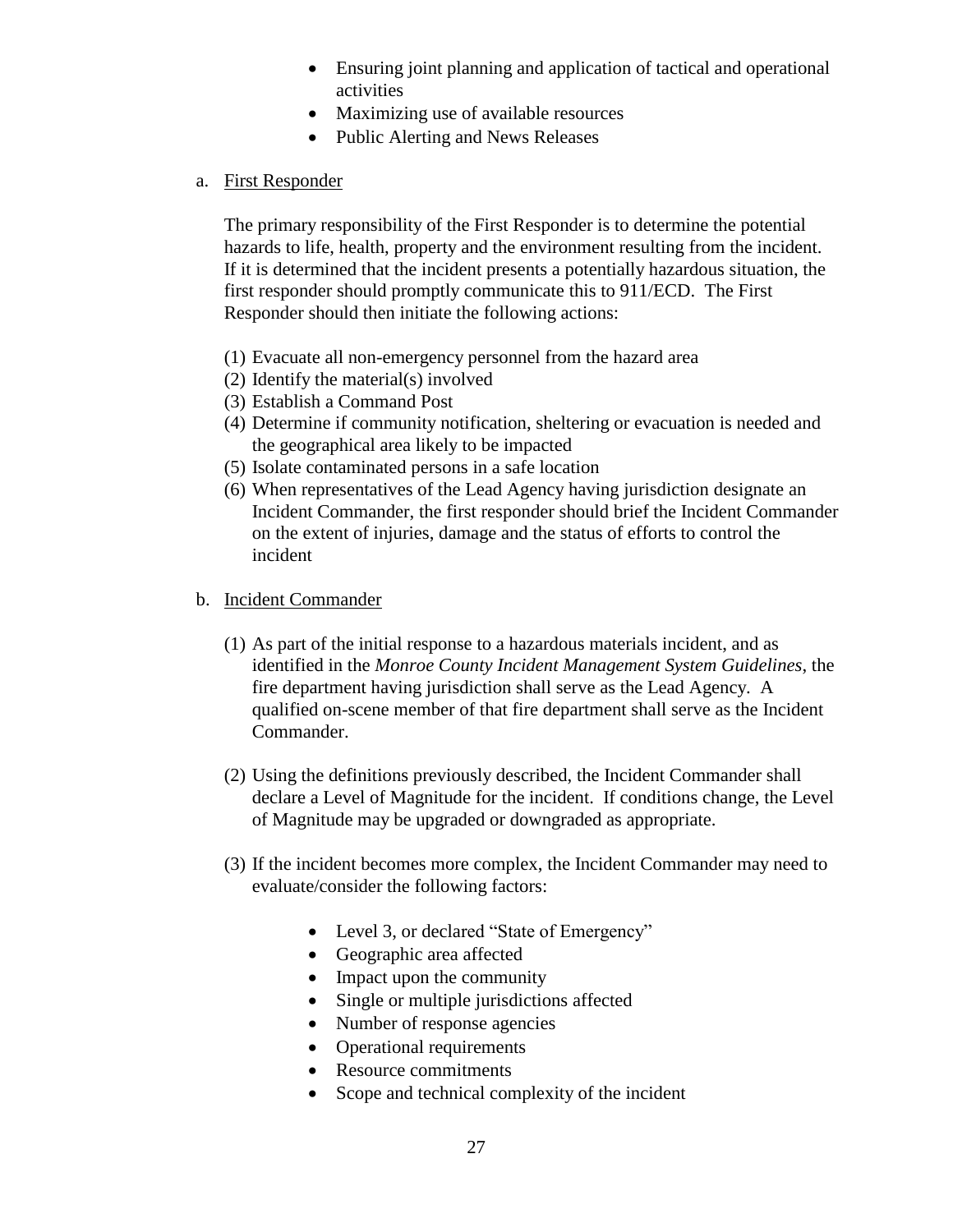- (4) The Incident Commander must ensure that all participating agencies (local, state and federal) are effectively communicating within the designated command structure.
- c. Emergency Operations Center (EOC)
	- (1) An EOC provides off-site incident coordination and assistance as required.
	- (2) The Office of Emergency Management maintains procedures for activating Monroe County's EOC.
	- (3) Upon notification of a Level 2 HAZMAT incident, the Office of Emergency Management shall contact the Incident Commander to assess whether Monroe County's EOC needs to be activated; and if so, the degree to which the EOC needs to be staffed.
- d. Command Responsibilities
	- 1) Level 0 Implement Incident Command

The Incident Commander shall:

- Establish contact with a facility representative
- Determine the number and type of response units that are needed to handle the incident
- Evaluate the need to declare a higher or lower Level of Magnitude
- Respond to public and media requests for information
- 2) Level 1 In addition to Level 0 activities, the Incident Commander shall also:
	- Establish a Command Post
	- Establish liaison with the Facility Emergency Coordinator
	- Ensure that all appropriate agencies are represented in the Command Post
	- Designate Branches, Groups, and Divisions, as appropriate
- 3) Level 2 Levels 0 and 1 activities, plus the Incident Commander shall:
	- Consult with the Office of Emergency Management about activating the Emergency Operations Center. City/Town/Village Operation Centers may be activated.
	- The Office of Emergency Management shall notify and brief the County Executive.
	- The Chief Elected official shall evaluate the need to declare a State of Emergency under N.Y.S. Executive Law, Article 2-B.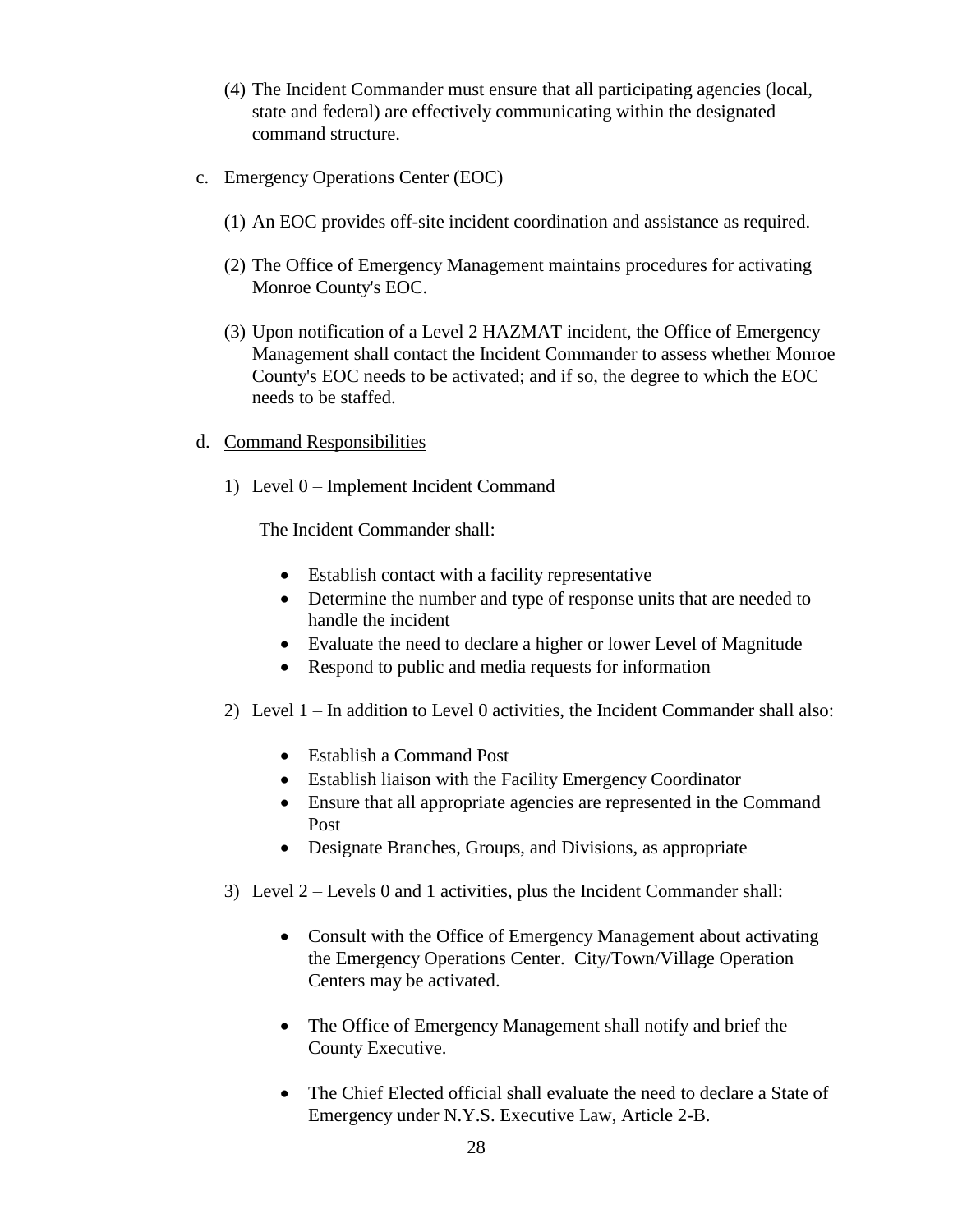- 4) Level 3 In addition to Levels 0, 1 and 2 activities:
	- The Incident Commander, Fire Coordinator, EMS Administrator, EMS Medical Director, Community Emergency Coordinator, Sheriff, Commissioner of Public Health, local officials (including local law enforcement), and the County Executive shall re-evaluate the existing designation of the Incident Commander. The County Executive shall decide whether to retain the existing Incident Commander or designate a new Incident Commander.
	- The New York State Office of Emergency Management (SOEM) coordinates the application of the state's resources in an emergency.

#### VII. MISSION ASSIGNMENTS

A. Incident Commander.

The senior official from the Lead Agency will, upon arrival, normally serve as the Incident Commander. Assignment of responsibilities to all other emergency response units will be coordinated by this individual. The Incident Commander will:

- 1. Establish the Incident Command System (ICS) structure and staff the Command Post to handle the operation. ICS unit responsibilities may include:
	- Life Safety / Rescue Operations
	- Risk Evaluation/Cause and Response
	- Scene Security
	- Public Alerting/Evacuation/Shelter-in-Place
	- Fire Suppression
	- Spill Containment/Leak Control
	- Re-entry and Recovery
- 2. Direct on-scene operations to ensure that objectives are identified and assignments are made including hazard assessment and First Responder briefings.
- 3. Coordinate actions through support agency representatives who will retain control of their respective forces under the Incident Command System.
- 4. Designate a hazard area, define its limits, and establish other zones as needed.
- 5. Determine the need for public alerting, sheltering-in-place or evacuation and notify the appropriate law enforcement (agency) representative who will initiate actions.
- 6. Establish functional Sections, Groups, and Divisions to support operations.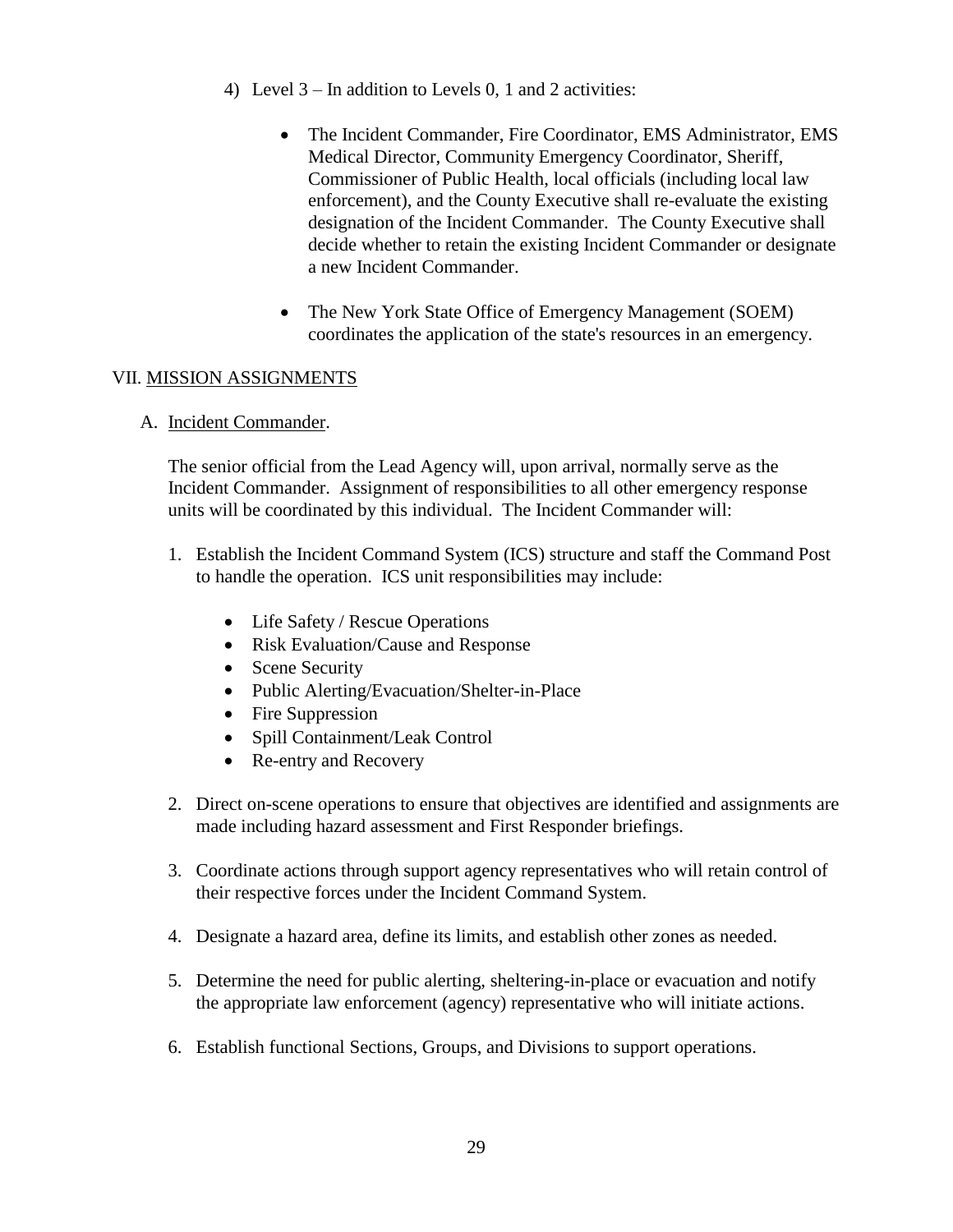#### B. Fire Service:

#### 1. Fire Department.

As the Lead Agency, the Senior Fire Officer present should take actions to implement the Incident Command System. Fire Department responsibilities may include the identification of materials, bringing fires under control, and the containment of spills. The fire department coordinates and notifies appropriate authorities to implement the safe removal of the product and may monitor the clean-up and decontamination of the site.

#### 2. Fire Coordinator.

If requested by the Incident Commander, or if conditions warrant, provide:

- an on-scene Fire Liaison
- act as the principal coordinator of the *Monroe County Mutual Aid Plan* and the County Hazardous Materials Response Team
- provide technical advice and assistance as required.

#### 3. Hazardous Materials Response Team (HMRT):

- 1. The HMRT will provide overall technical assistance in conjunction with the onscene qualified industrial representative.
- 2. The HMRT will identify the product, its potential hazards, and provide this information to the Incident Commander.
- 3. The HMRT will make entry into the hot zone to control, contain and stop the leak and/or spill.
- 4. HMRT operations and recovery will be conducted in accordance with appropriate OSHA and CERCLA regulations.
- C. Law Enforcement.

Law Enforcement duties may include securing the immediate area at the scene of the incident, rerouting traffic, public alerting, evacuation and limiting access to the area to emergency personnel only.

#### D. Emergency Medical Service (EMS):

EMS will coordinate on-scene emergency and non-emergency medical care, treatment and transportation for victims of a hazardous materials incident. EMS will assure adequate resources are available for the rehabilitation and treatment of first responders operating at the incident. They will also ensure that mutual aid plans for both EMS and the hospitals are implemented.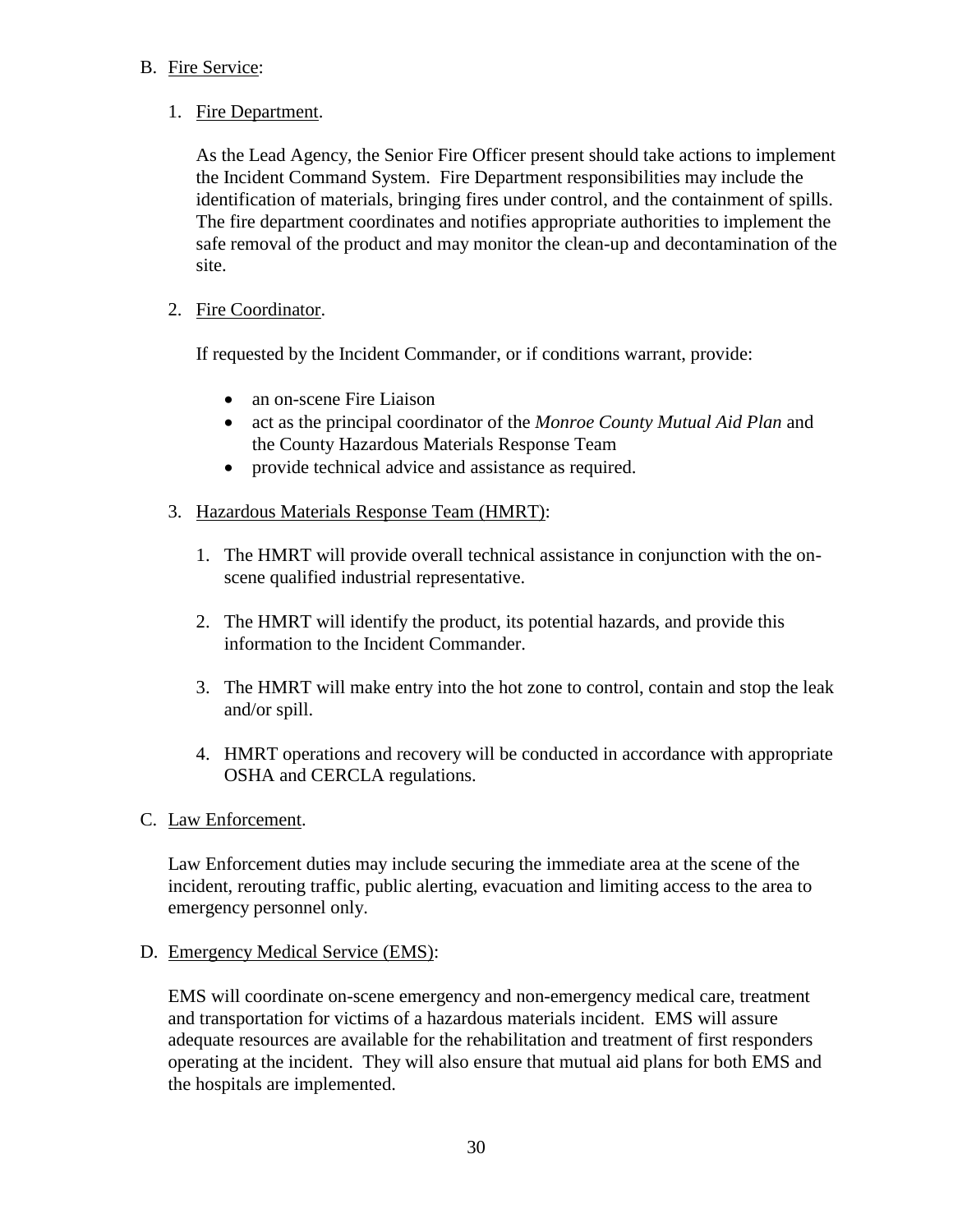A release of hazardous materials into the environment may cause multiple injuries and/or casualties. EMS may be needed to provide medical care to those injured and/or exposed, e.g. facility employees, emergency responders, the public. Furthermore, a hazardous materials incident may require mutual aid among Emergency Medical Service providers and hospitals.

#### 1. EMS.

EMS is in charge of all patient care at the scene. Patient care decisions are the providence of the senior EMS provider or the MC EMS Medical Director at the scene.

2. Monroe County EMS Administrator.

The emergency medical responsibilities of the EMS Administrator include the following:

- On Scene EMS Liaison
- Coordination of EMS activities in accordance with the *Monroe County EMS Mutual Aid Plan*.
- Coordination with the Incident Commander, EMS responders, area hospitals and the Monroe County Department of Public Health.
- Implementation of the *Monroe County Multi-Patient Incident Response Plan (MPIRP)*, as appropriate.
- 3. Hospitals.

Hospitals shall provide primary medical care to persons who are injured and/or exposed to hazardous materials.

#### E. Monroe County Department of Public Health:

- 1. The Monroe County Department of Public Health shall serve as the Lead Agency for public health.
- 2. The Division of Environmental Health shall serve as the local representative of the New York State Department of Health (NYSDOH) and shall notify the regional office of the NYSDOH of those incidents that result in the exposure of hazardous materials to the public.
- 3. The Office of the Medical Examiner shall provide for the management for the deceased.
- F. 911/ECD is responsible for, but not limited to, the following:
	- 1. Functions as the community point-of-contact for persons reporting hazardous materials incidents to the LEPC Community Emergency Coordinator.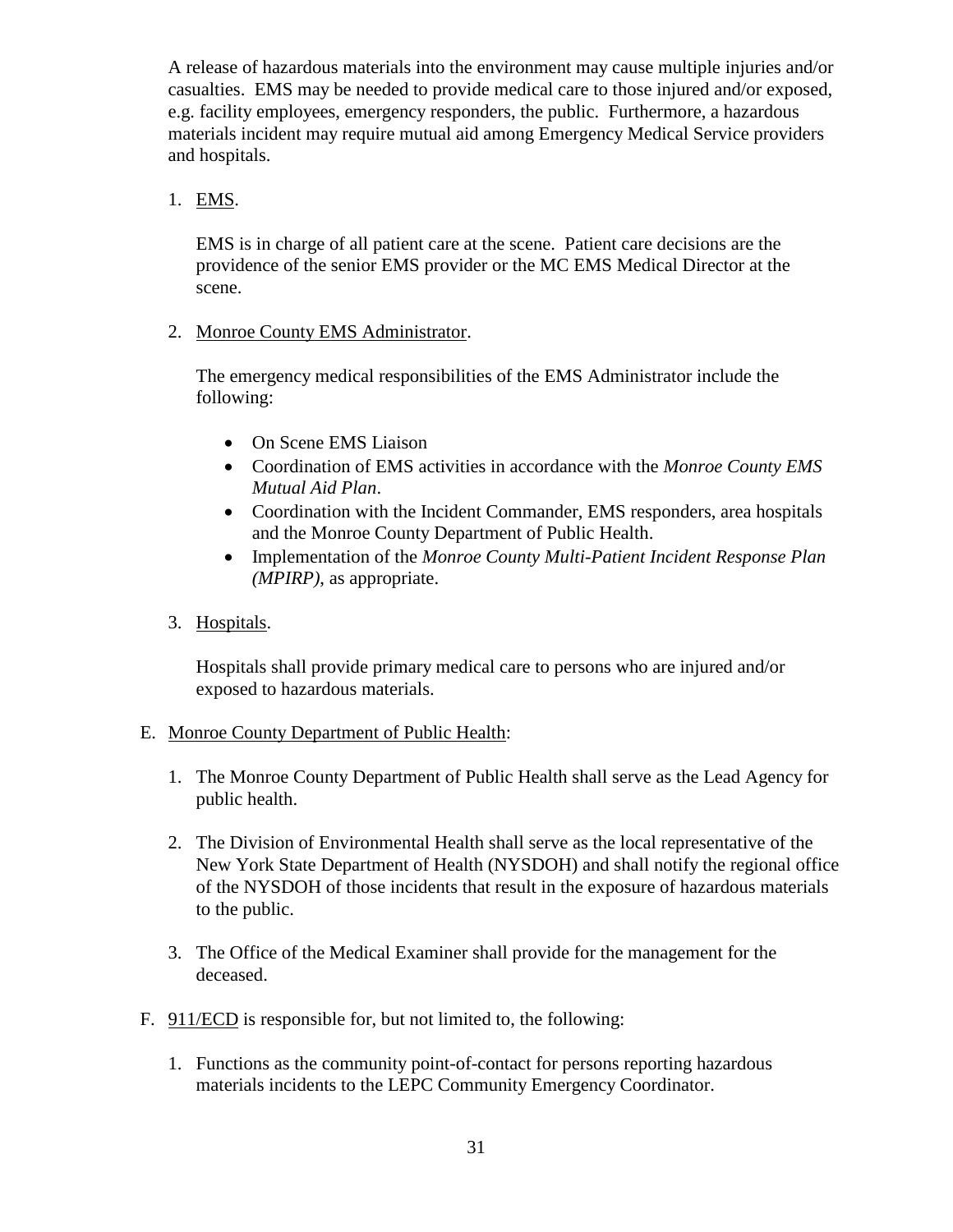- 2. (On behalf of the Community Emergency Coordinator), Activate the dispatch/notification protocols for appropriate responders.
- 3. Maintain communication with the Incident Commander.
- 4. Relay critical information to responders on their operating channels.
- 5. Maintain 911/ECD communication services for the duration of the incident.

#### G. Monroe County Public Safety Communications:

- 1. Upon notification, respond to the scene with appropriate mobile communications unit.
- 2. Support communication needs at the Command Post and the EOC.
- 3. Integrate communications for local, state, and federal agencies as necessary.

# H. Monroe County Office of Emergency Management:

- 1. Designates an on-scene liaison to facilitate response.
- 2. Keeps the Chief Elected Official fully informed of all operations.
- 3. Supports emergency response forces at the Command Post.
- 4. Establishes an EOC in accordance with emergency plan protocols or by request of the Incident Commander and/or the Chief Elected Official.
- 5. Coordinates staffing and functions of the EOC.
- 6. Collects, displays and disseminates information in the EOC.
- 7. Coordinates with the NYS Department of Homeland Security and Emergency Services regarding support from State and Federal Agencies.
- 8. Coordinates support from private agencies and volunteer groups.
- 9. Directs volunteer civil preparedness forces.
- 10. Receives annual reports from reporting facilities, including hazardous chemical inventory information.
- 11. Receives emergency release notifications from facilities and/or transporters:
	- immediately after the release, and
	- in a written follow-up emergency notice.
- 12. Assists in making determinations necessary to implement the Plan.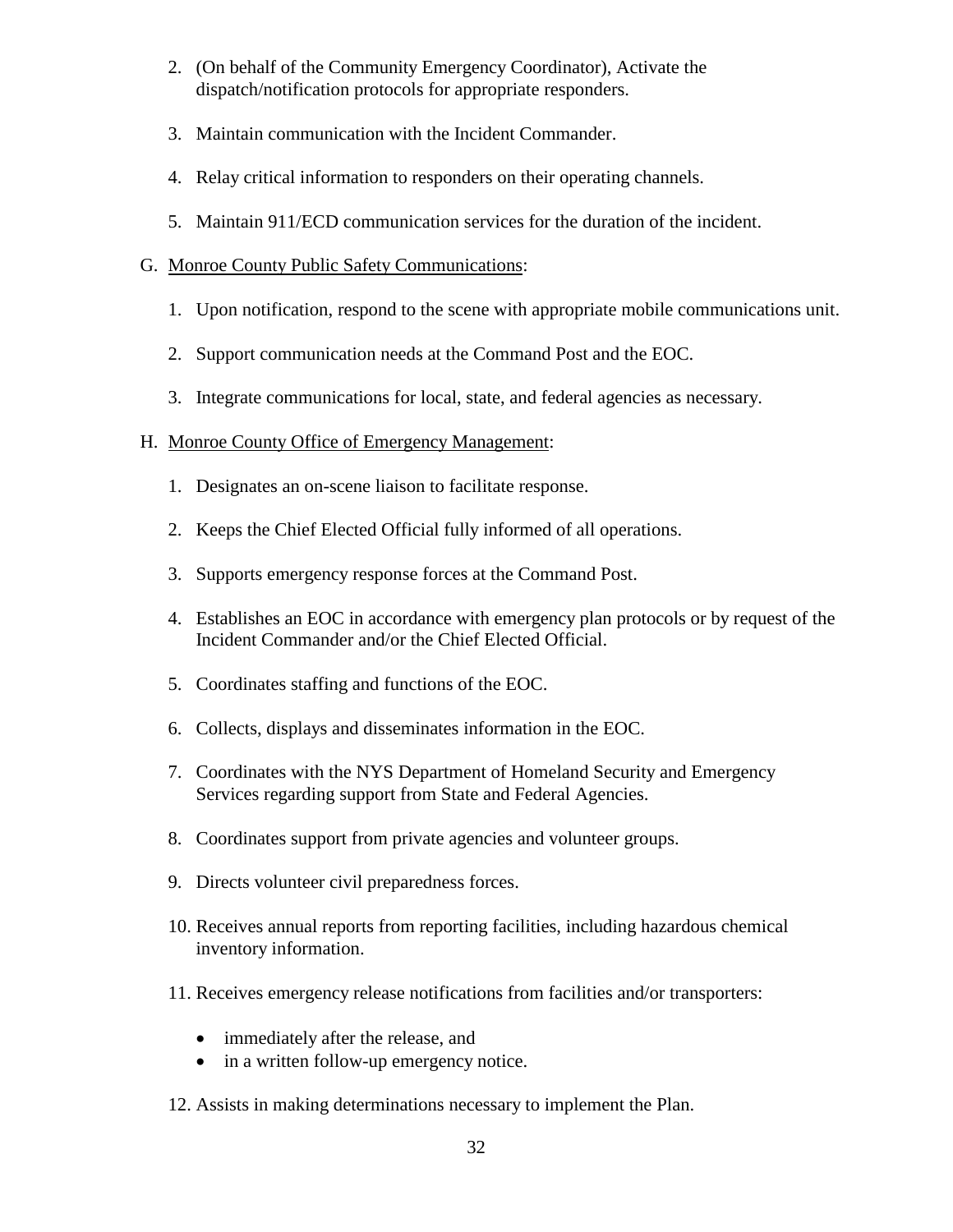I. Monroe County Emergency Operations Center (EOC).

EOC Mission – Depending upon the incident, other governmental agencies may be required to support containment, control and recovery. These requests could include: transportation, public works, equipment, specialized personnel, materials, and communications. The Incident Commander may request such support directly or via the EOC.

The EOC will coordinate:

- agencies within County government, the community and the private-sector
- Command and Control on behalf of the County Executive (upon Article 2-B) declaration)
- state and federal agency response
- J. Public Information Officer (PIO):
	- 1. Facilities and public agencies should develop media relations plans. Such plans should designate spokespersons who are available on 24-hour call, and who are prepared and authorized to discuss an emergency situation with the media.
	- 2. The spokesperson designated to speak on behalf of the Incident Commander is the Public Information Officer.
	- 3. The Public Information Officer should establish a Joint Information Center (JIC) where the media can obtain information.
		- a. The Joint Information Center should be located in a safe and secure area.
		- b. Allowing media representatives into the Command Post is not recommended, as it can be disruptive to the operation. However, cooperation with the media is essential to ensure that the public is informed of the situation and what precautions and/or protective actions are necessary.
	- 4. As appropriate, the Public Information Officer, in conjunction with a facility spokesperson, should make joint media releases.
	- 5. The Public Information Officer should assist in coordinating media requests for information.
	- 6. Facilities and public agencies should not make media releases without coordination with, and approval from, the Public Information Officer.
- K. Facility Operator/Transporter:
	- 1. Representatives are responsible to report a hazardous materials release that is greater than the reportable quantity and/or conditions that could result in an incident that may affect personnel and/or the environment.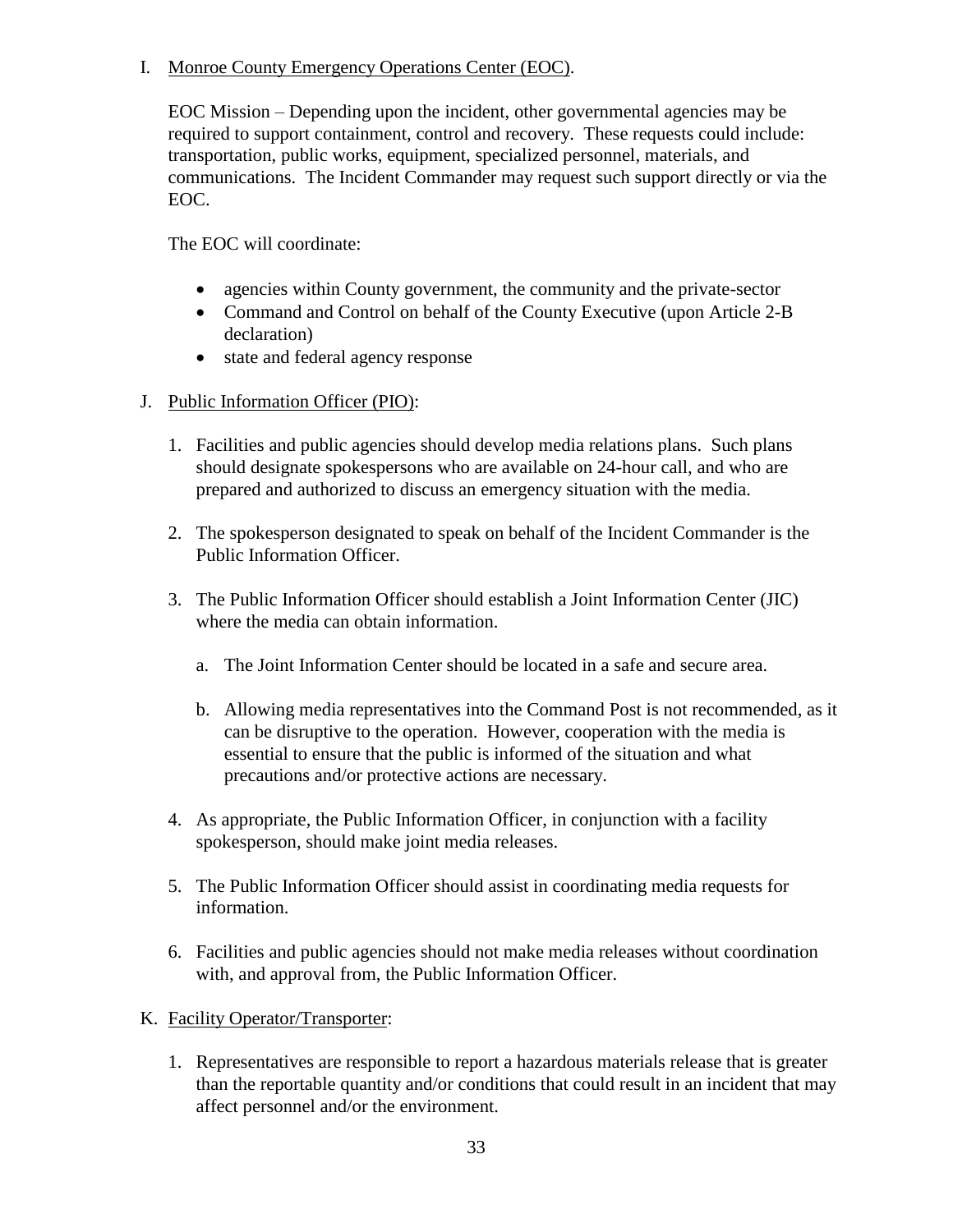- 2. Implements the facility emergency response plan and provides supplies, trained personnel, and equipment to mitigate the emergency.
- 3. Provides management and technical support to the Incident Commander.

# L. Chief Elected Official:

- 1. Participate with the County EOC, which coordinates the efforts of volunteer agencies, state and federal authorities, public utilities and other support agencies during emergency response, and the recovery/re-entry phase.
- 2. Brief municipal officials about the nature of the emergency.
- 3. Designate a municipal spokesperson who is prepared and authorized to discuss the emergency with the media. The municipal spokesperson and the Incident Command Public Information Officer shall make joint news releases as appropriate and coordinate media requests for information.
- 4. Request state aid through the Office of Emergency Management if the emergency is beyond local capability.
- 5. Ongoing communications with and support to the Incident Commander for on-scene operations.
- M. Greater Rochester Chapter of the American Red Cross.

Congress established the American Red Cross as the principal organization to undertake relief activities during time of disaster. Services of the Greater Rochester Chapter include:

- Identifying and staffing emergency shelters
- Providing food for victims and emergency workers
- Assisting with evacuation and distribution of emergency supplies
- Conducting a local damage assessment to provide support from regional and national Red Cross assets
- Lead Agency to coordinate volunteer relief agencies in disaster operations

#### N. Locally-Based Resources.

The Incident Commander may request support from other local government agencies as required to support the incident response and recovery, e.g. transportation, public works, specialized equipment and personnel, and materials.

O. State & Federal Agencies.

State and Federal laws may require the notification of other governmental agencies. Such notification is generally the responsibility of the facility/transporter responsible for the materials involved in the incident. Generally, the primary role of these agencies will be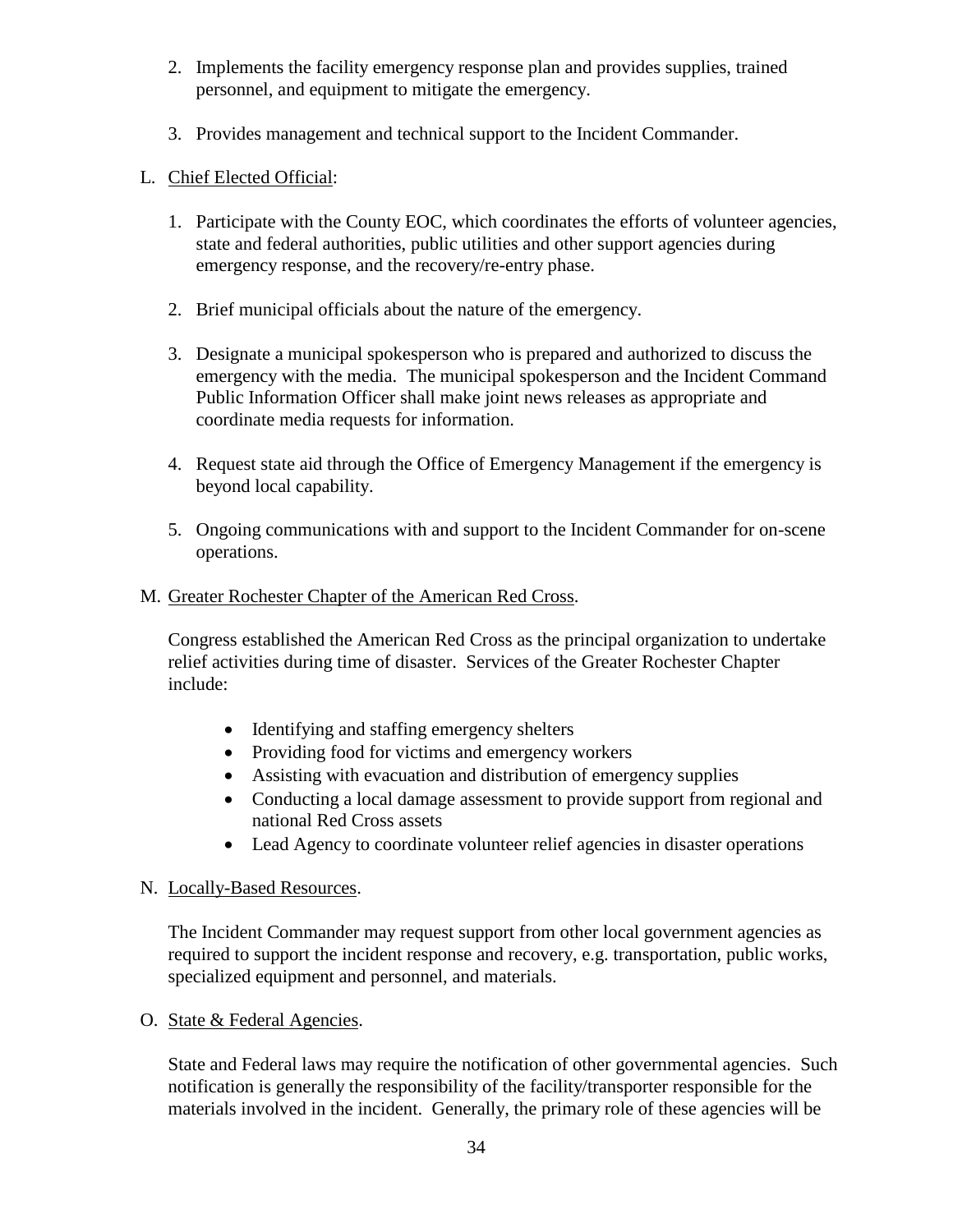to assist the local emergency response agencies and ensure that the parties responsible for the incident provide adequate cleanup and decontamination. In most cases, State and/or Federal personnel will only be dispatched to the scene of major incidents.

#### VIII. SUPPORT

Emergency response operations are initiated with locally-based responders and supported by additional resources as needed.

#### IX. SPECIAL REQUIREMENTS

#### A. The HAZMAT Plan.

As required by statute, The Local Emergency Planning Committee performs an annual review of the Plan. Comments, corrections or suggestions on any part of the Plan should be forwarded to:

> Monroe County Local Emergency Planning Committee Office of Emergency Management 1190 Scottsville Road, Suite 200 Rochester, NY 14624

#### SUMMARY OF DISTRIBUTION (may be accomplished via County Website)

- 1. State Emergency Response Commission
- 2. each municipality within Monroe County;
- 3. all police, fire, and EMS agencies providing service in Monroe County, including Caledonia and Bergen;
- 4. all 'covered facilities' within Monroe County (within the meaning of PL 99- 499);
- 5. all public libraries within Monroe County;
- 6. the local media;
- 7. the Monroe County Legislature; and, the members of the LEPC.
- B. The Monroe County Local Emergency Planning Committee.

The LEPC complies with structure and process mandates:

- The Committee carries thirteen (13) membership categories in addition to the membership categories required by statute.
- The Committee meets five times per year. Meetings held on the second Wednesday of the month, at 8:30 a.m.

Since the LEPC's inception, many new environmental regulations have been passed into law. As environmental legislation has expanded, the LEPC's role has also grown.

- 1. SARA Title III requires the LEPC to:
	- Maintain emergency plans and community right-to-know programs.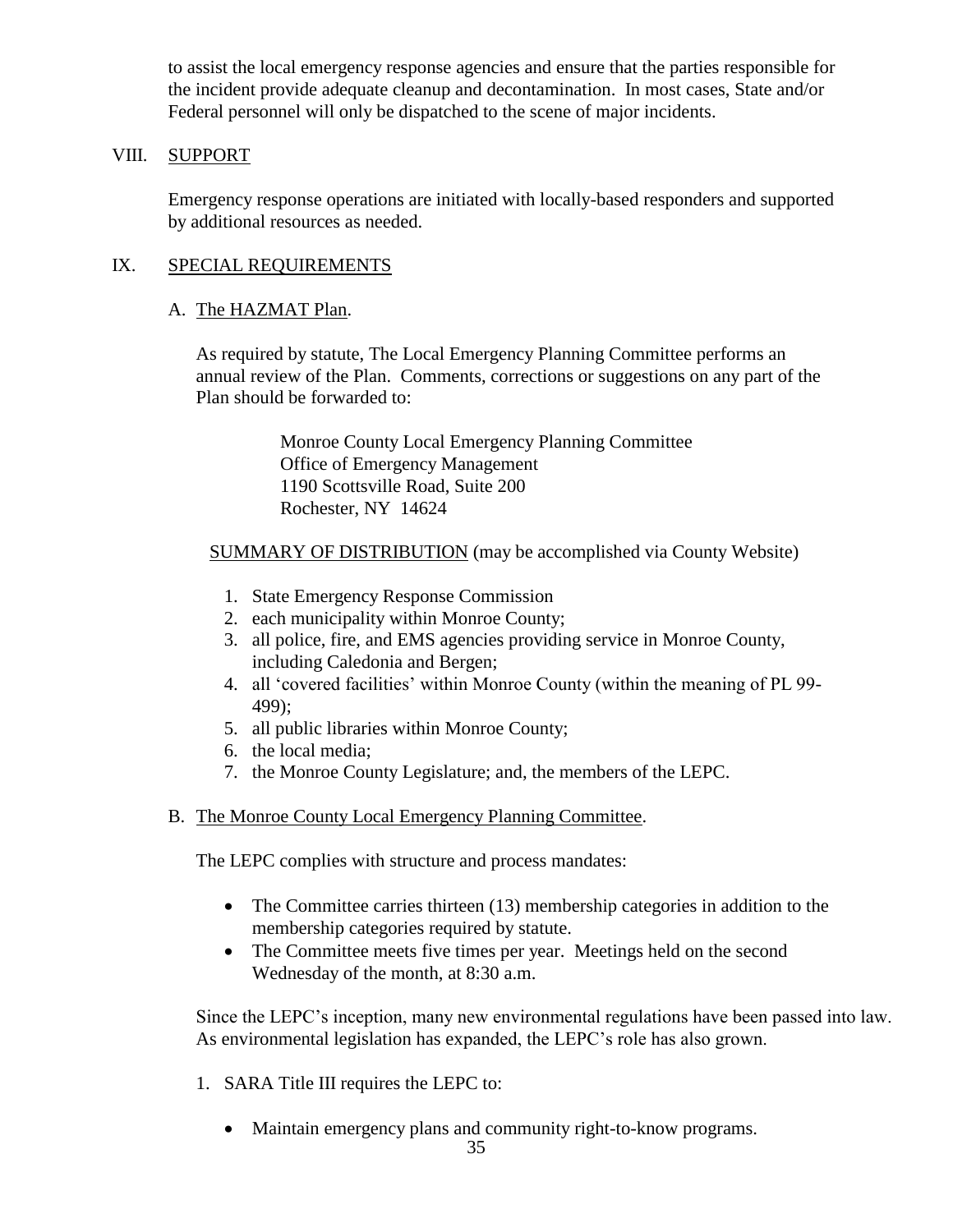- Improve preparedness through training and education.
- Conduct exercises to test plans and procedures.
- Receive emergency notifications and activate the Plan.
- Receive and file SARA Title III reports.
- 2. The Hazardous Materials Transportation Safety Act of 1990 requires the LEPC to:
	- Plan, train and prepare for transportation incidents involving hazardous materials.
- 3. The Clean Air Act Amendments of 1990 (including section 112r, Risk Management Planning), requires the LEPC to:
	- Improve coordination of facility and community emergency plans by information sharing.
	- Provide information for facility emergency response plans.
	- Provide information for facility Risk Management Plans.
	- Review plans for SARA Title III related issues.
- 4. The Occupational Safety and Health Act requires the LEPC to:
	- Improve safety of emergency responders and facility workers though employer activities.
	- Provide guidance on response planning and training requirements.
	- Provide information for facility process safety plans.
	- Provide information for facility emergency response plans.
- 5. The Oil Pollution Act of 1990 requires the LEPC to:
	- Improve planning and response for oil and hazardous materials discharges to water.
	- Coordinate the local community Plan with facility plans.
- 6. The Pollution Prevention Act of 1990 requires the LEPC to:
	- Reduce risk by promoting source reduction and pollution prevention measures.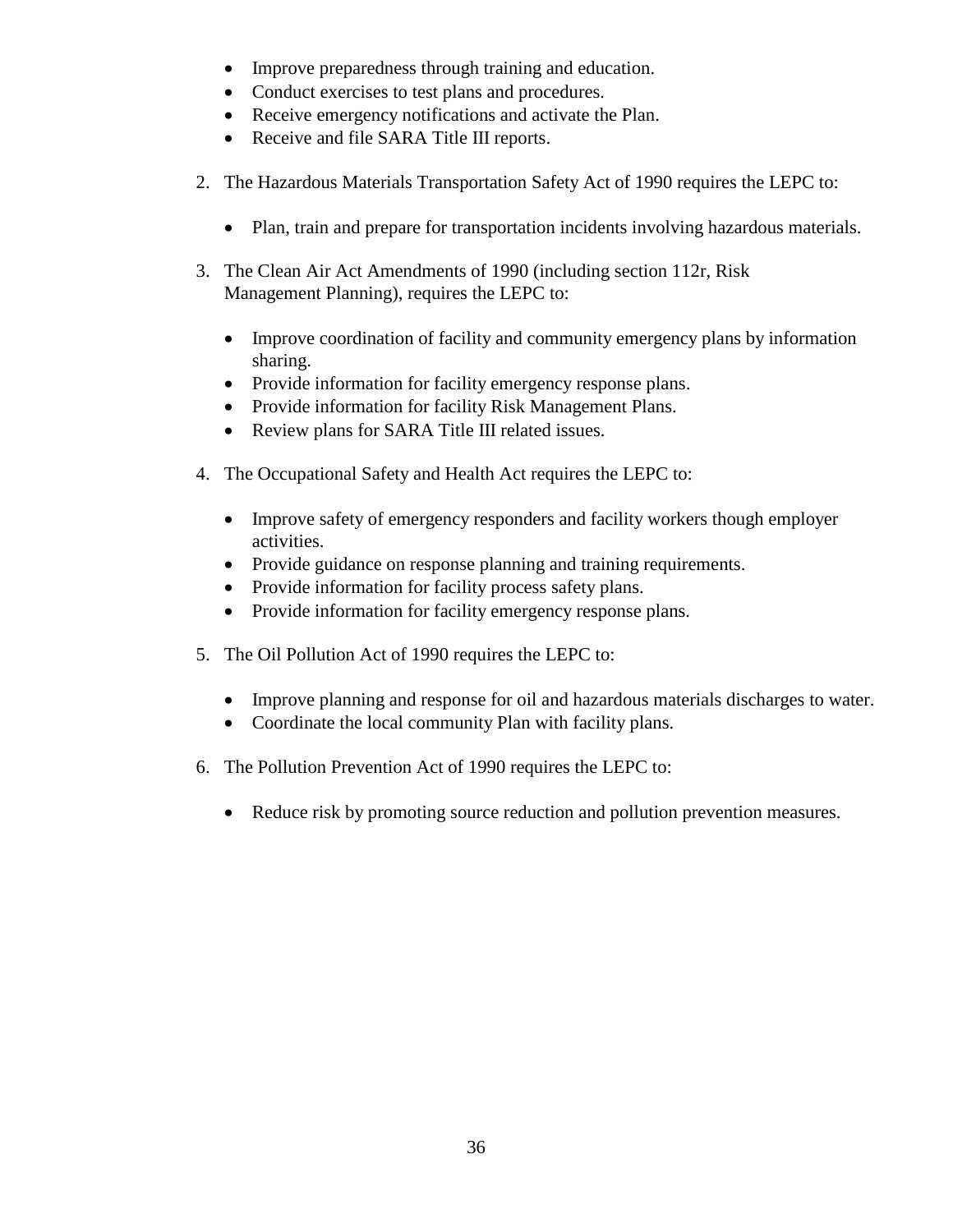# X. GLOSSARY

Chief Elected Official. The Chief Elected Official of the political subdivision, ie. County Executive, City or Village Mayor, Town Supervisor.

Command Post. The Command Post (CP) is the nucleus of the decision making process at any incident. There is only one CP for the incident. In a Unified Command Structure where several agencies or jurisdictions are involved, the responsible individuals designated by their respective agencies would be co-located at the CP. If needed, the planning and logistics functions are also performed at the CP.

Community Emergency Coordinator (CEC) for the Local Emergency Planning Committee (LEPC) is the Administrator of the Monroe County Office of Emergency Management, who for emergencies may be reached through 911/ECD.

Emergency Manager. In Monroe County the duties are performed by the Emergency Preparedness Administrator of the Office of Emergency Management.

Emergency Medical Services Administrator. The emergency medical responsibilities of the EMS Administrator include the following: coordination of EMS activities in accordance with the *Monroe County EMS Mutual Aid Plan*, coordination with the Incident Commander, EMS responders, area hospitals and the Monroe County Department of Public Health, Implementation of the *Monroe County Multi-Patient Incident Response Plan (MPIRP)*, as appropriate.

Emergency Operations Center (EOC). An EOC is generally defined as a protected site, from which civil government officials (Municipal, County, State and Federal) issue warnings and exercise direction and control in an emergency.

Extremely Hazardous Substance (EHS) is a list of substances available through EPA and set forth in Appendix D, and subsequent additions to 40 CFR Part 300 Appendix D and Appendix E.

Facility means (A) any building, structure, installation, equipment, pipe or pipeline (including any pipe into a sewer or publicly owned treatment works), well, pit, pond, lagoon, impoundment, ditch, landfill, storage container, motor vehicle, rolling stock, or aircraft, or (B) any site or area where a hazardous substance has been deposited, stored, disposed of, or placed, or otherwise come to be located, at which an extremely hazardous substance is present in an amount in excess of the applicable threshold planning quantity; EXCEPT for the purposes of the release requirement for which "facility" means any of the items listed in (A) or (B) at which a hazardous chemical is produced, used or stored. The term does not include any consumer product in consumer use or any vessel.

Fire Coordinator. In Monroe County, this person is responsible for all operations of the County's Hazardous Materials Response Team and the MC Fire Mutual Aid Plan.

Hazardous Chemical means any chemical exposure that poses a physical hazard or health hazard.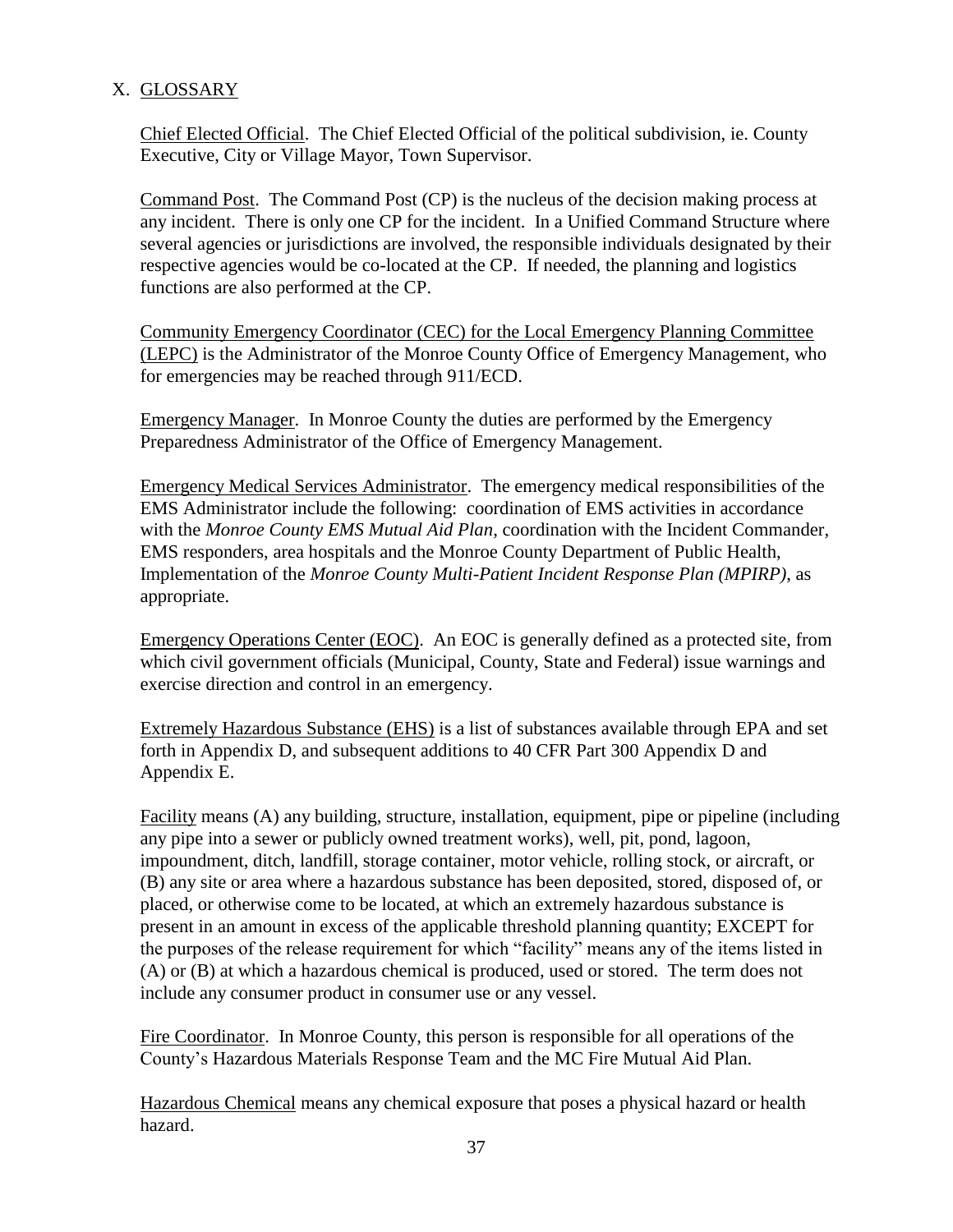Hazardous Substance means any of those substances set forth or described in Appendix D as well as any subsequent addition to 40 CFR Part 302.

Incident Command System. An organized system which defines standard operating procedures and roles and responsibilities used to manage and direct emergency operations.

Joint Information Center (JIC). A JNC is a place which receives and processes information from the Command Post and/or the EOC, about the event for accurate and timely dissemination to the news media and the public. Media representatives report to the JNC for official information about the event.

Monroe County Fire Bureau. This County office coordinates, directs, equips, trains and manages the MC Hazardous Materials Response Team. The County Hazardous Materials Team is deployed under this office per the emergency dispatch protocols and procedures.

*Monroe County Incident Management System Guidelines*. The County's Incident Command System authorized by the County Executive, September 1996. Monroe County is compliant with NIMS.

Office of Emergency Management (OEM). OEM is the focal point of emergency management in Monroe County for natural, technological and national security emergencies. OEM develops, maintains and administers a comprehensive emergency management plan designed to save lives and protect property through prevention/mitigation, readiness, response and recovery.

Perceptible Exposure means any release of a hazardous substance or extremely hazardous substance which is visible, produces a detectable odor or a distinctive taste, or impacts a human or environmental receptor physically, such as causing irritated eyes, itchy skin, damaged vegetation, chronic injury, etc.

Protective Actions. Official direction to evacuate the area, or to shelter-in-place as precaution from harmful exposure.

Public Alerting. A decisive action to notify the public and to direct them to take specific actions. A number of means can be used by public officials.

Public Information Officer. This is the spokesperson for the event. This person is responsible to develop information about the incident and release information to the news media and other agencies, after authorization from the Incident Commander.

Release means any spilling, leaking, pumping, pouring, emitting, emptying, discharging, injecting, escaping, leaching, dumping, or disposing into the environment (including the abandonment or discarding of barrels, containers, and other closed receptacles containing any hazardous substance or pollutant or containment), but excludes (a) any release which results in exposure to persons solely within a work place, with respect to a claim which such persons may assert against the employer of such persons, (b) emissions from the engine exhaust of a motor vehicle, rolling stock, aircraft, vessel, or pipeline pumping station engine, (c) release of source, byproduct, or special nuclear material from a nuclear incident, as those terms are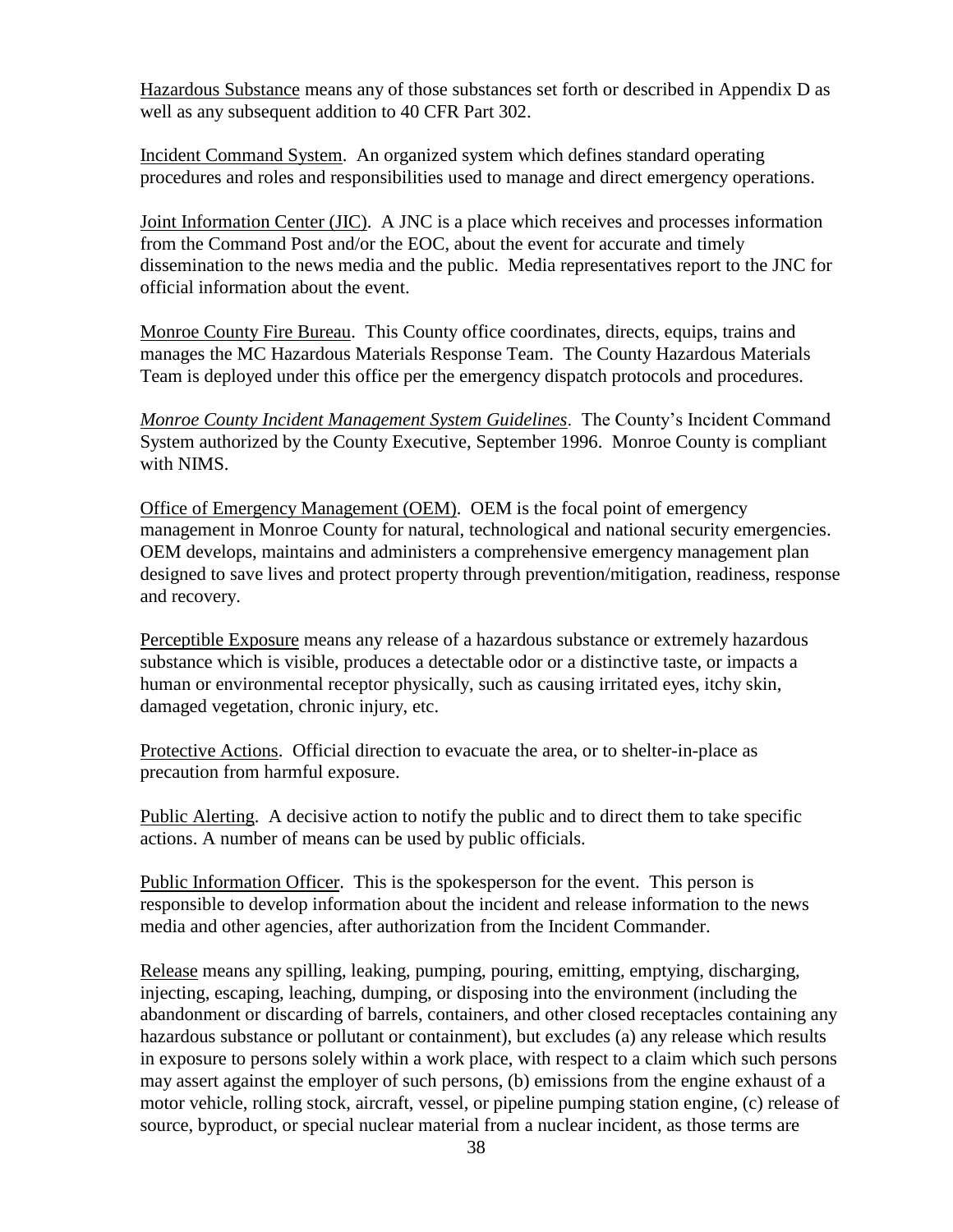defined in the Atomic Energy Act of 1954, if such release is subject to requirements with respect to financial protection established by the Nuclear Regulatory Commission under 170 of such Act, and (d) the normal application of fertilizer.

Reportable Quantity (RQ) is determined by EPA and set forth in Appendix D. For all other hazardous substances the Reportable Quantity (RQ) is one pound.

Safety Data Sheets (SDS). Information sheet(s) about the chemical product including: emergency responder precautions, protective actions, emergency treatment, and the physical characteristics of the product among others.

Site means all contiguous property owned or leased by the owner or operator of the facility at which the release occurred, but does not include property across a public right of way.

*State of Emergency*. In the event of a disaster, rioting, catastrophe or similar public emergency, or in the event of reasonable apprehension of immediate danger, and upon a finding by the Chief Executive that the public safety is imperiled within the territorial limits of the county, city, town or village, the Chief Executive may proclaim a State of Emergency within any part or all of the territorial limits of such local government. Following such proclamation, the Chief Executive may promulgate local emergency orders to protect life and property or to bring the emergency situation under control (reference NYS Executive Law, Article 2-B).

Threshold Planning Quantity (TPQ) means the amount set forth for each extremely hazardous substance in Appendix D.

Unified Command. A method for all agencies or individuals who have a jurisdictional responsibility, and in some cases for those who have functional responsibility at the incident, to contribute to:

- determining overall objectives for a safe resolution of the incident;
- selecting a strategy to achieve these objectives; and,
- ensuring the maximum effective use of all resources.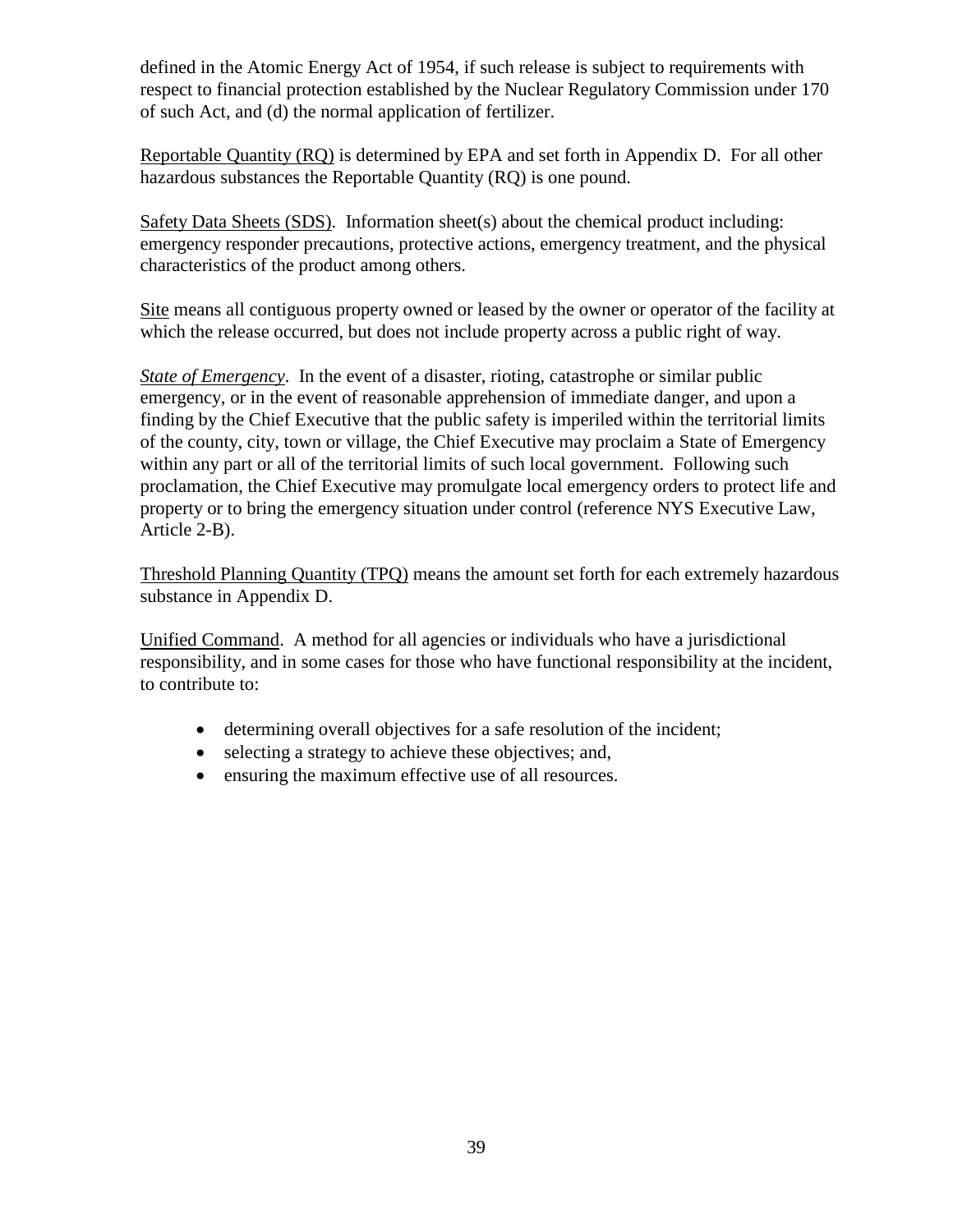# IX. APPENDICES

| Appendix A | <b>Reporting Facilities</b>                       |
|------------|---------------------------------------------------|
| Appendix B | <b>Telephone Roster</b>                           |
| Appendix C | (Sample) Incident Reporting Form                  |
| Appendix D | List of Extremely Hazardous Substances            |
| Appendix E | <b>United States Postal Service: BDS Response</b> |
| Appendix F | <b>LEPC By-Laws</b>                               |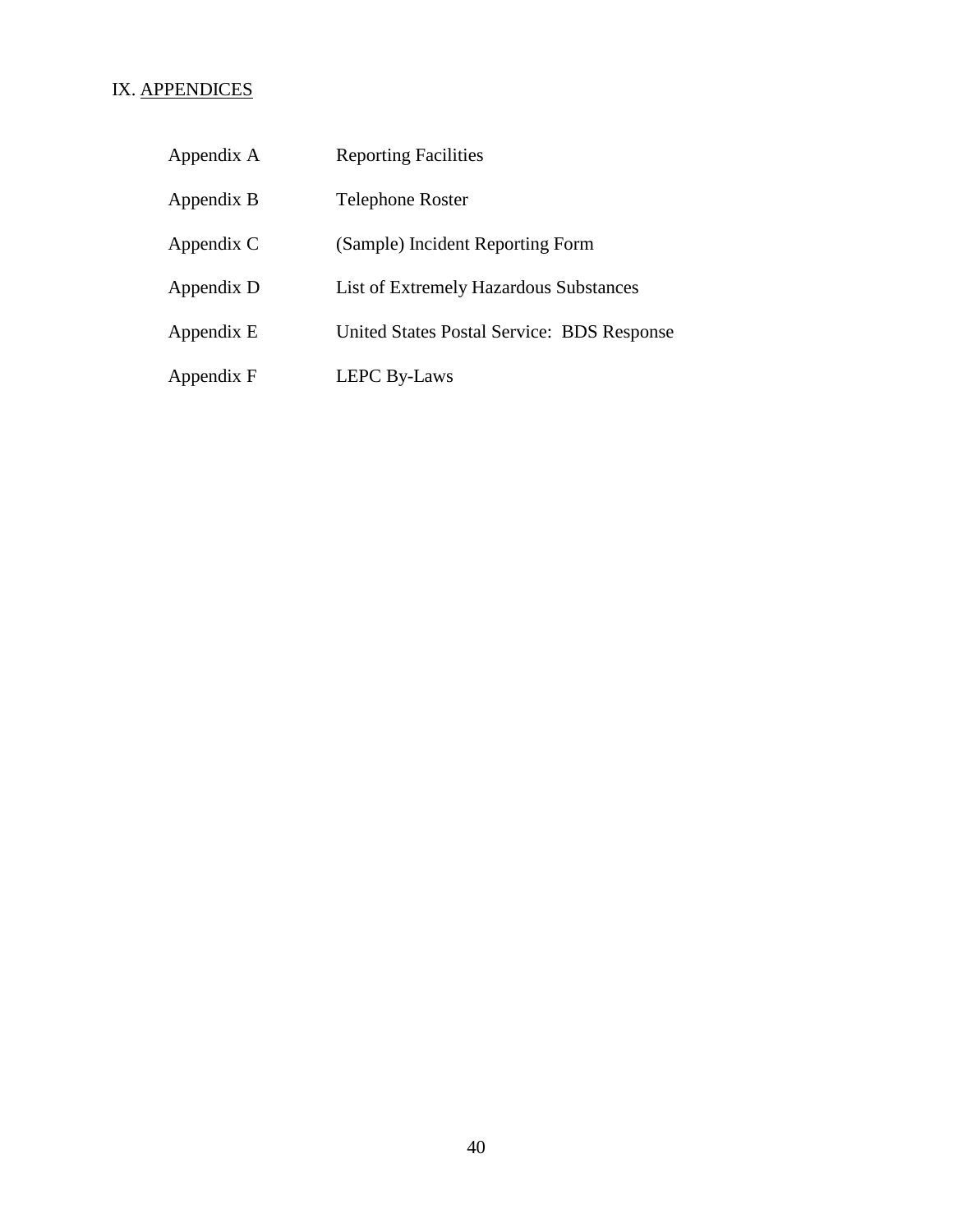#### Reporting Facilities

The Reporting Facilities Appendix reflects reports received by March 1, 2021.

NOTE: For security purposes, the list of Reporting Facilities is not included with the Plan as it is posted on the County Website. Freedom of Information Requests should be addressed to:

> Monroe County Records Access Officer 204 County Office Building 39 West Main Street Rochester, NY 14614

Telephone: 753-1080 FAX: 753-1068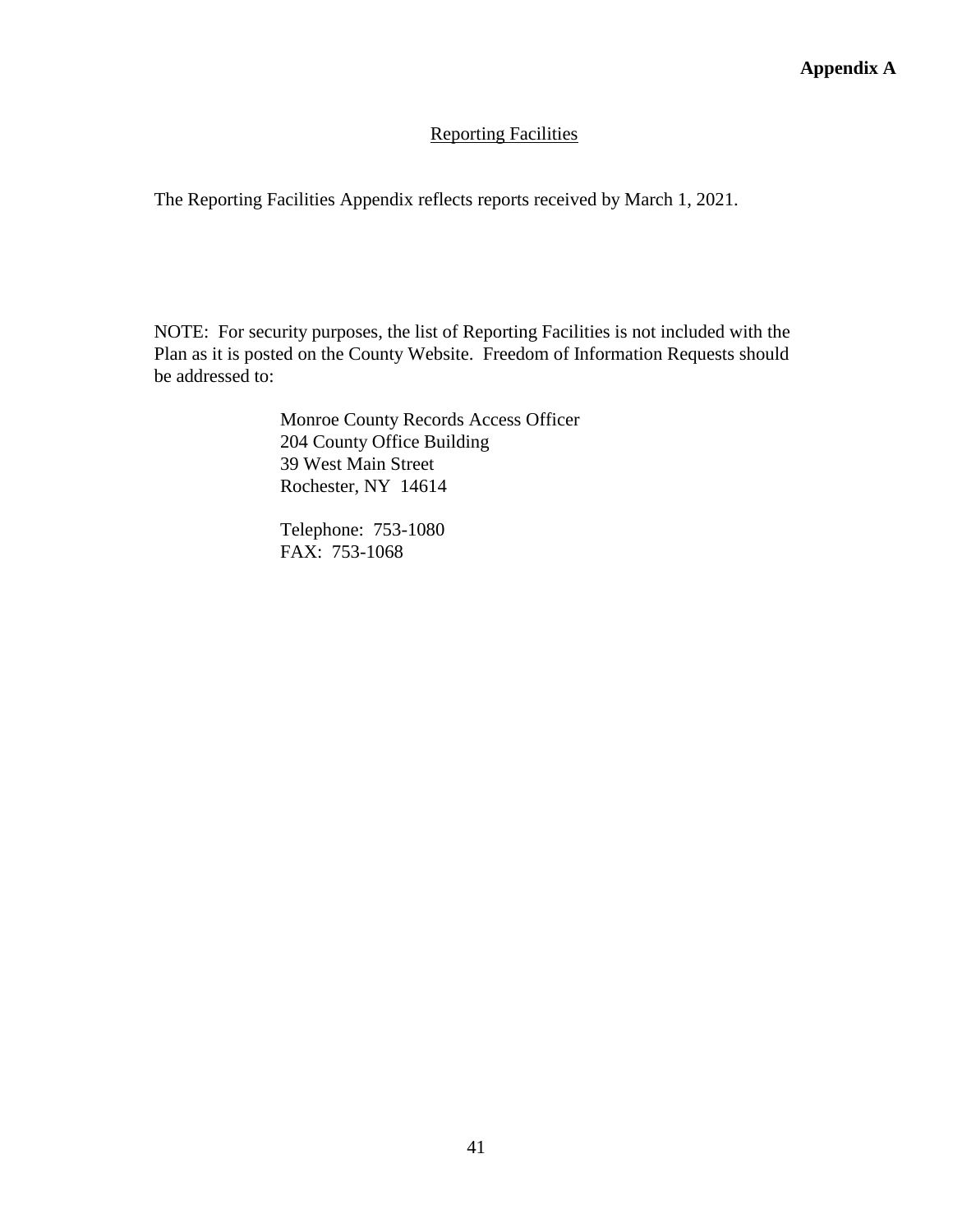#### TELEPHONE ROSTER

This telephone roster is provided as a summary listing of agencies and organizations that have interest and involvement in chemical emergencies. Plan holders are encouraged to develop an emergency telephone roster to facilitate recall. However, because of update requirements, changes must be made by plan holders on a continuous basis. On an annual basis this appendix will be officially updated. Numbers not preceded by an area code are "585."

| <b>Local Emergency Responders</b>                                                                                 |  |
|-------------------------------------------------------------------------------------------------------------------|--|
|                                                                                                                   |  |
|                                                                                                                   |  |
|                                                                                                                   |  |
| <b>Local Government Assistance</b>                                                                                |  |
|                                                                                                                   |  |
|                                                                                                                   |  |
|                                                                                                                   |  |
|                                                                                                                   |  |
|                                                                                                                   |  |
|                                                                                                                   |  |
|                                                                                                                   |  |
|                                                                                                                   |  |
| MC Environmental Svcs including the Pure Waters, Solid Waste & Engineering Divisions  753-7600                    |  |
|                                                                                                                   |  |
|                                                                                                                   |  |
| <b>Hospitals</b> (to Hospital Security)                                                                           |  |
|                                                                                                                   |  |
|                                                                                                                   |  |
|                                                                                                                   |  |
|                                                                                                                   |  |
|                                                                                                                   |  |
|                                                                                                                   |  |
| <b>Utilities</b><br>Rochester Gas & Electric Customer Service: 1-800-743-2110, Electric Emergency: 1-800-743-1701 |  |
|                                                                                                                   |  |
| National Grid Customer Service 1-800-642-4272, Power Outage 1-800-867-5222,                                       |  |
|                                                                                                                   |  |
|                                                                                                                   |  |
|                                                                                                                   |  |
|                                                                                                                   |  |
|                                                                                                                   |  |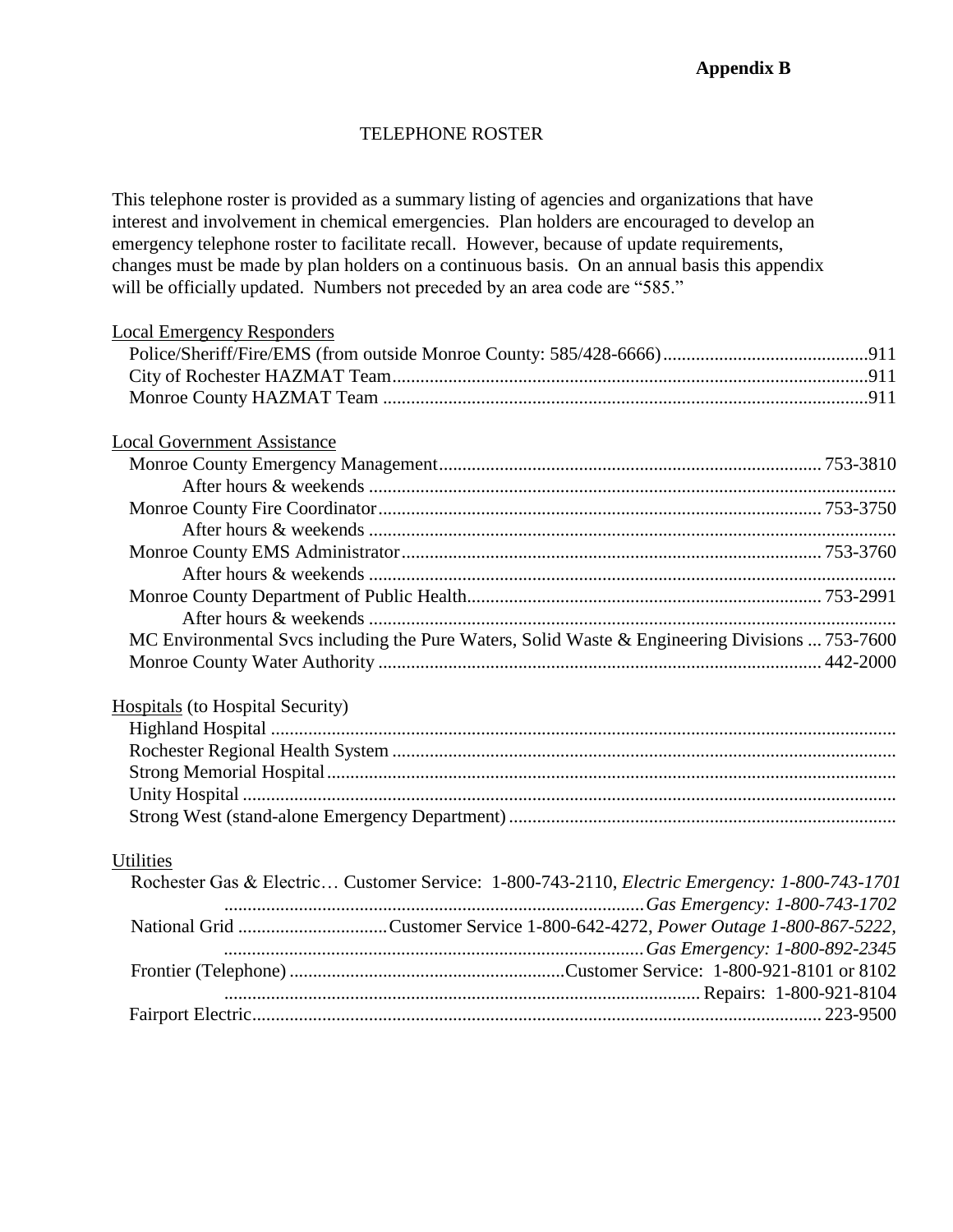| <b>Volunteer Groups</b>                            |  |
|----------------------------------------------------|--|
|                                                    |  |
|                                                    |  |
|                                                    |  |
|                                                    |  |
| <b>Military Incidents</b>                          |  |
|                                                    |  |
| <b>State Assistance</b>                            |  |
|                                                    |  |
| Department of Environmental Conservation (NYS DEC) |  |
|                                                    |  |
|                                                    |  |
|                                                    |  |
|                                                    |  |
|                                                    |  |
|                                                    |  |
|                                                    |  |
| <b>Federal Assistance</b>                          |  |
|                                                    |  |
| U.S. DOT<br>$\bullet$                              |  |
| U.S. EPA<br>$\bullet$                              |  |
|                                                    |  |
| Pipelines<br>$\bullet$                             |  |
|                                                    |  |
|                                                    |  |
|                                                    |  |
|                                                    |  |
|                                                    |  |
|                                                    |  |
|                                                    |  |
|                                                    |  |
| <b>Industry Resources</b>                          |  |
|                                                    |  |
|                                                    |  |
|                                                    |  |
| Media                                              |  |
|                                                    |  |
|                                                    |  |
|                                                    |  |
|                                                    |  |
|                                                    |  |
|                                                    |  |
|                                                    |  |
|                                                    |  |
|                                                    |  |
|                                                    |  |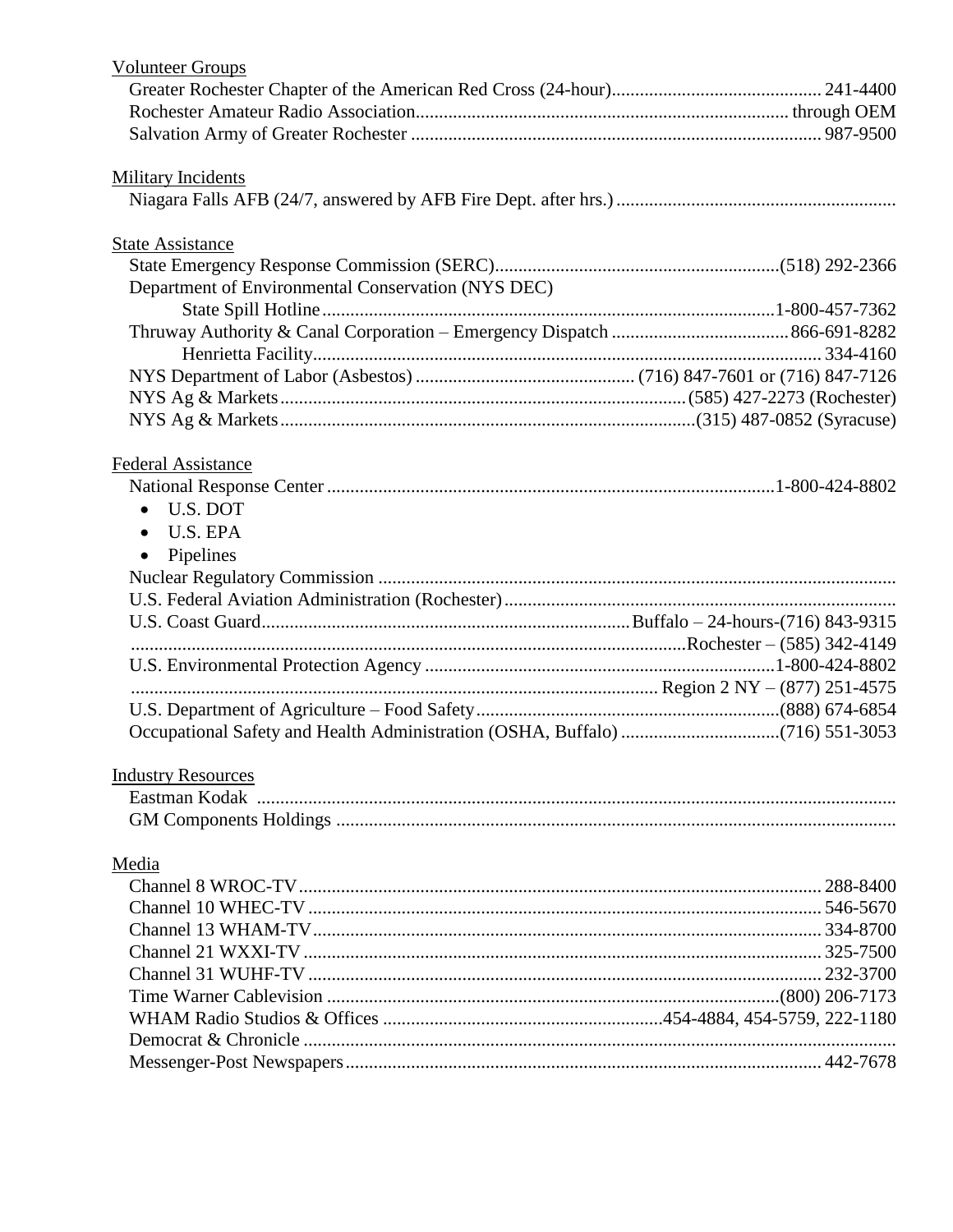| <b>Other Emergency Assistance</b> |  |
|-----------------------------------|--|
|                                   |  |
|                                   |  |
|                                   |  |
|                                   |  |
|                                   |  |
|                                   |  |
|                                   |  |

# Railroads

| Amtrak |
|--------|
|        |
|        |
|        |
|        |
|        |

# **Transportation Incidents**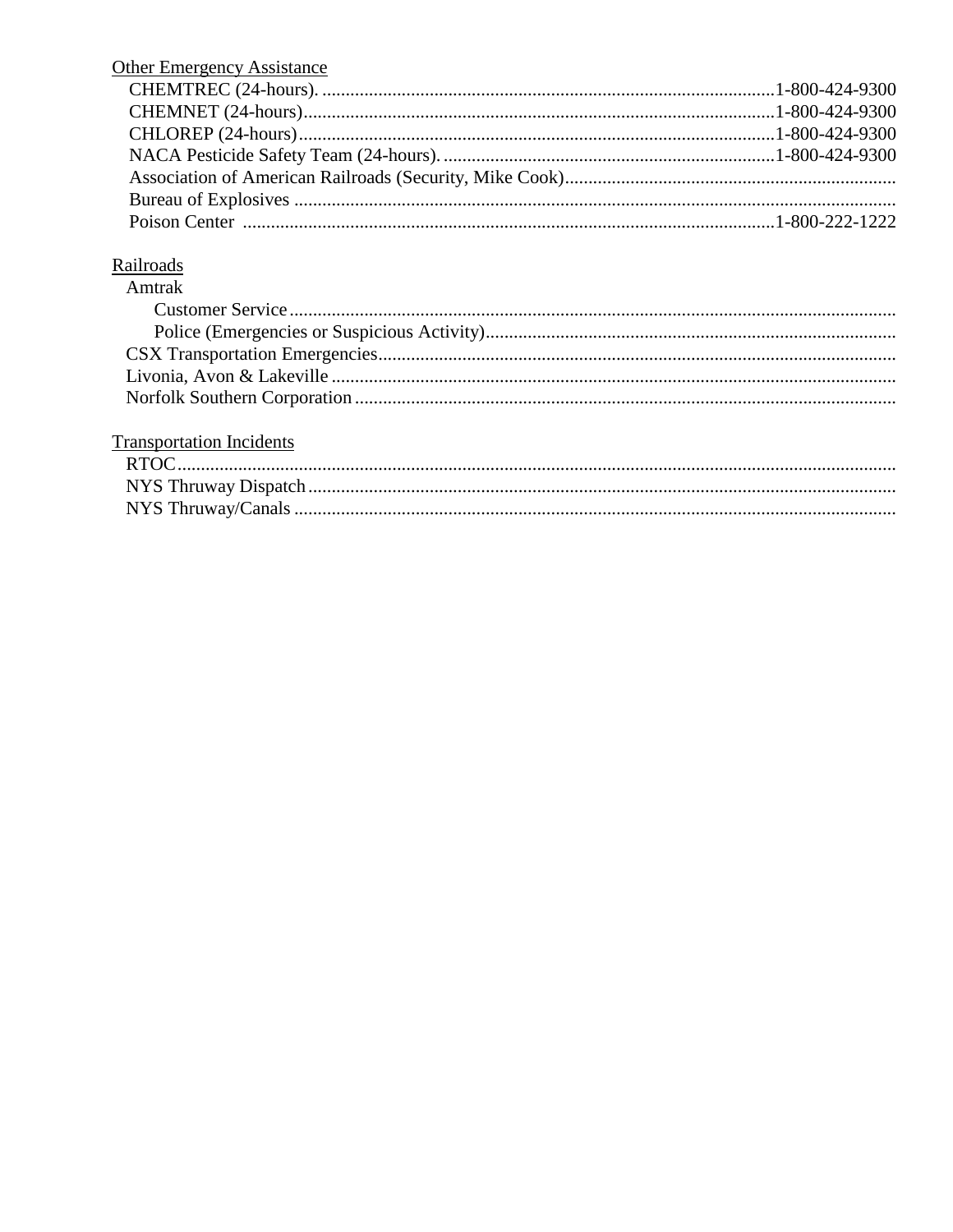# **Appendix C**

# (SAMPLE) INCIDENT REPORTING

| 1.  | Caller Name                                                                      |  |      |
|-----|----------------------------------------------------------------------------------|--|------|
| 2.  |                                                                                  |  | Time |
| 3.  |                                                                                  |  |      |
| 4.  |                                                                                  |  |      |
|     |                                                                                  |  |      |
| 5.  |                                                                                  |  |      |
| 6.  |                                                                                  |  |      |
|     |                                                                                  |  |      |
| 7.  | Release Medium: (circle) air water land                                          |  |      |
| 8.  | <b>Weather Conditions:</b>                                                       |  |      |
| 9.  | Location of Release: (St/Bldg. #) (City/County) ________________________________ |  |      |
| 10. |                                                                                  |  |      |
|     | (address):                                                                       |  |      |
|     |                                                                                  |  |      |
| 11. |                                                                                  |  |      |
| 12. | Incident Description:                                                            |  |      |
| 13. | <b>Health Risks:</b>                                                             |  |      |
| 14. | Precautions:                                                                     |  |      |
| 15. | <b>Additional Notifications made:</b><br>(Name)                                  |  |      |
|     |                                                                                  |  |      |
|     | Community Emergency Coordinator _________________________time __________________ |  |      |
|     | NYS Environmental Conservation                                                   |  |      |
|     |                                                                                  |  |      |
| 16. | Remarks, etc.                                                                    |  |      |
| 17. | Form Completed By:                                                               |  |      |
|     |                                                                                  |  |      |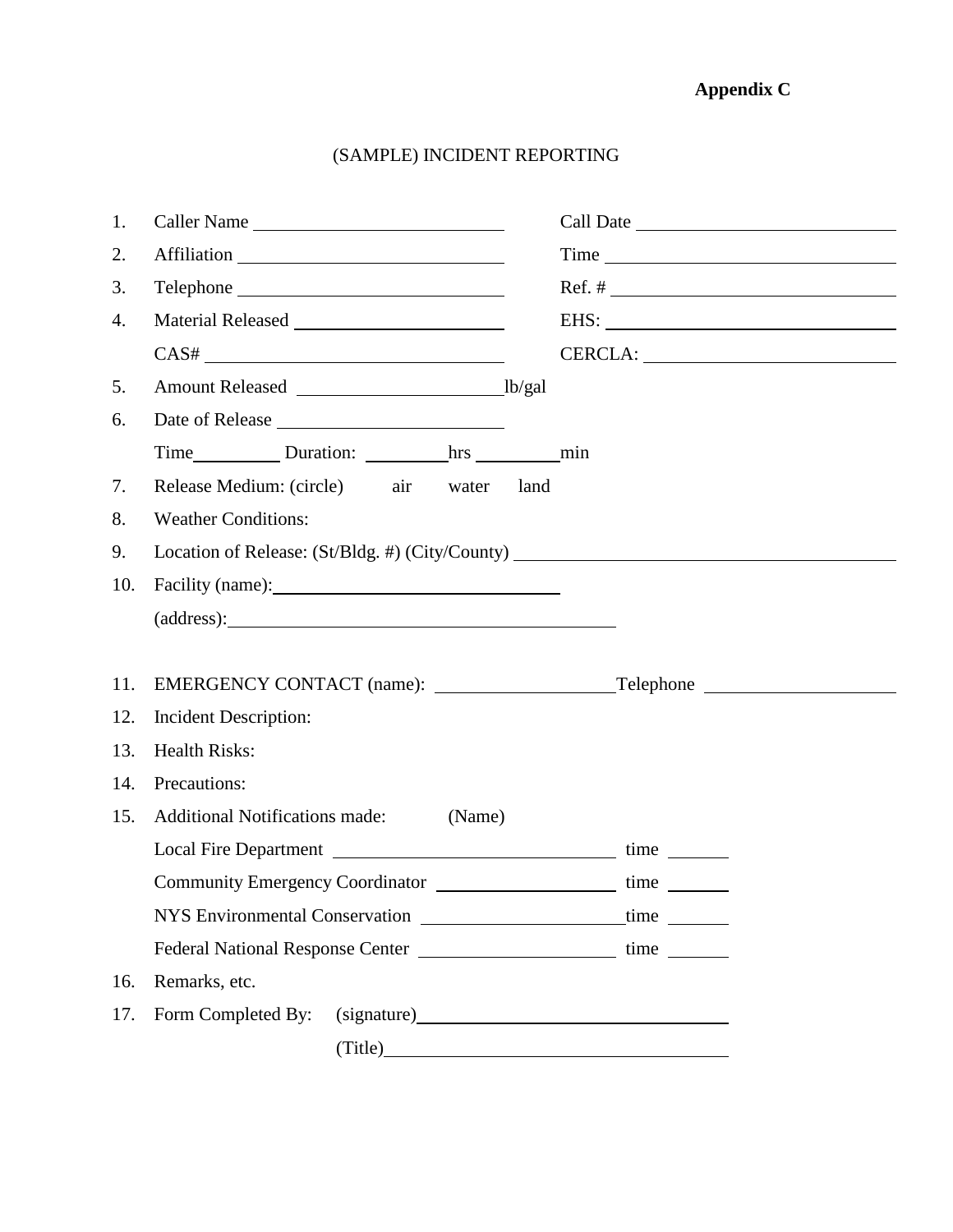#### List of Extremely Hazardous Substances

#### A. Available by telephone

The most current edition is available from the Federal Environmental Protection Agency's "Emergency Planning and Community Right-to-Know HOTLINE":

1-800-424-9346 (Monday - Thursday, 10:00 a.m. – 3:00 p.m.)

Ask for Document EPA 550-B-01-003 (October 2006) which is known as the "List of Lists."

B. Available electronically: see website below

[http://www.epa.gov/emergencies/docs/chem/title3\\_Oct\\_2006.pdf](http://www.epa.gov/emergencies/docs/chem/title3_Oct_2006.pdf)

This is the information at the website:

#### **LIST OF LISTS Consolidated List of Chemicals Subject to the Emergency Planning and Community Right-to-Know Act (EPCRA) and Section 112(r) of the Clean Air Act**

This consolidated chemical list includes chemicals subject to reporting requirements under the Emergency Planning and Community Right-to-Know Act (EPCRA), also known as Title III of the Superfund Amendments and Reauthorization Act of 1986 (SARA)1, and chemicals listed under section 112(r) of the Clean Air Act (CAA). This consolidated list has been prepared to help firms handling chemicals determine whether they need to submit reports under sections 302, 304, or 313 of EPCRA and, for a specific chemical, what reports may need to be submitted. It will also help firms determine whether they will be subject to accident prevention regulations under CAA section 112(r). Separate lists are also provided of Resource Conservation and Recovery Act (RCRA) waste streams and unlisted hazardous wastes, and of radionuclides reportable under the Comprehensive Environmental Response, Compensation, and Liability Act of 1980 (CERCLA). These lists should be used as a reference tool, not as a definitive source of compliance information. Compliance information for EPCRA is published in the Code of Federal Regulations (CFR), 40 CFR Parts 355, 370, and 372. Compliance information for CAA section  $112(r)$  is published in 40 CFR Part 68. This document is also available in spreadsheet format at http://yosemite.epa.gov/oswer/ceppoweb.nsf/content/ds-epds.htm.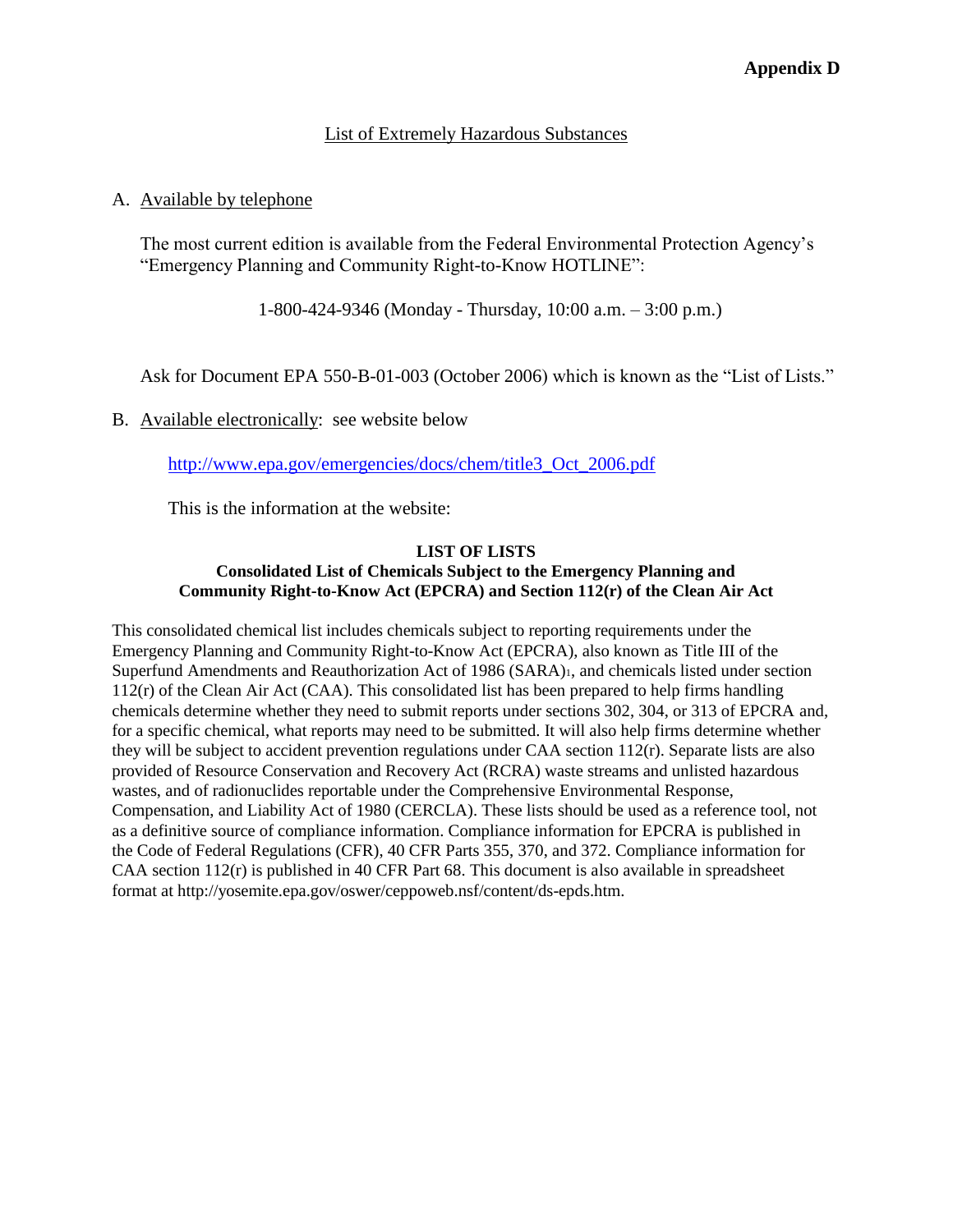# **Responding to the United States Postal Service: Rochester Plant & Distribution Center**

NOTE:This document is Office of Emergency Management Operations Protocol for Staff and the Emergency Operations Center. It is not included in the Plan document that is posted on the County website.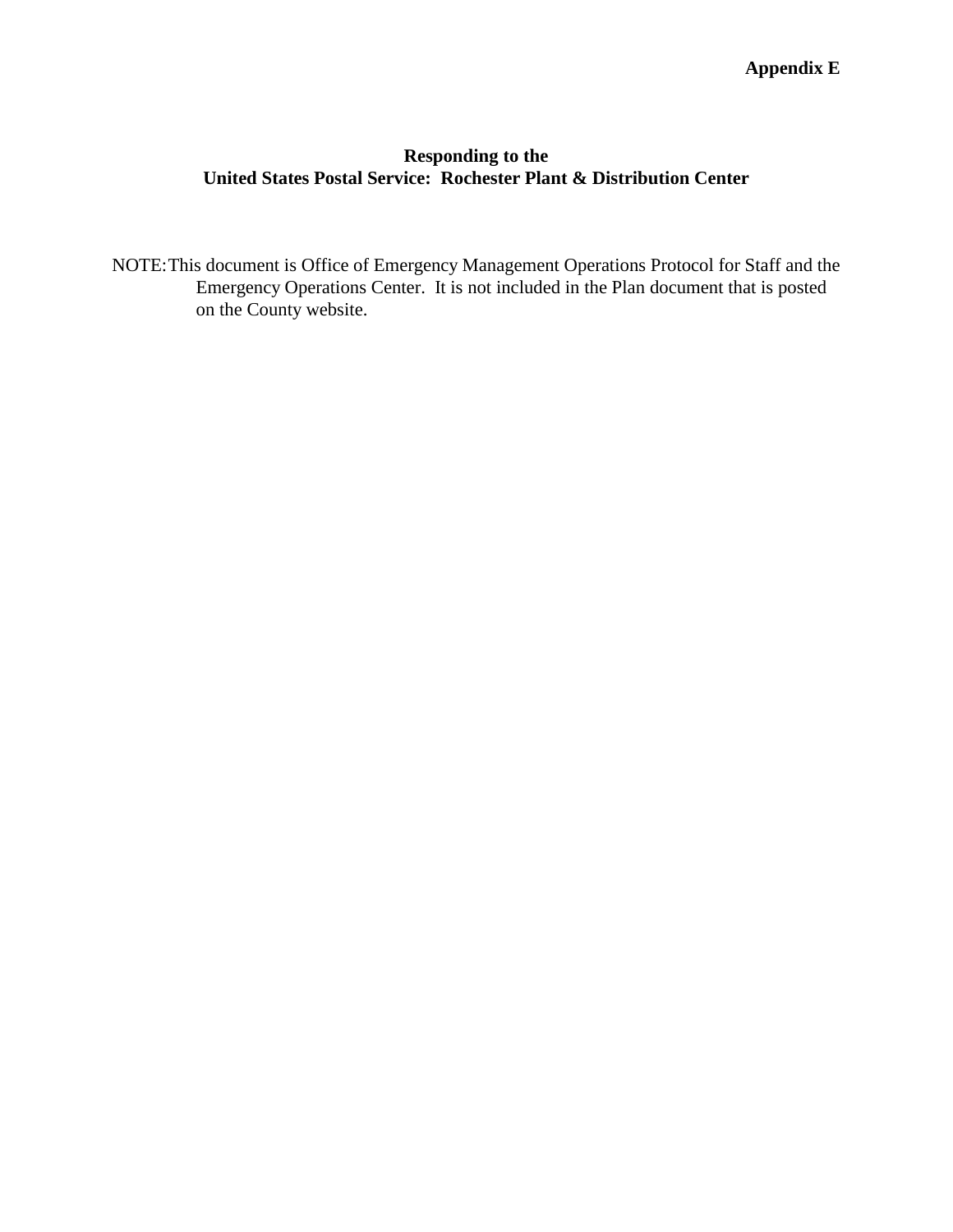#### **BYLAWS of the MONROE COUNTY, NEW YORK LOCAL EMERGENCY PLANNING COMMITTEE**

#### **I. NAME OF THE COMMITTEE**

The name of this committee shall be the *MONROE COUNTY LOCAL EMERGENCY PLANNING COMMITTEE*, hereinafter known as **LEPC**.

#### **II. POWERS AND DUTIES**

The LEPC has been established pursuant to Section 301(c) of Public Law 99-499, *THE EMERGENCY PLANNING AND COMMUNITY RIGHT TO KNOW ACT of 1986,* (100 Stat 1738-58, October 17, 1986). The LEPC shall have all the powers and duties conferred upon it by said Law, and as it may from time to time be amended. The principal duty of the LEPC shall be to develop an emergency response plan for the County of Monroe and its included municipalities, and to review such plans annually. This plan shall contain, as a minimum, all the elements set forth in PL 99-499 for such plans.

#### **III. MEMBERSHIP**

The members of the LEPC shall be recommended by the LEPC Nominating Committee, approved by majority vote of the LEPC membership and appointed by the New York State Emergency Response Commission (SERC) pursuant to PL 99-499. The membership shall include the following:

#### **Elected or Appointed Officials**

- A. Elected local official: Monroe County Executive;
- B. Elected State official: a member of the New York State Legislature representing a district lying wholly or partially within Monroe County, and who is a resident of Monroe County;
- C. City of Rochester: Deputy Mayor;
- D. Monroe County Director of Public Safety;

#### **Municipal Emergency Response Organizations**

- E. Director of the Monroe County Emergency Communications Department;
- F. Civil Defense / Emergency Preparedness representative: Emergency Management Program Technician of the Monroe County Office of Emergency Management;
- G. Community Emergency Coordinator: Emergency Preparedness Administrator of the Monroe County Office of Emergency Management;
- H. Law enforcement representatives (4 members): Monroe County Sheriff, Chief of the Rochester Police Department, one Town or Village police chief nominated by the Monroe County Law Enforcement Council, and New York State Police HAZMAT representative;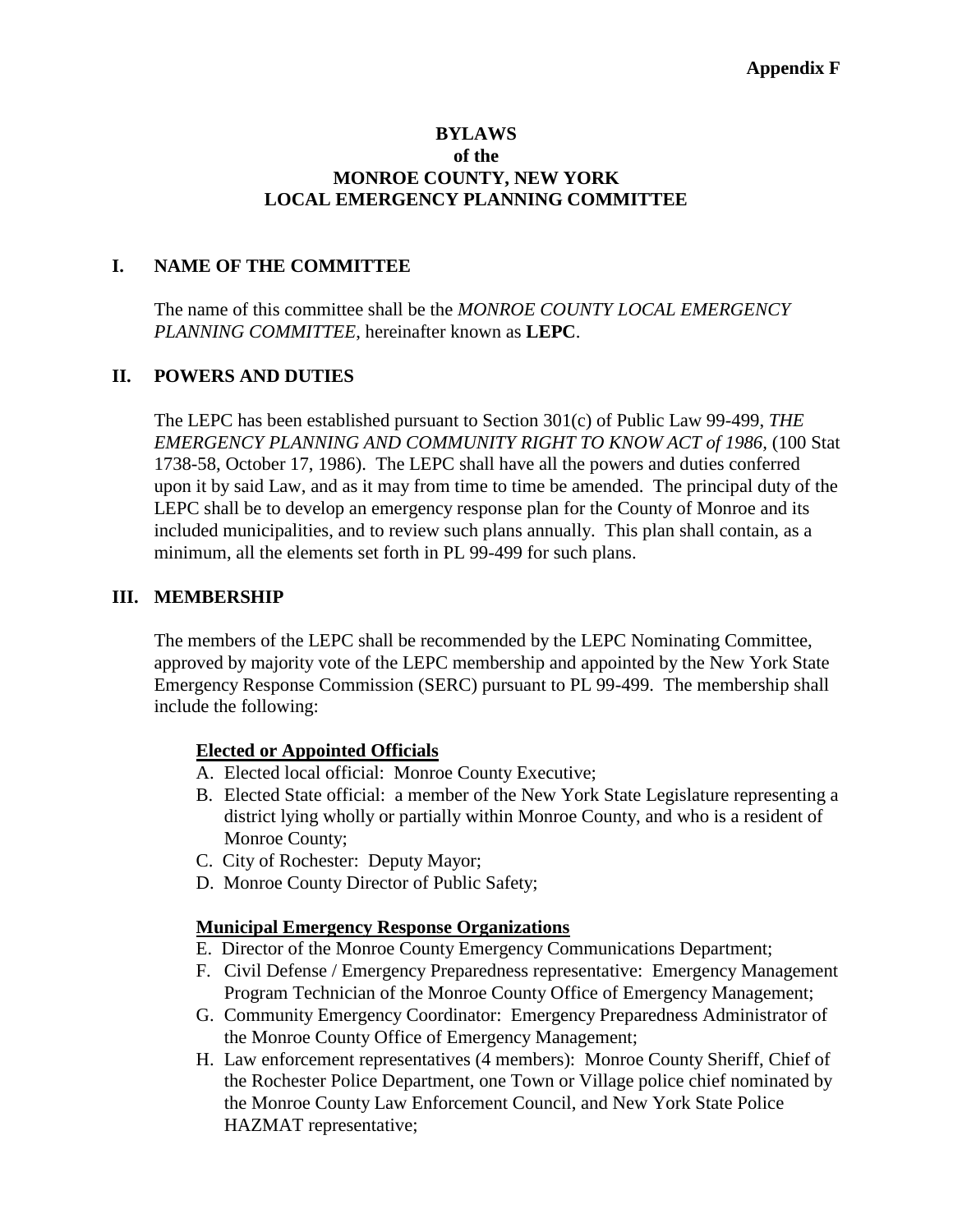- I. Firefighting/HAZMAT representatives (4 members): Chief of the Rochester Fire Department, Monroe County Fire Bureau Coordinator, City of Rochester HAZMAT Team representative, Monroe County HAZMAT Team representative;
- J. Health representative: Director of the Monroe County Department of Public Health;
- K. A representative of an environmental group, such as the NYS DEC;
- L. OSHA representative;
- M. Public Safety Training Facility representative;
- N. Military representative: a local representative of the New York National Guard (under control of the Governor, unless Federalized), or a local representative or of the Federal Military Reserve Component;

# **Business**

O. Facility owners and operators' representatives: a minimum of three (3) representatives recommended by local businesses or local environmental compliance-focused groups, such as FLACHMM, NYWEA or AWMA. One member in this category should represent a small business;

# **Community Representation**

- P. Emergency Medical Services (EMS) representative: A Monroe County EMS provider submitted by the Monroe County EMS Advisory Board. This representative shall be a member of a Monroe County EMS Agency (defined as operating within Monroe County and the business operations is located within Monroe County) and a resident of Monroe County;
- Q. Hospital representative: a practicing physician affiliated with a local hospital and experienced in emergency medicine;
- R. Transportation and Transportation Safety representatives: a representative of a firm engaged in the transportation of hazardous materials;
- S. News media representative: a representative of the principal Emergency Alert System (EAS) radio station in Monroe County, or of a general circulation newspaper in Monroe County;
- T. Community group representative, such as RACES;
- U. Legal representative: an attorney knowledgeable of The Emergency Planning and Community Right to Know Act of 1986;
- V. Greater Rochester Chapter of the American Red Cross representative;
- W At Large representatives: a maximum of three (3) members chosen from the community with expertise and/or interest in the LEPC, SARA Title III or emergency preparedness and response.

In the event that a member and member's alternate fail to attend any of the meetings during a 12 month period, the Chair may deem the lack of attendance as a resignation of membership. The Chair, at its discretion, may accept the resignation.

# **IV. ALTERNATE MEMBERS**

A. Each member may nominate an alternate to assume his or her duties and position on the LEPC in his or her absence. The alternate may vote only in the absence of the member.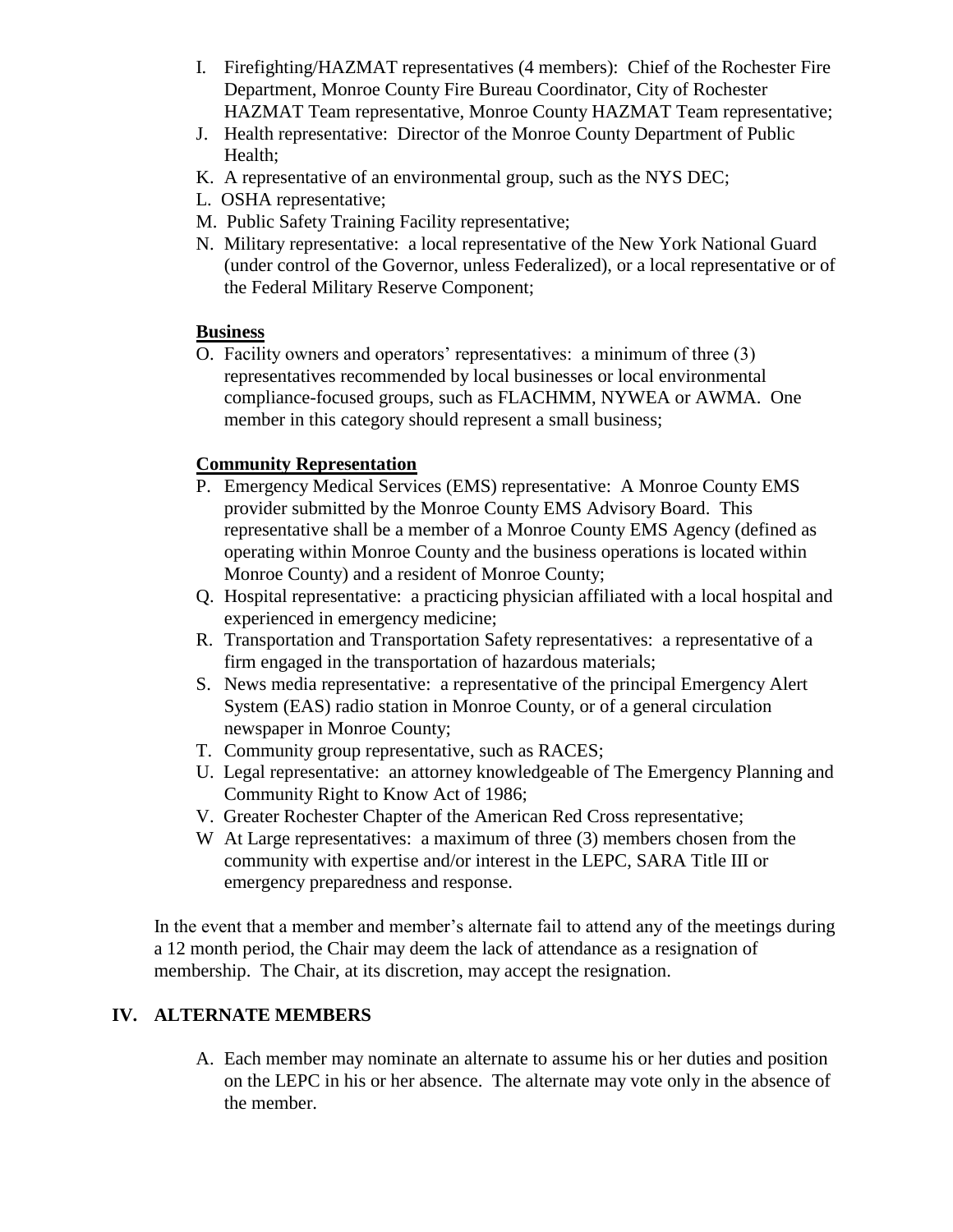B. Nominations for representatives and alternate members can be made in writing or by verbal motion from the floor to the LEPC Chair and approved by the majority of the votes cast.

# **V. OFFICERS**

- A. The LEPC shall at its first meeting, elect by a majority vote a Chairperson and a Vice-Chairperson. Said Officers shall serve a term of one year. Elections for these two officers shall thereafter be held annually.
- B. The power and duties of the Chairperson shall be to preside at meetings of the LEPC, appoint such standing and special subcommittees as shall be needed to conduct the business of the LEPC, serve as the non-exclusive spokesperson for the LEPC, and such other powers and duties as are customary for the presiding Officer of similar committees and boards.
- C. The powers and duties of the Vice-Chairperson shall be to preside over meetings of the LEPC and to carry out such other duties as may be directed by the Chairperson.

# **VI. CONDUCT OF MEETINGS**

- A. The LEPC shall meet as often as is necessary to conduct its business, and in no event less often than once annually.
- B. The LEPC shall conduct no business in the absence of a quorum of its members, a quorum being a majority of the membership as set forth in Article III of these Bylaws. In the event that a quorum is not present, informational sessions may be conducted.
- C. The LEPC shall conduct its business by means of resolutions duly adopted by a majority of the membership. No motion, resolution, or other parliamentary instrument shall prevail unless it receives a majority of the votes cast.
- D. The LEPC shall be deemed to be a PUBLIC BODY of the County of Monroe within the meaning of the New York State Open Meetings and Freedom of Information statutes, except as those statutes may be superseded by applicable Federal Law.
- E. Except as otherwise provided in these Bylaws, the LEPC shall conduct its business in accordance with Robert's Rules of Order.

# **VII. PUBLIC PARTICIPATION AND ACCESS TO INFORMATION**

- A. The public is encouraged to participate in the work of the LEPC by attendance at meetings and, when in order, by addressing the LEPC.
- B. The public shall be notified of meetings of the LEPC in accordance with applicable provisions of the New York Open Meetings Law, specifically by advance notice given to the local public media by the Monroe County Office of Communications and Special Events.
- C. At least annually, the LEPC shall advertise and conduct at least one meeting in which members of the public shall be invited to address the LEPC on matters which they believe should be considered in the emergency response plan.
- D. At least thirty days before the adoption of the emergency response plan or any revision to that plan, the LEPC shall publish a summary of the provisions of the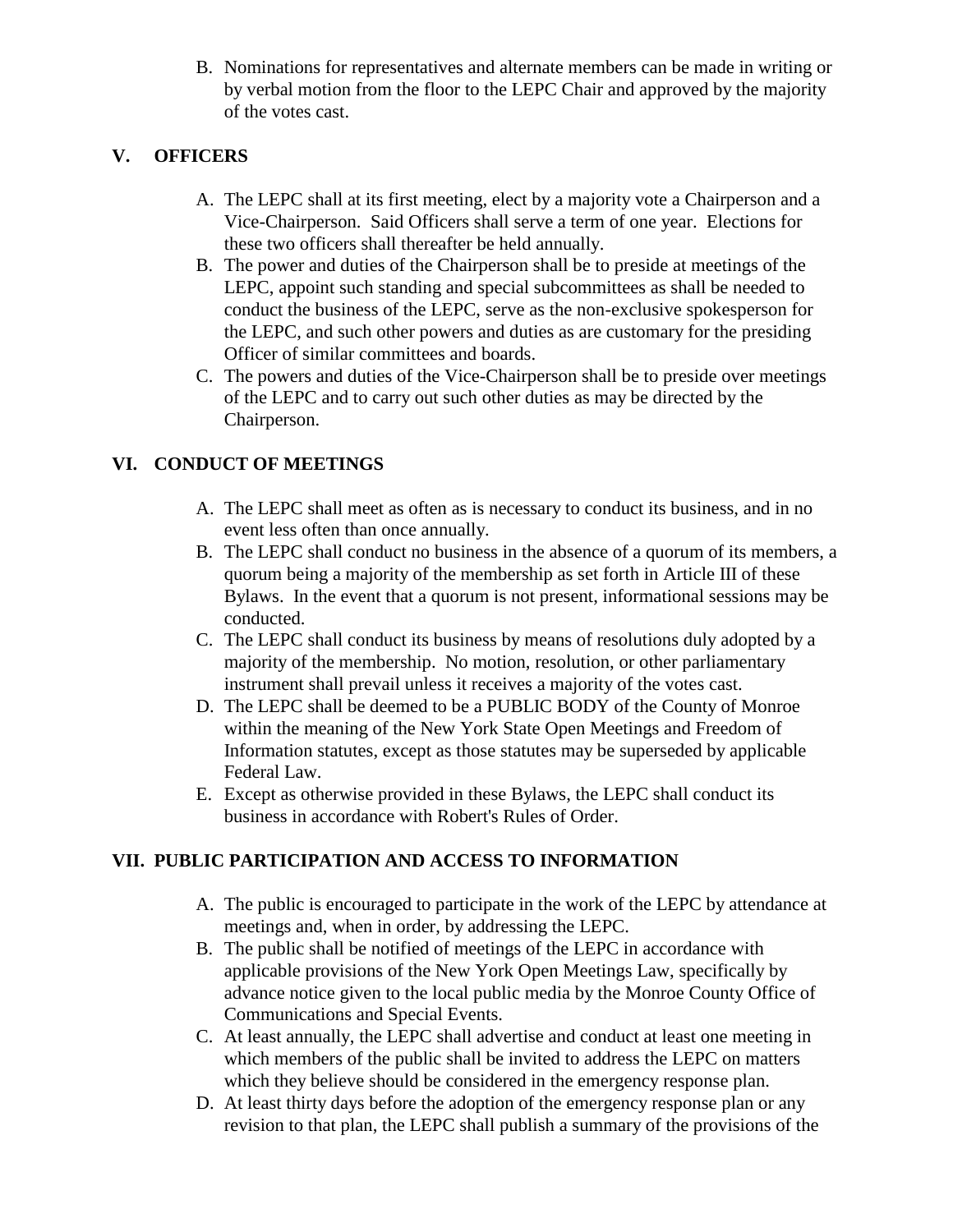proposed plan or any revision to that plan, and shall hold at least one hearing to receive the comments from the public thereon. Minutes of the public comments shall be made, and the LEPC shall take due note of the public comments in its deliberations prior to adoption of the emergency response plan or its revision. The LEPC shall further adopt by resolution a response to the public comments, including action taken by the LEPC with respect to the comments, prior to adoption of the emergency plan or any revision.

- E. Copies of the emergency response plan with adopted amendments and revisions shall be distributed (may be accomplished through County website) to:
	- 1. cognizant State and Federal authorities;
	- 2. each municipality within Monroe County;
	- 3. all police, fire, and EMS agencies within Monroe County;
	- 4. all 'covered facilities' within Monroe County (within the meaning of PL 99-499);
	- 5. all public libraries within Monroe County;
	- 6. the local media;
	- 7. the Monroe County Legislature; and, the members of the LEPC.

# **VIII.PUBLIC ACCESS TO INFORMATION**

- A. The Monroe County Office of Emergency Management is hereby designated as the secretariat of the LEPC.
- B. The Emergency Preparedness Administrator of the Monroe County Office of Emergency Management is hereby designated as the Coordinator of Information pursuant to Section 301 (c) of PL 99-499.
- C. The LEPC shall annually publish a notice in the local newspapers that the emergency response plan-safety data sheets (SDS), and inventory forms have been submitted under this Article. Such notice shall announce that members of the public who wish to review any such plan, sheet, form or follow up notice may do so at the Monroe County Office of Emergency Management.
- D. Subject to the approval of the LEPC, the Coordinator of Information shall develop and promulgate procedures for processing requests from the public for information under Section C of the Article. Such procedures shall parallel as closely as possible the existing Monroe County procedures under the New York State Freedom of Information Act, provided they are consistent with the requirements of PL 99-499 and these Bylaws.
- E. The Monroe County LEPC will only accept electronic submissions of Tier II reports after January 1, 2013 per NYS E-Plan Implementation Guide, October 2007, p. 2, in satisfaction of a facility's Tier II reporting obligation to the LEPC except where it is unduly burdensome for the facility to submit electronically or in other extenuating circumstances. Such electronic submission to the Monroe County LEPC shall be made to the E-Plan website which can be accessed at "erplan.net". The Monroe County LEPC understands that NY SERC accepts the same electronic submission to satisfy reporting notification to the State.
	- 1. Authorizing Authority OEM Emergency Management Program Technician
	- 2. Authorized Users: